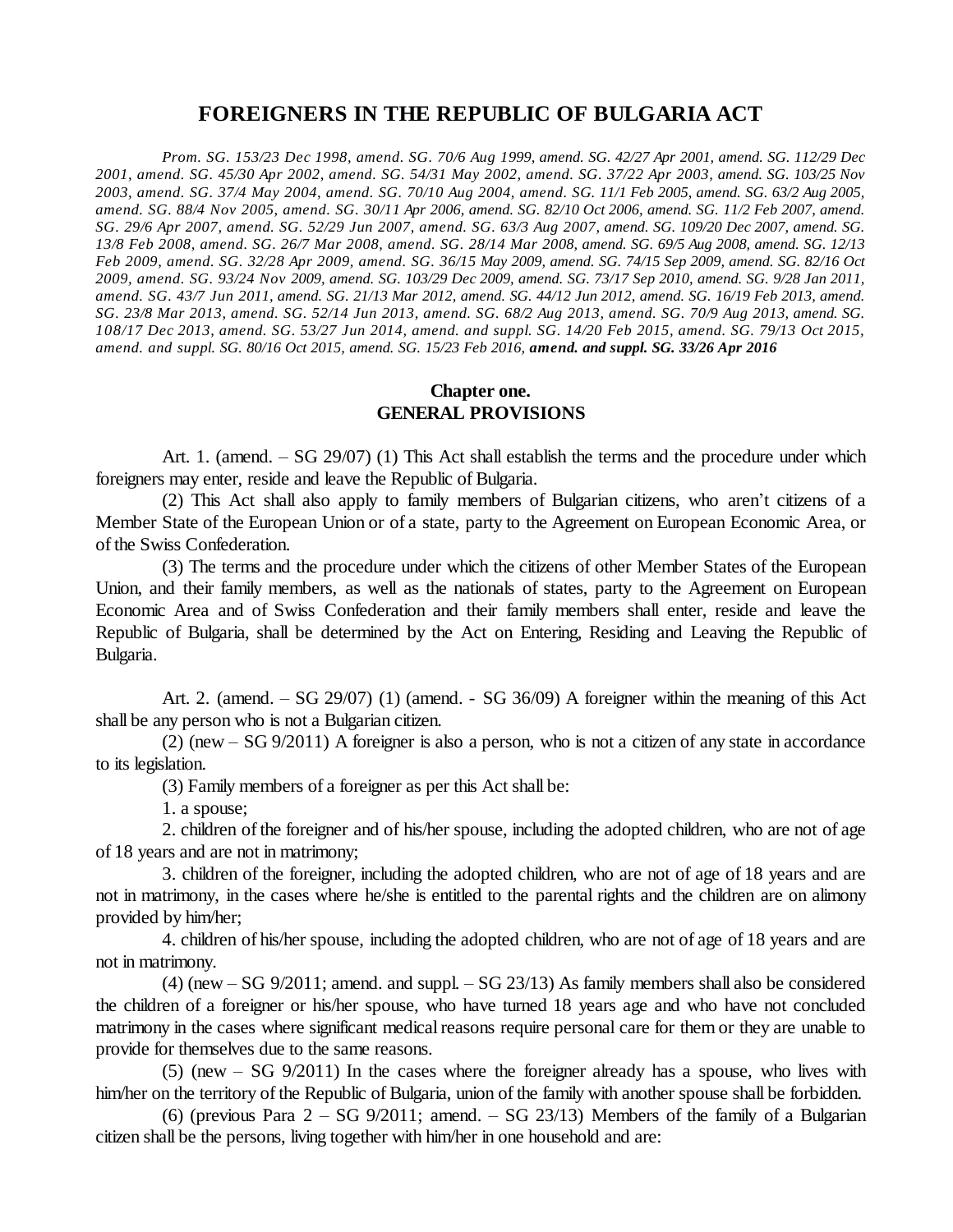1. a spouse;

2. relatives of descending line, including in case they are descendents only of the person under item 1, who haven't turned twenty-one years of age and have not entered into a marriage;

3. relatives of descending line, including in case they are descendents only of the person under item 1, who have turned twenty-one years of age, but do not have income of their own for they are not in a condition to provide their maintenance or serious health reasons enforce the Bulgarian citizen to take personal care of them;

4. (amend. –SG 9/2011) relatives of ascending line to whom the Bulgarian citizen or the person under item 1 provides maintenance;

5. (amend. –SG 23/13) other members of his/her household, who have been at his/her support entirely in the state of their origin or in the state of their customary residence or serious health reasons require the Bulgarian citizen to take personal care of them.

Art. 3. (1) The foreigners in the Republic of Bulgaria shall have allrights and obligations according to the Bulgarian laws and the ratified international agreements to which the Republic of Bulgaria is a party except these for which Bulgarian citizenship is required.

(2) (amend. –SG 29/07) With regards to foreigners accredited as members of diplomatic and consular representations, as well as representations of international organisations in the Republic of Bulgaria, who enjoy immunity and privileges, applied shall be universally accepted norms of diplomatic and consular law and the international agreements, to which the Republic of Bulgaria is a party.

Art. 4. The foreigners staying in the Republic of Bulgaria shall be obliged to observe the laws and the established legal order, to be loyal to the Bulgarian state and not to derogate the prestige and dignity of the Bulgarian people.

Art. 5. (revoked – SG 29/07)

Art. 6. Foreigners staying in the Republic of Bulgaria shall bear civil, administrative and punitive responsibility as the Bulgarian citizens as far as in a special law or in an international agreement to which the Republic of Bulgaria is a party no other is provided.

Art. 7. (amend. SG 54/02; amend. - SG 80/15, in force from 16.10.2015) The terms and the procedure for providing protection to foreigners in the territory of the Republic of Bulgaria shall be set out in a special Act.

### **Chapter two. ENTRY AND AIRPORT TRANSIT ARRANGEMENTS (Title amend. –SG 29/07)**

Art. 8. (amend. –SG 29/07) (1) A foreigner may enter in the Republic of Bulgaria if he/she holds a valid document for travelling abroad or other substituting document as well as a visa, in case such is required.

 $(2)$  (suppl. – SG 9/2011) Visas shall not be required in case this is provided in Council Regulation (EC) No 539/2001 of 15 March 2001, in other acts of the European Union with binding effect, in an international agreement, to which the Republic of Bulgaria is a party, or in act of the Council of Ministers.

 $(3)$  amend. – SG 9/2011) Visas shall not be required also in the cases where the foreigner has a valid permit for extended, long-term or permanent residence.

(4) (new - SG 9/11) Following the acceptance and approval of an application for family reunion, the family members shall be issued with visas under a simplified procedure under the terms and conditions, set by an act of the Council of Ministers.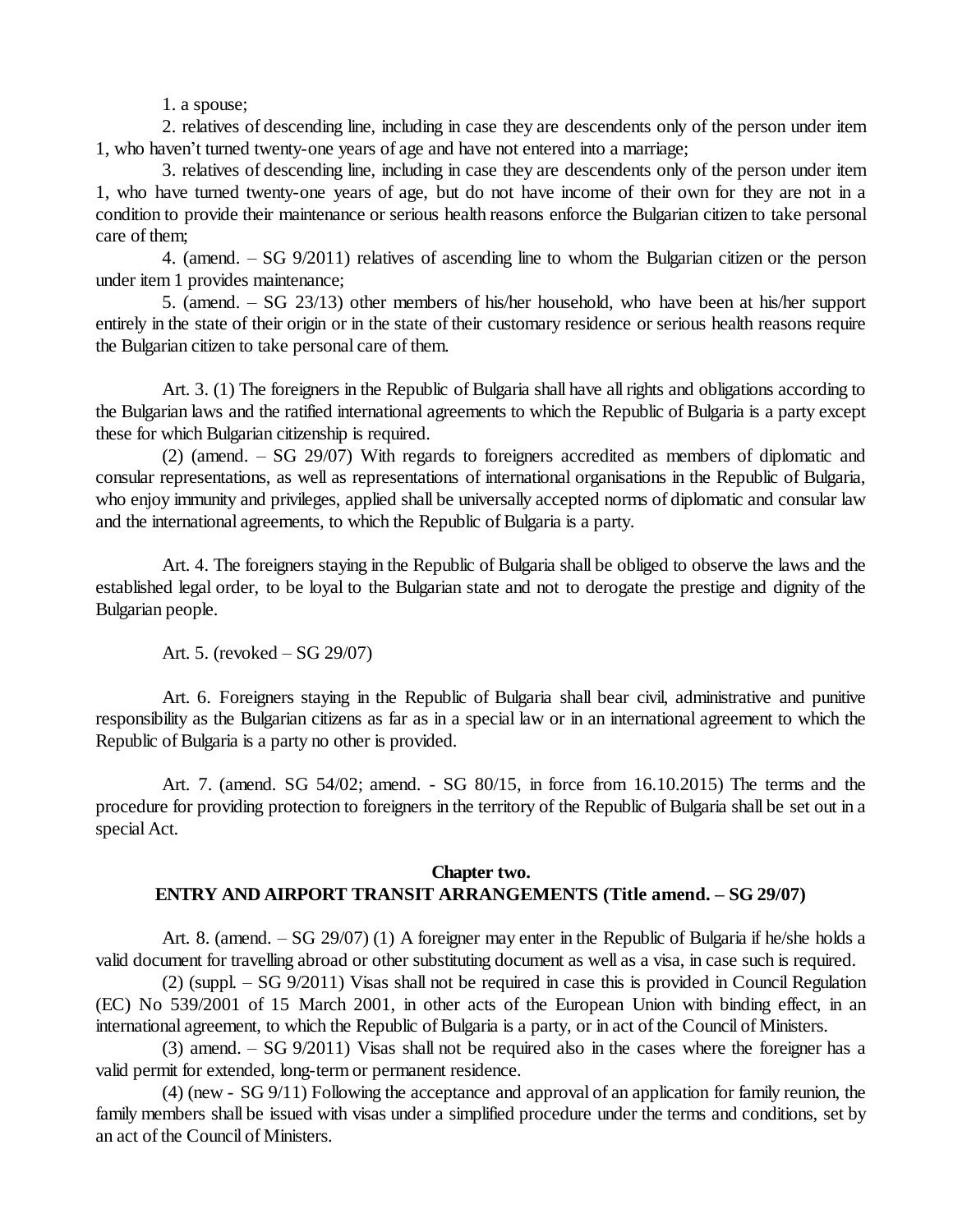Art. 8a. (new –SG 29/07) (1) A foreigner, who is not a family member of a Bulgarian citizen, may enter the territory of the Republic of Bulgaria with a passport and a visa, in case such is required. A visa shall be issued under terms and following a procedure, determined by the Council of Ministers, without paying taxes for processing the documents and issuing the visa.

(2) Visas shall not be required in case a foreigner – member of the family of a Bulgarian citizen, has a residence card of a member of the family of a European Union citizen, issued in:

1. the Republic of Bulgaria, if the grounds of issue thereof have dropped out;

2. another Member State of the European Union, in case he/she escorts or joins a Bulgarian citizen.

(3) In event that at entering the territory of the Republic of Bulgaria a family member of a Bulgarian citizen refers to his/her capacity as such, but does not present a document as per para 2, the bodies of border control shall give an appropriate term so that he/she could receive them or certify by means of other documents that he/she is a member of the family of a Bulgarian citizen.

(4) In the cases referred to in para 3 the bodies of border control shall carry out detailed check of the personal circumstances and shall not allow entry of a person, who has not presented a document under para 2 or has not certified duly by means other documents that he/she is a member of the family of Bulgarian citizen. The refusal to allow entry of such a person in the Republic of Bulgaria shall be reasoned and shall be subject to contestation under the order of the Administrative Procedure Code.

Art. 9. (Amend., SG  $42/01$ ; amend. – SG  $29/07$ ; amend. – SG  $9/2011$ ) The visa shall be an authorisation, issued by the Republic of Bulgaria for entry and stay, transit passing or airport transit.

Art. 9a. (new  $-$  SG 29/07) (1) The type of the visa shall be specified by the purpose for which it is being issued.

(2) The types of visas are:

1. airport transit visa (Category A);

- 2. (revoked  $-$  SG 9/2011);
- 3. short-stay visa (Category C);
- 4. long-stay visa (Category D).
- $(3)$  (suppl. SG 103/09; revoked SG 9/2011)
- $(4)$  (revoked  $-$  SG 9/2011)
- $(5)$  (new  $-$  SG 103/09; revoked  $-$  SG 9/2011)

Art. 9b. (new  $-$  SG 29/07) (1) The visa shall be issued in the form of a uniform visa sticker according to European Union format and shall be valid only along with the regular document for travelling abroad or other substituting document, in or to which it is affixed.

(2) The data, entered in the visa sticker, may not be changed.

Art. 9c. (new – SG 29/07) (1) The visa sticker shall be affixed in a valid passport or other document for travelling abroad, acknowledged by the Republic of Bulgaria.

(2) In case a foreigner has valid document for travelling abroad or substituting document, which is not acknowledged by the Republic of Bulgaria, the visa sticker shall be placed on unified form for affixing a visa according to European Union format, confirmed by an act of the Council of Ministers.

(3) (amend. –SG 93/09, in force from 25.12.2009; suppl. - SG 54/02; suppl. –SG 23/13) The Ministry of Interior, coordinated with the Ministry of Foreign Affairs and the Ministry of Transport, Information Technology and Communications shall keep and update a list of the documents for travelling abroad, issued by states, international organisations, as well as by other subjects of the international public law, where may be placed visa sticker, and which entitle the foreigner to enter the territory of the Republic of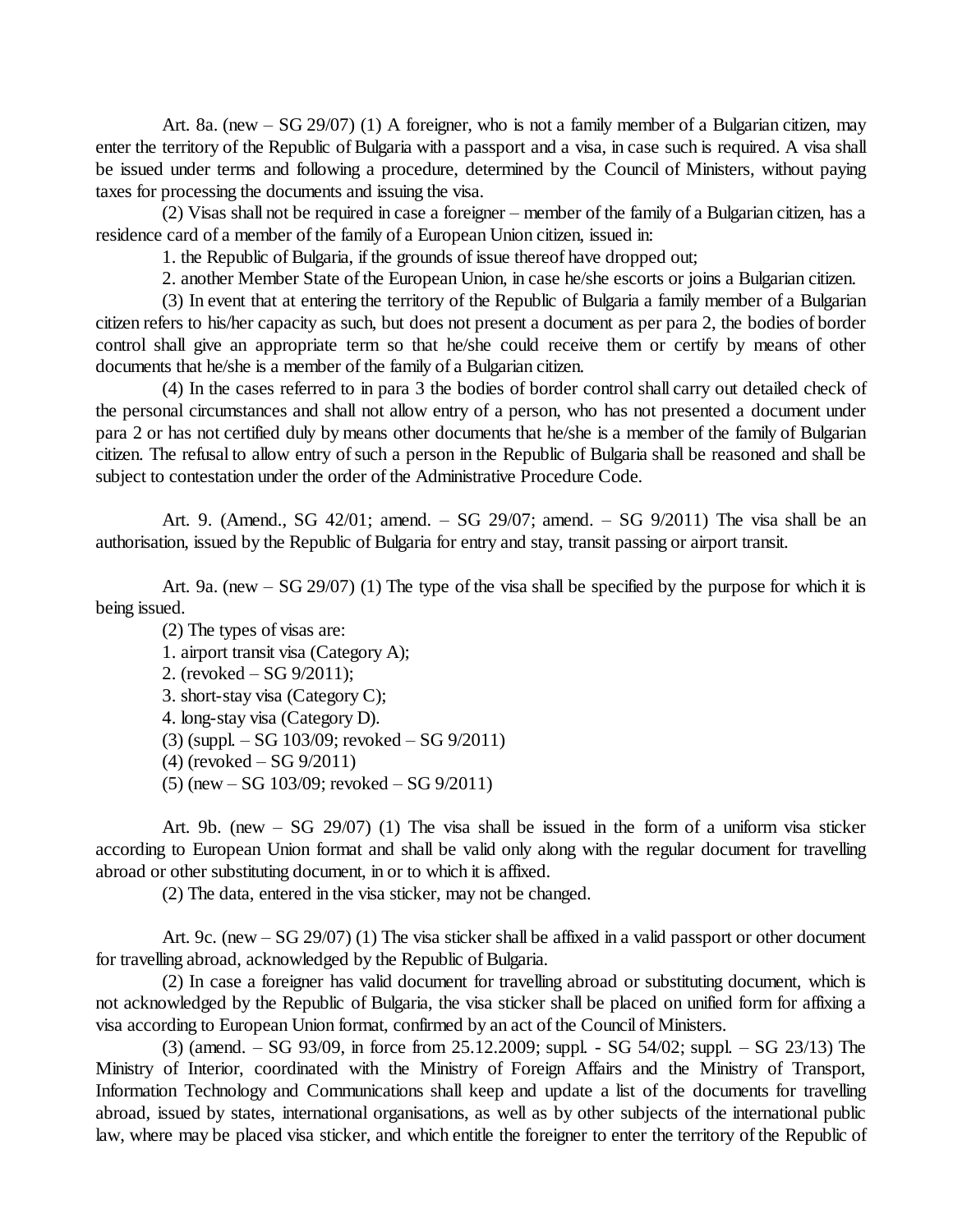Bulgaria. The terms and the procedure for coordination of the national position of the Republic of Bulgaria in relation to recognition or non-recognition of travel documents shall be defined by a regulation of the Council of Ministers.

(4) The terms and the procedure for printing, affixing, invalidation, preservation and destruction of visa stickers and forms for placement of visas shall be determined by an act of the Council of Ministers.

Art. 9d. (new  $-$  SG 29/07) (1) (amend.  $-$  SG 23/13) The diplomatic and consular representations of the Republic of Bulgaria abroad and the border control authorities shall issue, refuse to issue, cancel and revoke visas, and bodies for administrative control of foreigners may also carry out cancellation and revocation of visas.

(2) (new  $-$  SG 23/13) (\*)) The issuance, refusals to issue, cancellation and revocation of airport transit visas, short-stay visas or visas, issued by border control authorities shall be carried out pursuant to terms and conditions, defined by Regulation (EC) No 810/2009 of the European Parliament and of the Council of 13 July 2009 establishing a Community Code on Visas (Visa Code) (ОВ, L 243/1 of September 15, 2009).

(3) (suppl.  $-$  SG 9/2011; prev. text of para  $2 -$  SG 23/13(\*)) The Republic of Bulgaria and another Member State of the European Union may conclude bilateral agreement on representation for acceptance of applications and issue of visas, or to establish common centres for acceptance of applications.

(4) (new – SG 9/2011; prev. text of para  $3 - SG$  23/13(\*)) Minister of Foreign Affairs or an empowered by him/her official may conclude an agreement, under conditions and observing a procedure, as defined by the Council of Ministers, for co-operation with an external counter-party for the performance of actions, linked with the acceptance of applications for issuance of visas and data collection under observation of the provisions for personal data protection.

(5) (new – SG 9/2011; prev. text of para  $4 - SG$  23/13(\*)) The diplomatic and consular missions may co-operate with commercial intermediaries on the base of accreditation, as defined by an act of the Council of Ministers having in view the submission of applications, except for collection of biometric data.

(6) (new  $-$  SG 9/2011; prev. text of para 5, amend.  $-$  SG 23/13(\*)) Honorary consul officials may be empowered to execute some of or all of the tasks enlisted in Para 4.

Art. 9e. (new  $-$  SG 29/07; amend. and suppl.  $-$  SG 9/2011) As an exception, where this is required by the state interest or by extraordinary circumstances, the bodies of border control of the border-crossing checkpoints may issue one-time transit visas with a validity term of up to 2 days, except for the cases where otherwise provided in an international agreement, and short-stay visas with a term of a maximum of 15 days. About the issued visas National Security State Agency shall be informed immediately.

Art. 9f. (new  $-$  SG 29/07; amend.  $-$  SG 23/13) (1) The terms and procedure for issuance, refusal to issue, cancellation and revocation of visas and for determining the visa regime shall be determined by an act of the Council of Ministers.

(2) The terms and the procedure for coordination of applications for visas shall be defined by an instruction of Minister of Foreign Affairs, the Minister of Interior and the Chairperson of State Agency for National Security.

Art. 9g (new  $-$  SG 9/2011) For the issuance of a visa, the applicant shall submit, not later than three months before the start of the planned visit, a filled and signed application in a form, as defined by an act of the Council of Ministers.

(2) Attached to the application shall be documents as prescribed in an act of the Council of Ministers and evidencing the purpose of the trip.

(3) Within the execution of the activity of visa issuance persona data shall be processed, including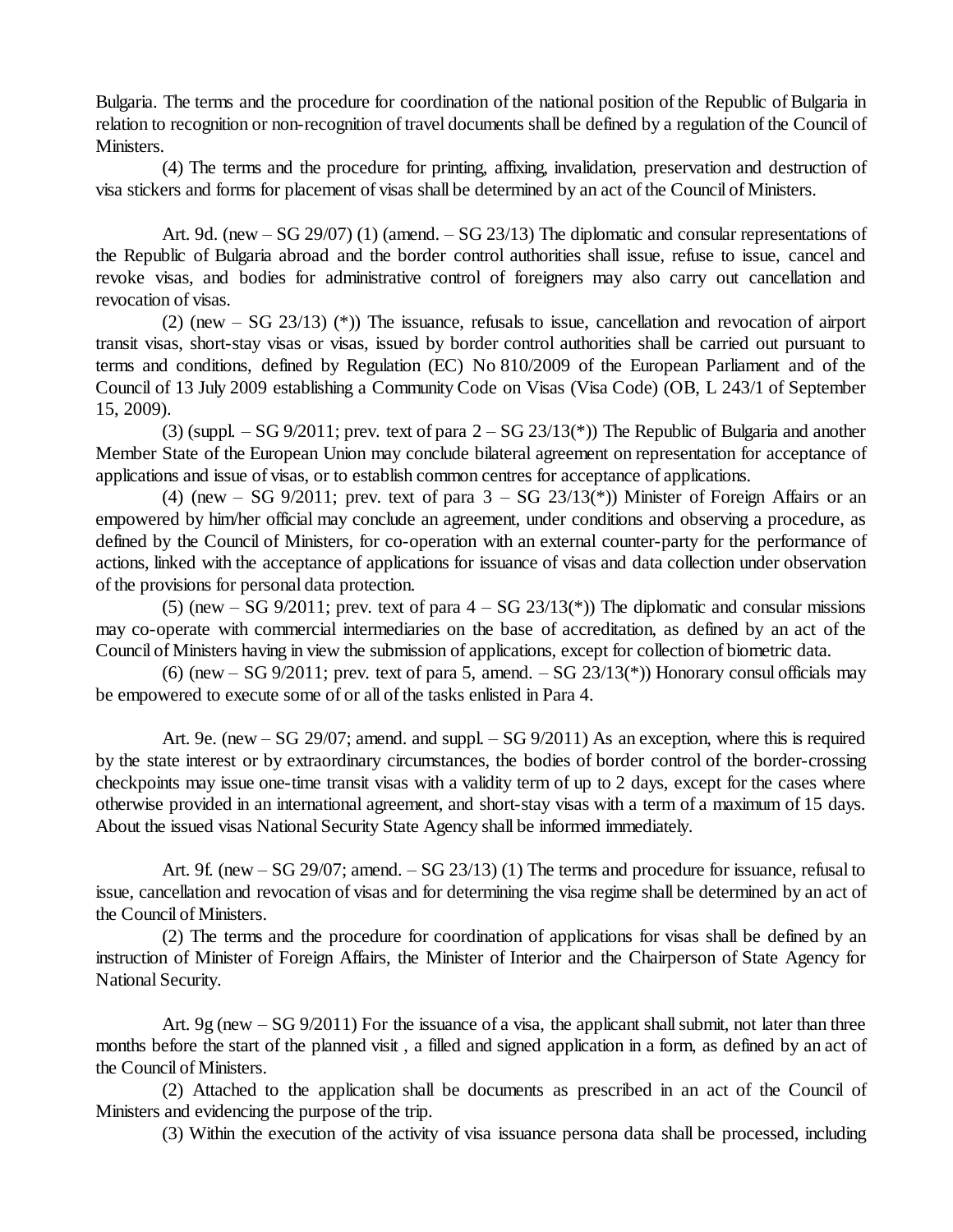biometric data. Biometric data shall include a photography of the person and his/her ten fingers prints, which shall be collected under a procedure, as determined by an act of the Council of Ministers and under observation of the protection mechanisms as provided in the Convention for the Protection of Human Rights and Fundamental Freedoms, drafted in Strasburg on 6 May 1963 (ratified by a law – SG 66/1992) (SG 80/1992), in the Charter of Fundamental Rights of the European Union, signed in Nice on 7 December 2000; the Convention on the Rights of the Child , adopted on 20 November 1989 (ratified with a decision of the GNA of  $1991 - SG$   $32/1991$ ) (SG  $55/199$ ) and the Protection of Personal Data Act.

(4) The following applicants shall be exempt from the requirement to be taken fingerprints:

1. children under the age of 12;

2. persons for whom the taking of fingerprints is physically impossible; if taking of fingerprints from less than 10 fingers is possible, than the possible number of fingerprints shall be taken; if the taking is temporarily impossible the applicant shall be required fingerprints at the next application;

3. the state and government heads and the members of the national government and their accompanying spouses, as well as the members of their official delegation, when officially invited by member state governments or by international organizations;

4. royal persons and other important members of royal families, when officially invited by governments of member states or by international organizations.

(5) In addition to the competent for the visa issuance bodies, data from the information system for visa issuance may also be used for the purposes of the border control, the administrative control over the foreigners, for the asylum provision, as well as by the empowered competent national bodies and bodies of the Member States for the prevention, disclosure and investigation of terror acts and crimes, as defined in Art. 36, Para 1 of the Extradition and European Arrest Warrant Act. Procedure of data access shall be determined by an act of the Council of Ministers.

 $(6)$  (new  $-$  SG 23/13) The regulations regarding the operation of the national visa information system shall be defined by an instruction of the Minister of Foreign Affairs.

Art. 9h. (new  $-$  SG 9/2011) (1) (amend.  $-$  SG 23/13) Where a diplomatic or consular representations finds after an inspection of the application, that the requirements of Art. 9g, Para 1 and 3 are fulfilled, that a valid document for abroad trip is presented, in compliance with the requirements as proscribed in an act of the Council of Ministers, and that the visa fee is paid, shall announce the application admissible and shallstart its consideration.

(2) In event of discrepancy to the requirements as per Para 1, the application shall be considered inadmissible and the diplomatic or consular representative office shall immediately return the application and all presented by the applicant documents, shall terminate the collected biometric data, shall return the paid visa fee and shall not start consideration of the application.

(3) As an exception, where the requirements under Para 1 are not fulfilled, application may be considered admissible due to reasons of humanitarian nature or where it is imposed by the interest of the State.

Art. 10. (1) The issuing of visa and entering in the country shall be refused to a foreigner when:

1. (suppl.  $-$  SG 29/07) with his activities he has put or could put in danger the security or the interests of the Bulgarian State or about whom there are data that he acts against the security of the country;

2. (suppl.  $-SG$  9/2011) with his activities he has discredited the Bulgarian state or has derogated the prestige and the dignity of the Bulgarian people or by his entrance in the cou8ntry relations of the Republic of Bulgaria with another country could be harmed;

3. (amend.  $-$  SG 11/07; amend.  $-$  SG 73/10, in force from 17.09.2010) there are data that he is a member of a criminal group or organisation or that he implements terrorist activity, smuggling and illegal transactions with arms, explosives, ammunitions, pyrotechnical products, strategic raw materials, products and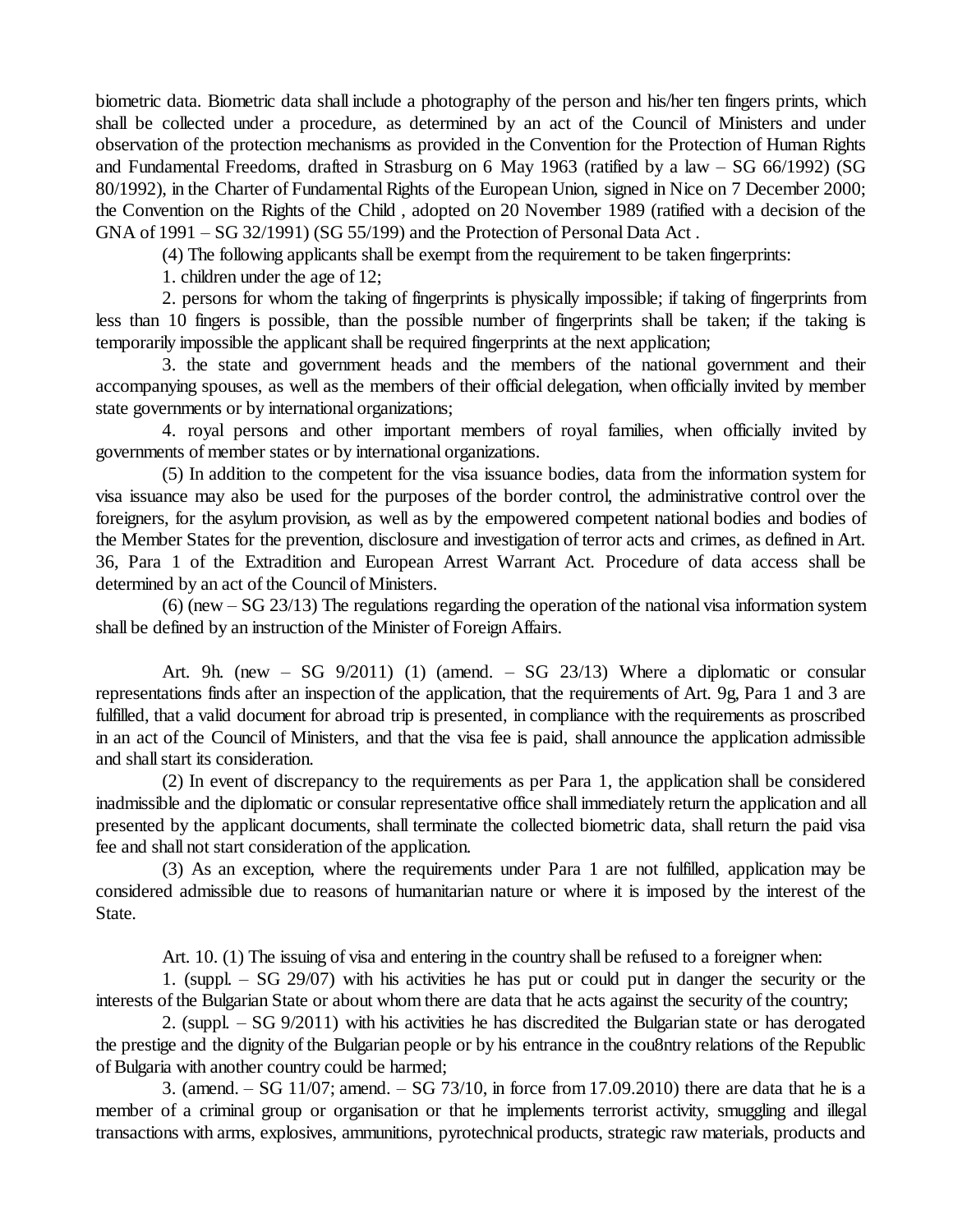technologies with double use as well as illegal traffic of anaesthetic and psychotropic substances and precursors and raw materials for their production;

4. there are data that he implements trade with people and illegal bringing persons in the country and bringing out of the country persons to other states;

5. he has been expelled from the Republic of Bulgaria sooner than 10 years ago and has not restored in 6 months term after the expel the funds spent for this by the country;

6. (amend.  $-$  SG 9/2011) he is sentenced for a committed premeditated crime on the territory of the Republic of Bulgaria which according to the Bulgarian law is sanctioned with a punishment of more than 1 year imprisonment;

7. (amend. –SG 29/07) he has made an attempt to enter the country or to pass through it using false or forged documents, visa or residence permit;

8. it could be supposed that he will disseminate grave infectious disease, suffers from a disease which according to the criteria of the Ministry of health or the World Health Organisation represents a threat for public health or when he does not have a certificate for vaccination, or comes from a region with complicated epidemic or epizootic situation;

9. he has no ensured maintenance and the necessary obligatory insurances during the stay in the country and funds ensuring opportunity for returning back;

10. at previous entering and stay he has systematically breached the border, the passport - visa, the currency or the customs regime of the Republic of Bulgaria;

11. at previous stay he has breached the labour or tax legislation of the country;

12. he has no visas or tickets for the following countries along the route;

13. to the person has been imposed compulsory administrative measure not to enter the country and this measure is in force;

14. (amend., SG  $42/01$ ; amend. – SG  $9/2011$ ) he is included in the informational massif of the unwelcome foreigners in the country;

15. (New, SG 42/01) applies for an entry visa by a document for final leaving of the territory of another country where he has stayed by this moment;

16. (new – SG 29/07) applies for a visa by invalid document for travelling abroad or by other substituting document.

17. (new  $-$  SG 9/11) does not prove the purpose and terms of the planned stay;

18. (new –SG 9/11) has already stayed for three months within the current 6-months period on the territory of the Republic of Bulgaria as a holder of a visa as per Art. 14, Para 3.

19. (\*) (new –SG 9/11) is a person, about who a signal into the Schengen Information System for refusal of permission of entrance has been entered.

20. (new  $-$  SG 9/2011) in case of a previous stay in the country, the person have been committing breaches of the public order systematically;

21. (new –SG 9/11) indications exists, that the purpose of the crossing the border is to stay in the country as an immigrant without the needed for this special permission;

22. (new  $-$  SG 9/11) data exists, that the purpose of his/her entry is to use the country as an transit point for immigration to a third country;

23. (new  $-$  SG 43/11, in force from 15.06.2011) has submitted a document containing false information or declared false data;

24. (new –SG 23/13) there are reasonable doubts about the authenticity of the attachments to the visa, the veracity of their contents, the reliability of the statements by the foreigner or his/her intention to leave the country before the expiry of the visa he or she applies for.

(2) (amend.  $-SG(9/11)$  In the cases of Para 1, issuance of a visa or of a permission to enter the territory of the Republic of Bulgaria may be done due to humanitarian reasons or where the State interest or execution of international obligations enforce so.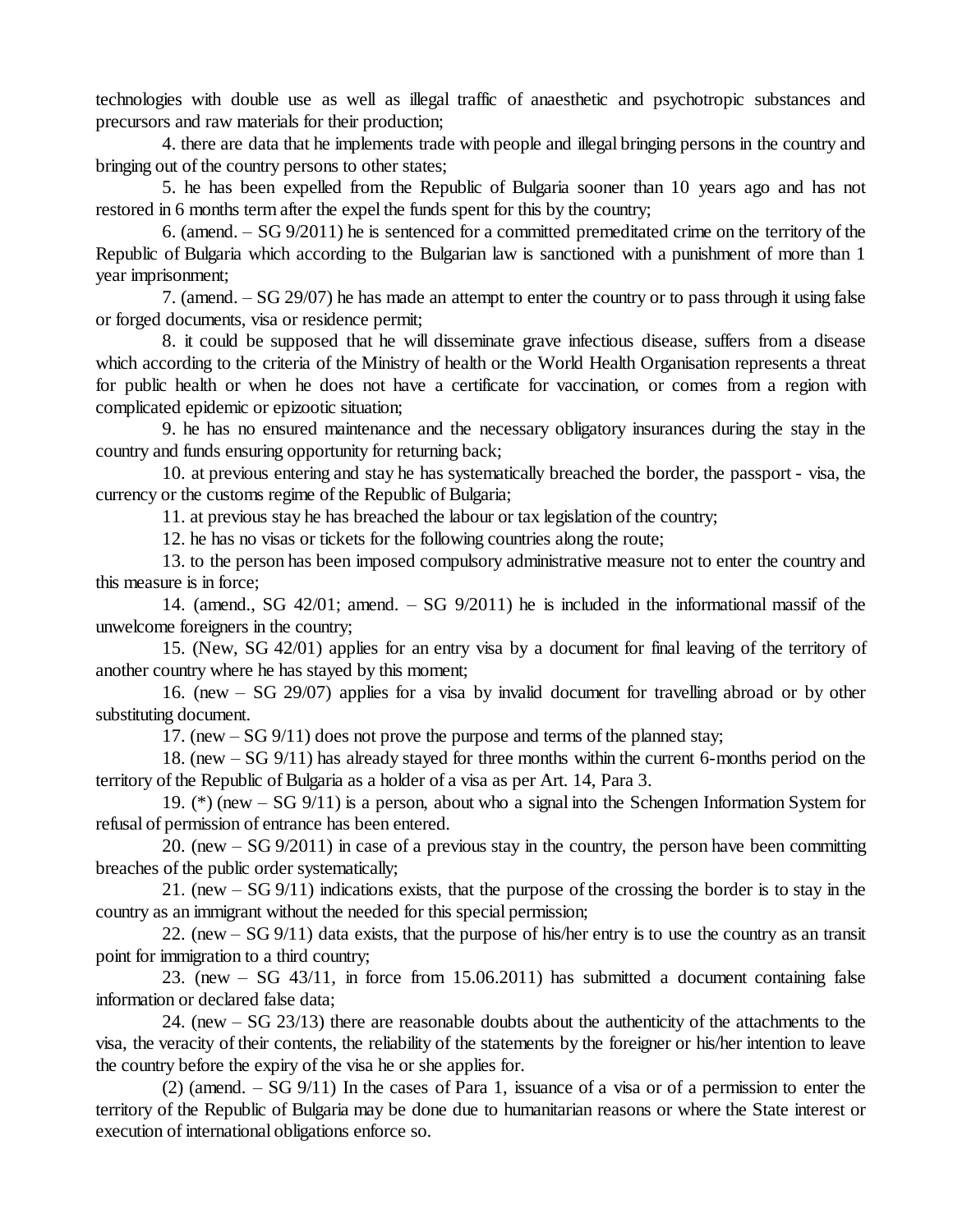$(3)$  (\*) (new – SG 9/11) In the cases envisaged in Para 1, foreigners, who have a valid permission to stay, a visa for long-term stay or a visa for a secondary entrance, issued in some of the Member States; or – where this is required, a permission to star or a visa for a long-term stay and a visa for a secondary entrance, shall be allowed to enter the territory of the Republic of Bulgaria for a transit with the purpose to reach the territory of that Member State, who have issued the residence permit, the visa for long-term stay or the visa for a secondary entrance; except for the cases, where the Republic of Bulgaria has entered a signal for refusal of entrance into the Schengen Information System.

Art. 11. (suppl.  $-$  SG 29/07; revoked  $-$  SG 9/11)

Art. 12. (amend.  $-$  SG 29/07) (1) Airport transit visa shall be issued to a foreigner who arrives with an aircraft from one state and stays in the international transit zone at an airport, in the Republic of Bulgaria with the purpose to continue his/her trip by the next flight along the route for another state.

(2) A foreigner travelling with an airport transit visa shall be considered as not admitted on the territory of the Republic of Bulgaria.

Art. 13. (Amend., SG 42/01; amend. – SG 29/07; revoked. – SG 9/11)

Art. 14. (Amend., SG  $42/01$ ; amend.  $-$  SG  $29/07$ ; amend.  $-$  SG  $9/11$ ) (1) A short-stay visa shall be issued to a foreigner with the purpose of transit or planned stay on the territory of the Republic of Bulgaria.

(2)The short-stay visa with the purpose of transit shall be with duration of the stay on the territory of the Republic of Bulgaria not longer for two days, if not otherwise provided in an international agreement, and shall be issued for a foreigner, who enters the Republic of Bulgaria and leaves its territory when travelling from one country to another country. The summary duration of stay with such visa cannot exceed three months within each 6-months period, counted from the date of the first entrance on the territory of the Republic of Bulgaria.

(3) The short-stay visa with the purpose of planned stay shall be with duration not longer than three months, within each six-month period, counted from the date of the first entrance on the territory of the Republic of Bulgaria

(4) The short-stay visa may be issued for once-, twice- or multiple- entrance.

(5) The time period of validity of the visa and the duration of the permitted stay shall be determined on the base of the executed check of the terms of entrance and risk assessment when considering the visa application. Time-period of validity of the visa cannot be longer than 5 years.

Art. 14a. (New, SG  $42/01$ ; revoked  $-$  SG  $103/09$ )

Art. 15. (amend.  $-$  SG 29/07) (1) (suppl.  $-$  SG 9/11; suppl.  $-$  SG 21/12) Long-stay visa with a validity term of up to 6 months and with right to stay for up to 180 days shall be issued to a foreigner who wishes to settle for an extended period or permanently in the Republic of Bulgaria.

 $(2)$  (suppl.  $-SG$  16/13) Long-stay visas with a validity term of up to one year and with right of stay for up to 360 days may be issued to foreigners, who carry out scientific research or who are students in oneyear educational programmes, post-graduate students or trainees, foreigners, sent on a business trip by a foreign employer in order to perform specific tasks, related to control and coordination of fulfilment of a contract for tourist services, as well as to foreigners, sent on a business trip by a foreign employer for making and maintaining investments, certified following the procedure of the Investment Promotion Act.

(3) A long-stay visa shall entitle the foreigner to repeated entry in the territory of the Republic of Bulgaria within the validity term thereof.

(4) A long-stay visa shall be invalidated at issuing a residence permit by the services for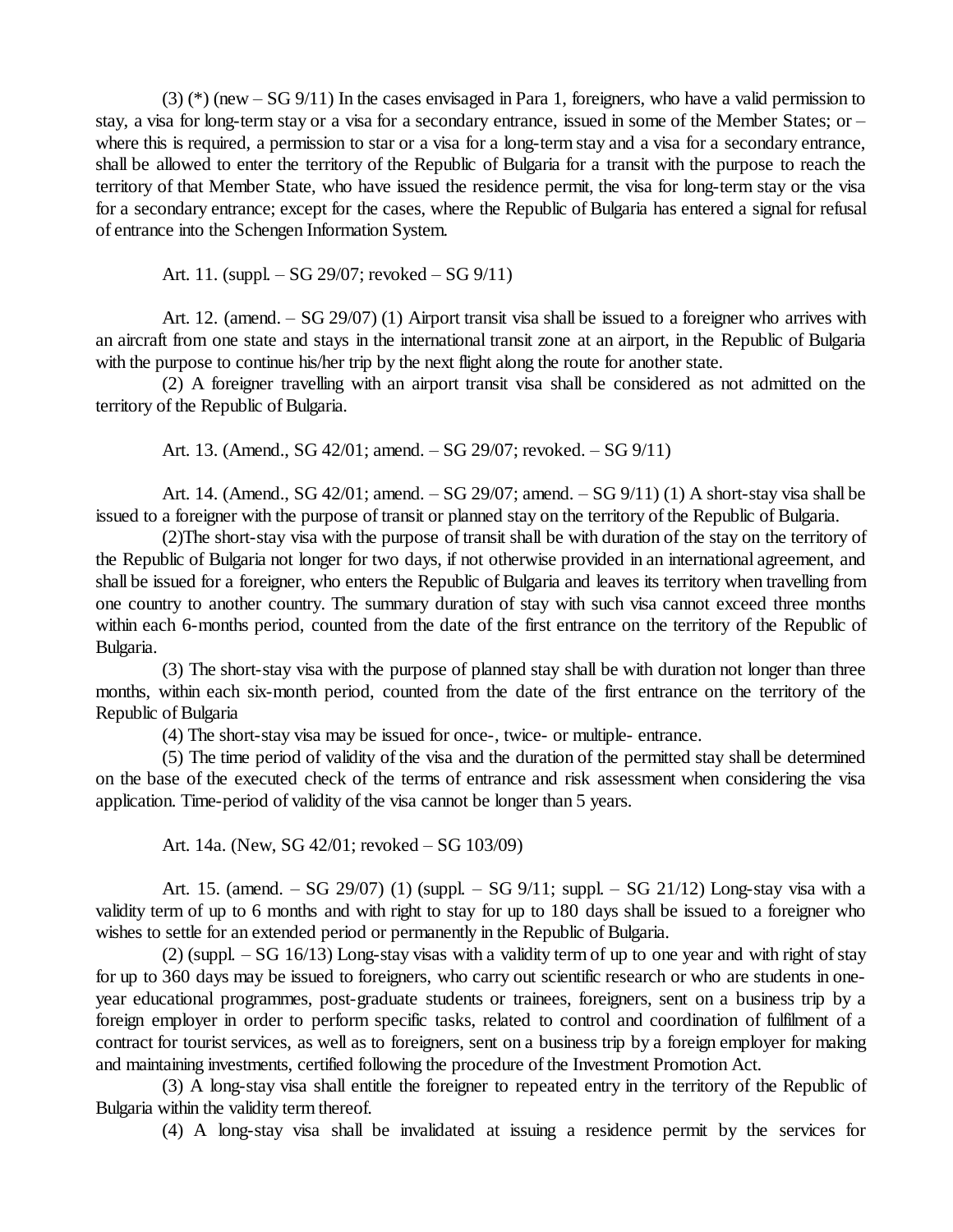administrative control of foreigners.

Art. 16. (amend. – SG 29/07) (1) The possession of a visa cannot be the only ground to enter and stay in the Republic of Bulgaria.

(2) (amend.  $-$  SG 9/11) The bodies of border control shall not admit entry in the Republic of Bulgaria of a foreigner, who has a visa, in the cases referred to in Art. 10 , Para 1 or in the event of nonfulfilment of the requirements of Art. 19.

(3) The bodies of border control shall provide a foreigner, to whom has been refused entry, with unified form according to European Union model, in which are reflected the reasons for his/her non-admission in the territory of the state. The model of the form shall be approved by an act of the Council of Ministers.

(4) The bodies of border control and the services for administrative control of foreigners shall be able to cancel an issued visa, to reduce the number of permitted entries or the term for stay in the event of non-fulfilment of the requirements under this Act following the procedure, determined by an act of the Council of Ministers. In these cases the Ministry of Foreign Affairs shall be notified immediately.

(5) The Ministry of Foreign Affairs and the diplomatic and consular representations shall be able to cancel an issued visa, to reduce the number of permitted entries or the term for stay in the event of nonfulfilment of the requirements under this Act following the procedure, determined by an act of the Council of Ministers.

Art. 17. (amend.  $-SG$  29/07) (1) The foreigners shall enter in the Republic of Bulgaria and exit its territory only through the border-crossing checkpoints, determined by an act of the Council of Ministers or in international agreement.

(2) A foreigner who holds more than one personal document for travelling abroad and identity document or carries such documents of another person, shall be obliged to announce them before the bodies of border control.

(3) A foreigner who has more than one citizenship shall be obliged to declare before the bodies for border control the citizenship which he will resort to during the stay in the Republic of Bulgaria and to certify this with a valid document for travel abroad from the country which citizenship he has declared.

(4) A foreigner who holds more than one valid document for travelling abroad shall be obliged to leave the country with the document with which he has entered.

(5) The bodies of border control and the services for administrative control of foreigners can take biometric data for the purpose of automated inspection or in order to ascertain identity of foreigners.

(6) The bodies of border control shall place stamps in the document for travelling abroad of foreigners or in the substituting document at each entry and exit of the Republic of Bulgaria, except for the cases where the foreigner is a member of the family of a Bulgarian citizen and presents a residence card under Art. 8a, para 2.

Art. 18. (Amend., SG 42/01, amend., SG  $63/05 -$  in force from 01.01.06) (1)At entering in the Republic of Bulgaria, the foreigner shall declare the purpose of his/her visit and shall point out in written his/her address where he/she will stay fulfilling an address card form, approved by the Minister of Interior.

(2) The accredited foreigners as members of foreign diplomatic, consular and trade-representative offices, as well as of representative offices of intergovernmental organizations in the Republic of Bulgaria, shall be registered at the Ministry of Foreign Affairs.

(3) (amend. –SG 29/07) The foreigners who pass transit through the territory of the Republic of Bulgaria shall not fulfil address cards.

Art. 19. (amend.  $-$  SG 29/07) (1) A foreigner who enters in the Republic of Bulgaria or passes transit through its territory, depending on the purpose of the travelling, shall hold: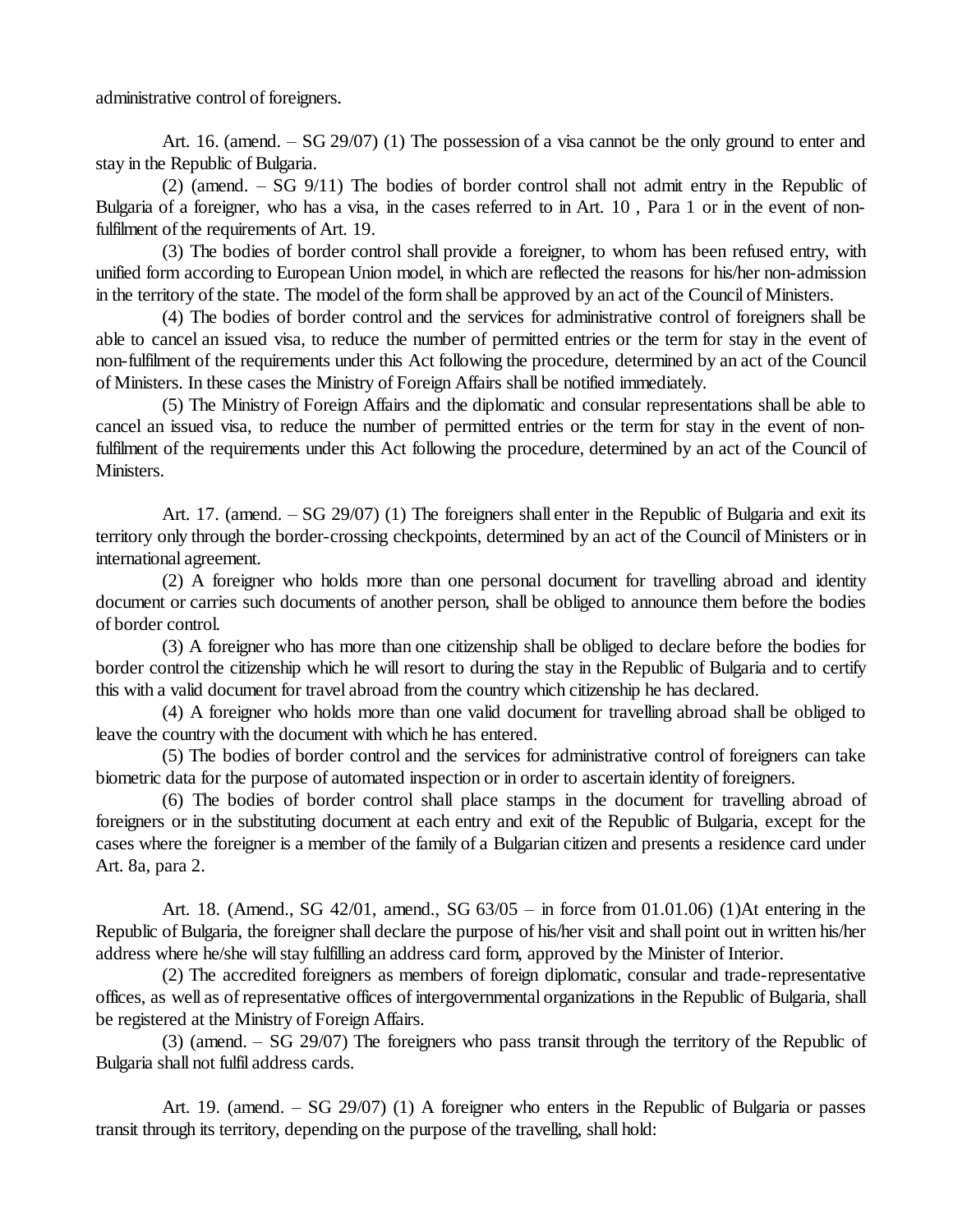1. a valid document for travelling abroad or other substituting document, as well as a visa, where necessary;

2. sufficient resources for providing his/her maintenance according to the duration and the conditions of the stay in the Republic of Bulgaria, as well as for returning in the state of their permanent residence or for passing through the Republic of Bulgaria;

3. (suppl. –SG 9/11) health insurance and other insurances, in the cases where such are required;

4. invitation in a form, where such is required;

5. (suppl. –SG 23/13) other documents, proving the purpose of the travelling and the conditions of intended stay.

(2) The extent of the financial resources of para 1, item 2, the minimum insurance amounts under para 1, item 3, the form of the invitation and the documents referred to in para 1, item 5 shall be determined with an act by the Council of Ministers.

Art. 20. (Amend., SG 42/01; amend., SG 37/03) (1) (amend. – SG 29/07) A carrier transporting by land, air or sea to and/or from the Republic of Bulgaria foreigners, before performing the service, shall be obliged to establish:

1. the validity of the travel document of the foreigner and the presence of Bulgarian visa, in case such is required;

2. the presence of visas for the state/states which the persons wish to visit or through which they wish to pass, if so required, in the cases of airport transit or transit passing through the territory of the Republic of Bulgaria.

(2) In the cases when a foreigner is refused entry in the Republic of Bulgaria on the grounds of nonfulfilment of the obligation under para 1 the carrier who has transported the foreigner shall be obliged, on request of the bodies of border control to return him, for his account, to the country from which he has been transported, to the country which has issued the travel document by which the foreigner has arrived, or to another country where he would be admitted. If the return cannot be completed immediately the expenses related to the stay of the foreigner shall be for the account of the carrier.

(3) The carrier shall also be obliged to return, for his account by the order of para 2, a foreigner passing in transit the Republic of Bulgaria and the subsequent carrier refuses to transport him to the country of destination.

(4) The provisions of para 2 and 3 shall apply respectively regarding a foreigner sent back to the Republic of Bulgaria, who has passed the country in transit.

Art. 20a. (new –SG 63/07; revoked - SG 15/16)

Art. 21. (1) a foreigner who with a transport means enters, stays or passes transit the country on road, in the air or on water must have:

1. permission for passing of the transport means when such is required according to the Bulgarian legislation and the international agreements to which the Republic of Bulgaria is a party;

2. documents certifying the registration of the transport means;

3. documents certifying the ownership of the transport means if this is not ascertained in the documents of item 2;

4. obligatory insurance;

5. documents for driving competence.

(2) Transport means shall not be admitted to enter in the country if the grounds of para 1, item 1, 4 and 5 are not at hand.

 $(3)$  (Suppl., SG 42/01; amend.  $-$  SG 82/06; amend.  $-$  SG 29/07) The bodies for border control shall keep the transport means and the documents if the grounds of para 1, item 2 and 3 are not fulfilled, about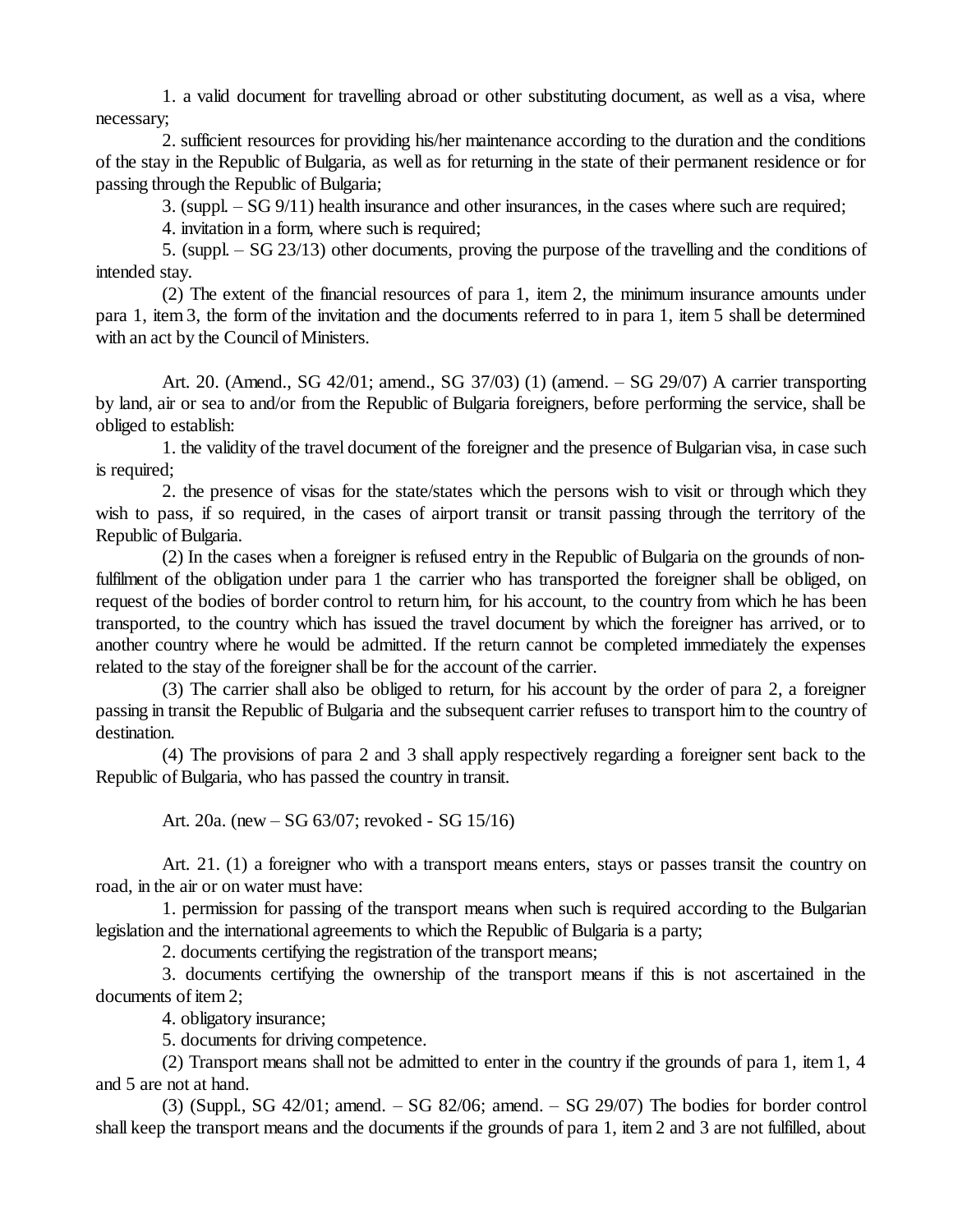which a record shall be compiled, a copy of which shall be handed over to the foreigner. The record and the documents shall be sent to the customs bodies of competence.

(4) A foreigner having valid documents for entering the country but without such for the transport means of para 1 shall be admitted to enter the country.

Art. 21a. (New, SG 42/01) (1) (suppl. – SG 109/07, in force from 01.01.2008; amend. – SG 9/11) The Minister of Interior, the Minister of Foreign Affairs, the Chairman of State Agency "National Security" or officials authorised by them can periodically include foreigners in the informational massif for the unwelcome in the country foreigners in the presence of the grounds under Art. 10 , Para 1.

 $(2)$  (suppl. – SG 109/07, in force from 01.01.2008) The conditions and the order of maintaining and updating the informational massif under para 1 shall be determined by the Minister of Interior, by the Chairman of State Agency "National Security" and by the Minister of Foreign Affairs.

#### **Chapter three. STAY OF FOREIGNERS IN THE REPUBLIC OF BULGARIA**

Art. 22. (1) The stay of foreigners in the Republic of Bulgaria shall be admissible on the grounds of:

1. (amend.  $-$  SG 29/07) a visa issued pursuant to art. 9a, para 2;

2. international agreements on visa free regime or alleviated visa regime;

3. a permit by the services for administrative control of foreigners.

 $(2)$  (amend.  $-$  SG 29/07; revoked  $-$  SG 23/13) (3) (revoked  $-$  SG 23/13)

(4) (new  $-$  SG 109/07, in force from 01.01.2008) The permission under Para 1, Item 3 shall be issued upon written opinion of State Agency "National Security".

Art. 23. (amend.  $-$  SG 9/11) (1) Foreigners shall reside in the Republic of Bulgaria:

1. (amend. and suppl.  $-$  SG 23/13) on a short-term basis - up to three months within a 6-month period from the date of entering the country, the duration of the short-term stay on the ground of visa issued may be extended once by the services for administrative control of foreigners due to humanitarian reasons, reasons related to exceptional circumstances or due to serious personal reasons;

2. for an extended period - with permitted term up to one year;

3. on a long-term basis - with permitted initial time period of 5 years and option for renewal of it after a submitted application;

4. permanently - with permitted unlimited term.

 $(2)$  (suppl. – SG 23/13) The terms referred to in Para 1, items 1, 2 and 4 shall not apply to the foreigners who have been granted protection under the Asylum and Refugees Act.

(3) (new  $-$  SG 23/13) Foreigners who are employees in a diplomatic or consular mission or in international organizations accredited in the Republic of Bulgaria, having diplomatic or consular immunity, shall reside in the territory of the Republic of Bulgaria with a residence permit, issued by the Ministry of Foreign Affairs pursuant to Art. 59, para. 5 of the Bulgarian Personal Documents Act. Residence permits for children from 14 to 21 years of age shall be granted following the same procedure, and as regards to children up to 14 years of age residence permits shall be issued with a visa sticker.

(4) (new –SG 23/13) Where extension of the validity term of the documents and visa sticker under para 3 is needed, the Ministry of Foreign Affairs shall issue a new document valid till the end of the employee`s mandate abroad or shall issue a new visa sticker with a validity term that does not exceed authorized stay of the parent.

Art. 24. (1) (amend.  $-$  SG 29/07) A long-term residence permit may be granted to foreigners who have a visa under Art. 15, para 1 and: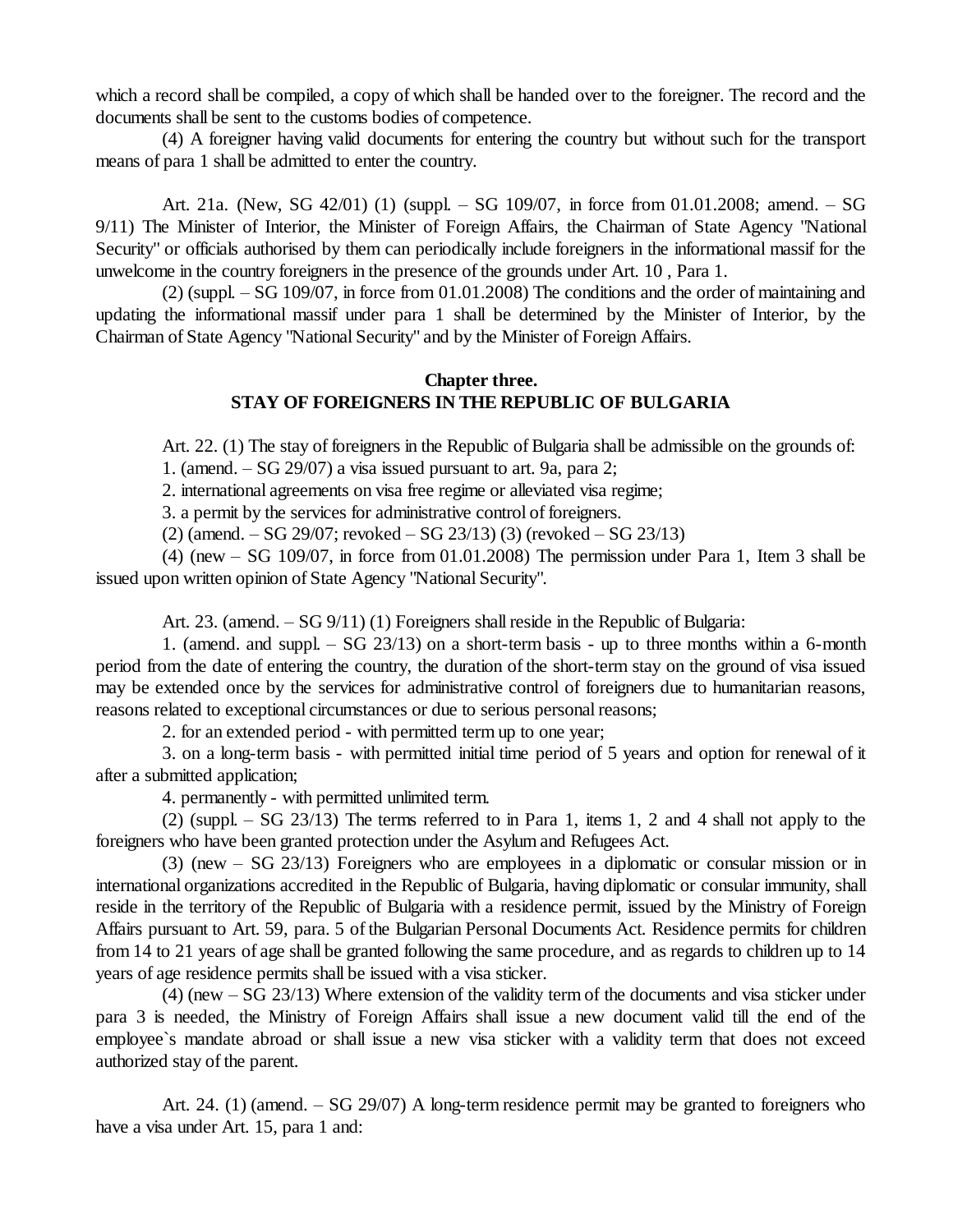1. (Amend., SG 42/01; amend., SG 112/01, suppl. - SG 33/16, in force from 21.05.2016) are willing to work under legal terms of employment upon permit by the bodies of the Ministry of Labour and Social Policy under the Labor Migration And Labor Mobility Act;

2. (Amend., SG  $42/01$ ; suppl., SG  $37/03$ ; suppl. – SG  $9/11$ ) carry out commercial activity in the country according to the legally established order, and as a result of this activity at least 10 positions have been opened for Bulgarian citizens, maintained for the term of stay, unless agreed otherwise by an international agreement, ratified, promulgated and enacted in the Republic of Bulgaria;

3. (revoked  $-$  SG 9/11)

4. are foreign specialists staying in the country by force of international agreements to which the Republic of Bulgaria is a party;

5. (amend.  $-$  SG 29/07; amend.  $-$  SG 23/13) have reason to be allowed permanent residence;

6. (Amend., SG 42/01) are representatives of foreign commercial companies registered at the Bulgarian commercial- industrial chamber;

7. (suppl., SG 37/03) are financially ensured parents of foreigners with permanent stay in the country or of a Bulgarian citizen;

8. (amend., SG 70/04) have been admitted to a medical establishment for continuous treatment and have sufficient funds to pay for it and to provide for themselves;

9. are correspondents of foreign mass media and have accreditation in the Republic of Bulgaria;

10. (amend.  $-$  SG 23/13) are entitled to pension pursuant to the legislation of the Republic of Bulgaria, of their home country or another country and have sufficient means of support for their stay in the country;

11. (amend., SG 37/04; amend. –SG 9/11)

12. (revoked - SG 42/01)

13. (amend., SG  $42/01$ ; suppl.  $-$  SG  $23/13$ ) are members of the family of a foreigner who has received extended or permanent residence permit;

14. (New, SG 42/01; amend., SG 37/03, amend., SG 63/05 – in force from 01.01.06; amend. – SG 29/07; amend. – SG 23/13) are parents of a foreigner or live in cohabitation with a foreigner who has obtained extended residence permit on the grounds of Art. 23, para 3;

15. (New, SG 42/01; amend., SG 112/01, suppl. - SG 33/16, in force from 21.05.2016) wish to carry out free-lance practice upon permit by the bodies of the Ministry of Labour and Social Policy in compliance with art. 24a and pursuant to the Labor Migration And Labor Mobility Act;

16. (New, SG 112/01; suppl. – SG 109/07, in force from 01.01.2008, suppl. - SG 33/16, in force from 21.05.2016) wish to carry out non-profit activity upon permit of the Ministry of Justice under conditions and by an order determined by an ordinance of the Minister of Justice, in coordination with the Minister of Interior and with the Chairman of State Agency "National Security", or have received a positive opinion from the "Religions" Directorate of the Council of Ministers pursuant to the Religions Act - in their capacity as foreign religious servants, invited by the central management of the registered religions;

17. (new  $-$  SG 29/07) have acquired statute of special protection as per Art. 25 of the Anti- Human Trafficking Act;

18. (new –SG 29/07; amend. –SG 9/11) are members of the family of a Bulgarian citizen under Art. 2, Para 6;

19. (new –SG 16/13) have deposited no less than BGN 600 000 per each foreigner for acquiring ownership of real estate within the territory of the Republic of Bulgaria or the foreigner owns more than 50 % of the share capital of a Bulgarian trade company, has deposited the same amount in the capital of the company and as a result the company has acquired ownership of real estate in the country of this value; by the date of submission of the application for long-term residence the foreigner or the legal entity must have paid the full amount in the account of a Bulgarian licensed credit institution, and where the real properties are acquired with borrowed funds, the outstanding loans should not exceed 25 percent;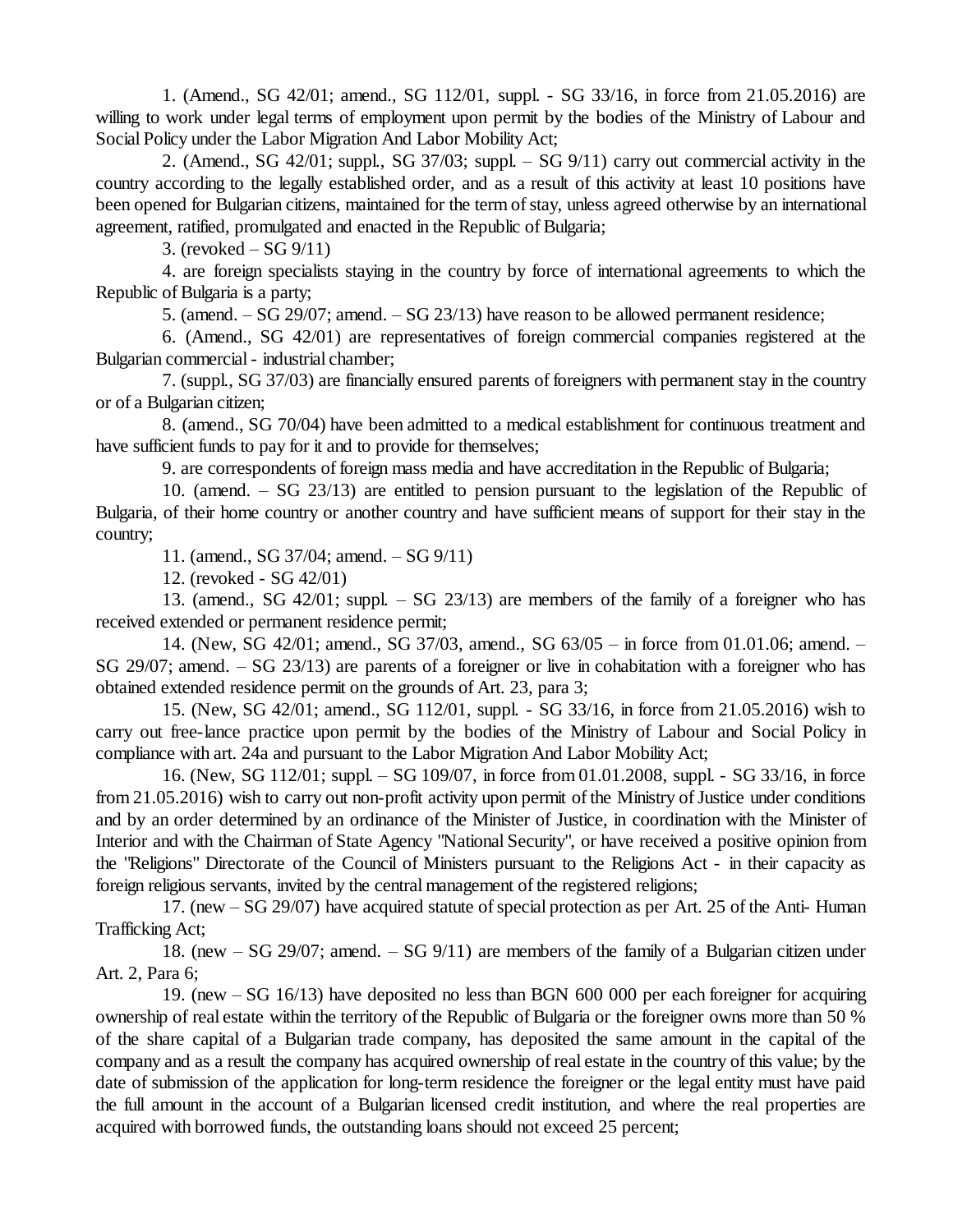20. (new –SG 16/13; amend. - SG 14/15) have made an investment in economically disadvantaged regions within the meaning of the Investment Promotion Act by depositing in the capital of a Bulgarian company not less than 250,000, provided that the foreigner is a partner or shareholder with registered shares and has no less than 50 per cent of the share capital as a result of the investment acquired new tangible and intangible assets amounting to not less than BGN 250,000 and at least 5 new positions are opened for Bulgarian citizens for the residence period and this is verified by the Ministry of Economy.

(2) (amend. – SG 9/11; suppl. – SG 23/13) For obtaining extended residence permit, persons who have secured accommodation, obligatory health insurance and social insurance, sufficient funds for maintenance, without need to involve the social support system, in an amount not less than the minimal month salary, minimal scholarship or the minimal pension pursuant to the legislation of the Republic of Bulgaria for the time-term of stay. At the initial submission of application for permission to stay, persons who have achieved the age of 18 years, except for the persons who have no citizenship, shall also present court reference, issued by the country, whose citizens they are, or by the country of their usual residence.

(3) (amend.  $-SG(9/11)$ ) Application for issuance of extended residence permit shall be considered within 14 days from the date of its submission. In event of legal and factual complexity and necessity of presentation of additional documents, this time term may be prolonged for one month. Proceedings to issue the permission shall be defined by the Regulation of Implementation of this Act.

(4) (new  $-$  SG 21/12) No visas under Art. 15, para 1 shall be required as regards to foreigners applying on the grounds of para 1, item 1.

 $(5)$  (new  $-$  SG 23/13) Upon termination of marriage members of the family of a foreigner residing continuously, for a long-term or permanently, may be issued a single extended residence permit. In cases of divorce an individual extended residence permit may be issued if marriage has lasted no less than two years on the territory of the country.

 $(6)$  (new  $-$  SG 23/13) An individual extended residence permit under the terms of para 5 may also be issued to members of the family of a Bulgarian national under Art. 2, para 6, item 1, 2 and 3.

(7) (new –SG 23/13) A single individual extended residence permit may be granted under exceptional circumstances to members of the family of a foreigner residing continuously, for a long term or permanently in the country and to members of the family of a Bulgarian national under Art. 2, para 6, item 1, 2 and 3.

Art. 24a. (New, SG 42/01; amend., SG 112/01, amend. - SG 33/16, in force from 21.05.2016) (1) Permission for extended stay or a long-stay visa shall be given to foreigners who want to carry out free lance activity and who meet the requirements to obtain permission to conduct freelance activity pursuant to the Labour migration and labour mobility Act.

(2) For the issuance of documents under par. 1 the following documents shall be submitted to the diplomatic and consular missions, respectively to the services for administrative control of foreigners:

1. application form;

2. permission to carry out free-lance activity, issued by the bodies of the Ministry of Labour and Social Policy.

(3) Long-stay visa for the purpose of carrying out free-lance activity shall not be issued to a foreigner in the cases under Art. 24, para. 1, items 1-13 and items 16-20.

Art. 24b. (new  $-$  SG 63/07) (1) Extended residence permit may be granted also to foreigners holding a visa under Art. 15, Para 1 and who are science workers, having a hosting agreement for development of a science research project with a science research organization with a seat in the Republic of Bulgaria, entered in the national list of science research organisations in the sense of Council Directive 2005/71/EC on a specific procedure for admitting third-country nationals for the purposes of scientific research.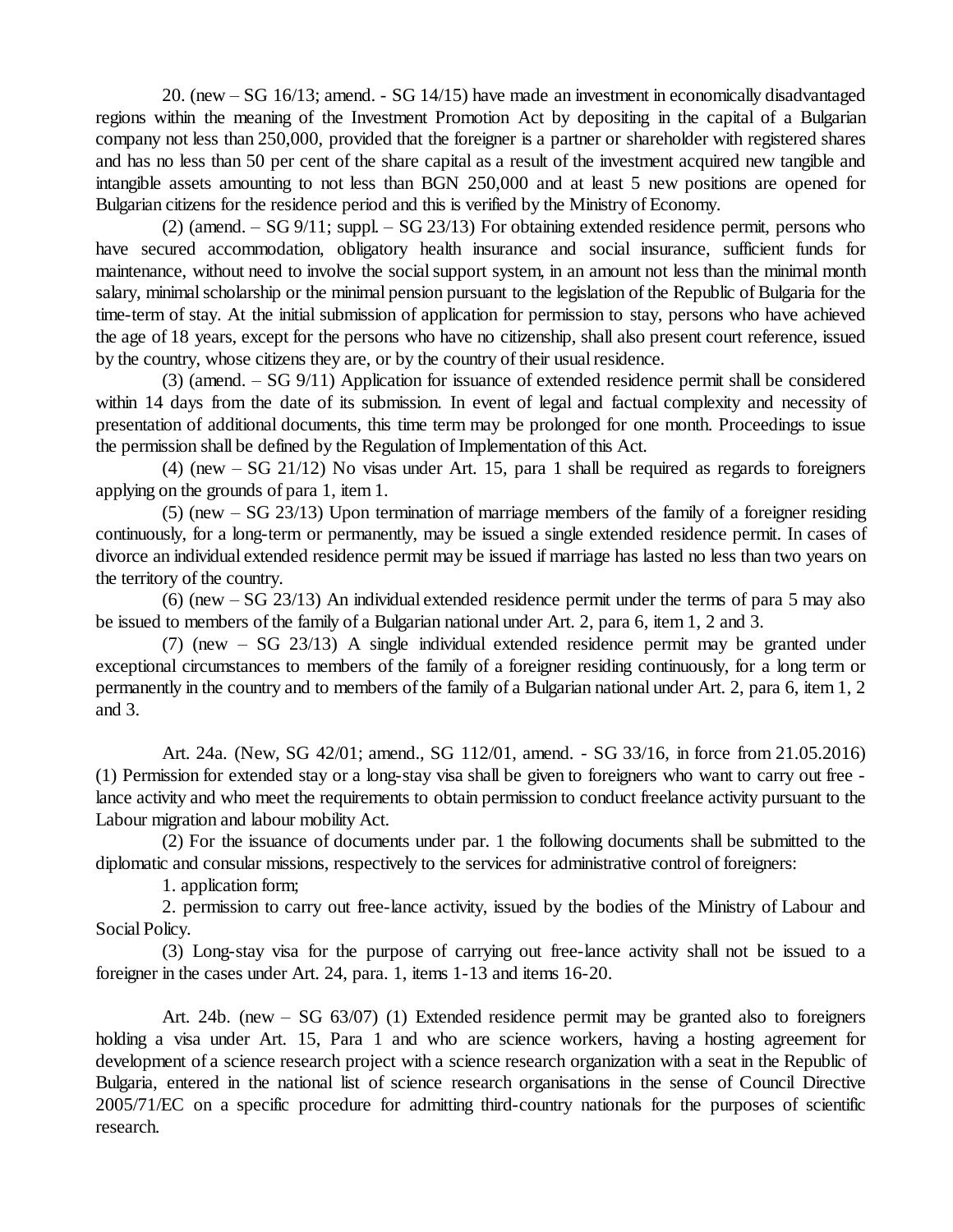(2) The extended residence permit of the persons under Para 1 shall be granted for a period of one year and shall be subject to renewal when there are grounds for its extension. In case that the term of development of the scientific research project is less than a year, the residence permit shall be granted for the term of the project.

(3) In order to be granted an extended residence permit for the Republic of Bulgaria under the conditions of Para 1, the foreigner shall present before the services for administrative control of the foreigners a valid document for transborder travel and shall submit:

1. an application according to a form;

2. a document for paid state fee under Tariff No 4 on the Fees Collected in the System of the Ministry of Interior under the State Fees Act;

3. a photocopy of the page of the transborder travel document containing the photo, the personal data, the entry visa and the stamp of his last entry in the country;

4. written evidence for housing available for the time ofstay in the country;

5. certified copy of the hosting agreement signed with a research organisation registered in the Republic of Bulgaria in compliance with the legal order.

 $(4)$  (new  $-$  SG 21/12) Extended residence permit shall be granted to researchers in those cases where the terms under Art. 24, para 2 are present.

(5) (prev. text of para  $4 - SG$  21/12) The application shall be considered and decided within 7 working days and the foreigner shall be notified in writing of the decision.

(6) (new  $-$  SG 13/08, in force from 08.02.2008; amend.  $-$  SG 74/09, in force from 15.09.2009; prev. text of para  $5 - SG$  21/12; amend.  $- SG$  68/13, in force from 02.08.2013) The terms and conditions and the procedure of inclusion of research and development organizations having their seat in the Republic of Bulgaria into the list referred to in par. 1 shall be determined by an ordinance of the Minister of Education and Science.

(7) (new  $-$  SG 21/12) Permissions for extended stay may also be granted to family members of researchers on the grounds of Art. 24, para 1, item 13, their validity term being specified according to the residence permit issued to the researcher.

 $(8)$  (new  $-$  SG 21/12) A foreigner who has been admitted as a researcher in another Member State may carry out part of their scientific research in the Republic of Bulgaria for a period of up to three months on the grounds of the hosting agreement, concluded in the first mentioned Member State, which must be presented before the foreigners administrative controlservices together with a valid residence permit issued by the Member State which has been mentioned first. The foreigner must have sufficient means to support themselves, without using the welfare system, amounting to not less than the minimum monthly salary or minimum pension in compliance with the legislation in the Republic of Bulgaria for the period of residence.

(9) (new  $-SG$  21/12) A foreigner who has been admitted as a researcher in another Member State may carry out part of their scientific research in the Republic of Bulgaria for a period exceeding three months. In this case a foreigner shall be granted an extended residence permit under the terms of para 3 and para 4.

Art. 24c. (new  $-$  SG 9/11) (1) Extended residence permit may also obtain those foreigners, who hold visa as per Art. 15, Para 1 and enrolled for regular education in a higher school, pupils, enrolled for education within the medium degree of education on the territory of the Republic of Bulgaria, within the frames of a programmes of exchange or as trainees without remuneration.

(2) For a foreigner, who is already enrolled in his/her capacity of a student in a Member State of the European Union and who applies to conduct part of the educational course which he/she is engaged to, or applies to supplement it with a linked to it educational cause in the Republic of Bulgaria, extended residence permit shall be issued for a time period, coordinated with the duration of the educational classes.

(3) Procedure of issuance of the permits envisaged in Para 1 and 2 shall be defined by the Regulations of Implementation of this Act.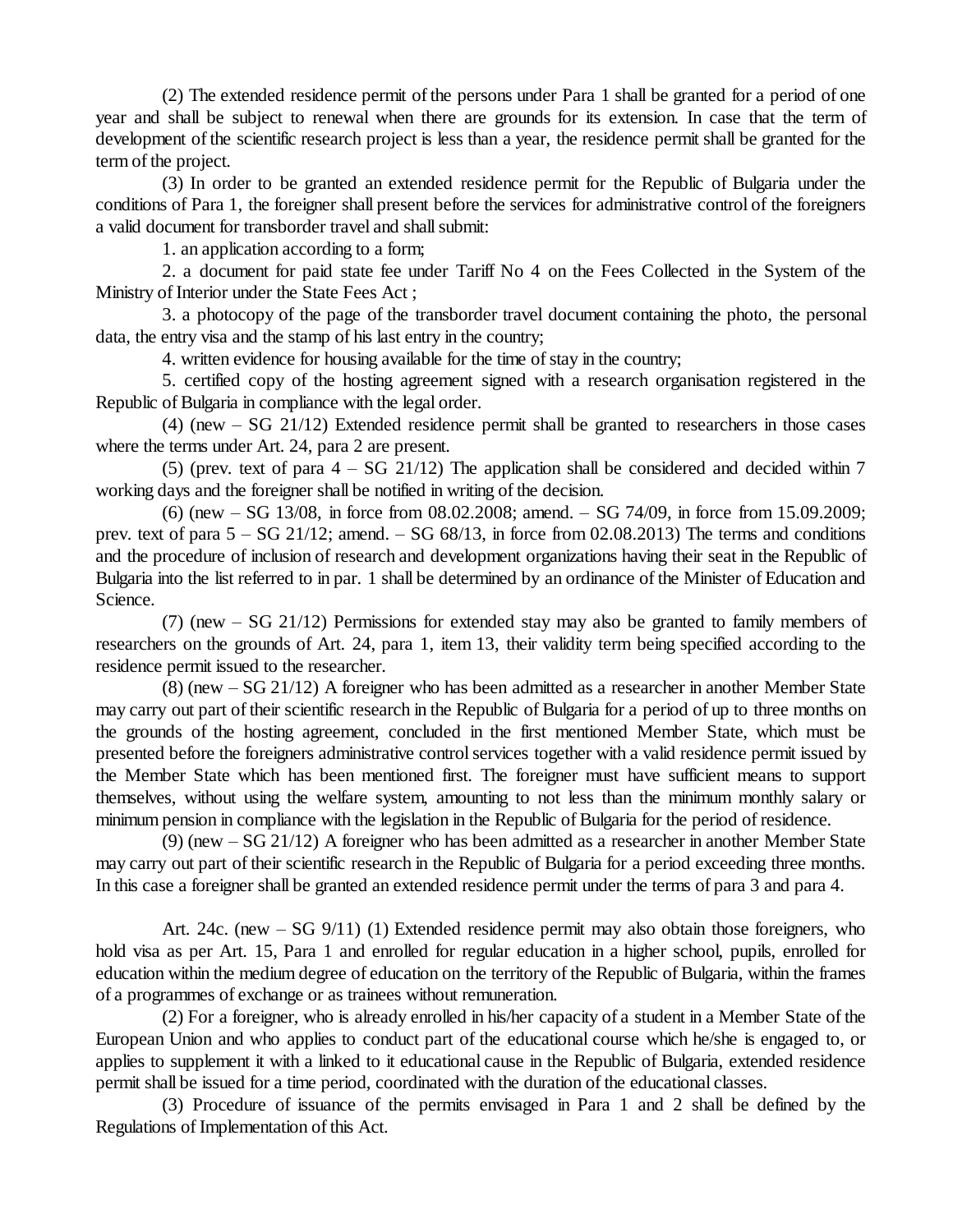Art. 24d. (new  $-$  SG 9/11) (1) Statute of long-term stay shall be granted to a foreigner, who has stayed legally and without interruption on the territory of the Republic of Bulgaria within 5 years before submission of application for permission of a long-term stay. After have been obtained, the long-term stay shall be permanent, unless grounds for its revocation as per Art. 40 appear.

(2) (amend. –SG 23/13) Residing periods of the persons envisaged in Art. 23, Para 3 and of the persons, who reside exclusively on a ground of temporary nature, such as persons working on programmes au pair, season workers, cross-border services providers; workers and servants sent to a business trip by a provider of services for the purposes of cross border services provision; or where their permission to stay is formally limited, shall not be count in calculation of time period envisaged in Para 1.

(3) In the calculation of period envisaged in Para 1 shall be counted only one half of the time ofstay of the foreigners as students, pupils and trainees as per Art. 24c.

(4) (new  $-$  SG 23/13, in force from 01.05.2013) Long-term residence status may be granted to a foreigner who enjoys international protection.

 $(5)$  (new – SG 23/13, in force from 01.05.2013) As regards to foreigners with international protection, when calculating the residence period under para 1, half of the term for residence shall also be included, considered from the date of submission of an international protection request till the date of issue of a Bulgarian identity document according to the Bulgarian Personal Documents Act, or the overall duration of residence within the dates mentioned, where it is over 18 months.

 $(6)$  (new  $-$  SG 23/13, in force from 01.05.2013) Holding a permit to reside in another Member State on the ground of provided protection other then international protection or in case of pending proceedings for issue of such a permit shall not serve as a ground for granting a long-term residence status.

(7) (new –SG 23/13, in force from 01.05.2013) Pending proceedings for providing international protection shall not serve as a ground for granting a long-term residence status.

(8) (prev. text of para  $4 - SG$  23/13, in force from 01.05.2013) Periods of absence from the territory of the Republic of Bulgaria shall not interrupt the time period envisaged in Para 1 and shall be counted in its calculations, if they are less than 6 consequent months and do not exceed totally 10 months for the 5-years period.

(9) (prev. text of para  $5 - SG$  23/13, in force from 01.05.2013) For granting of a long-term stay statute, the foreigner shall present evidence that he/she dispose for himself and members of his family sufficient funds for maintenance, without need to involve the system of social support, in amount not less than the minimal salary or minimal pension, as well as that he holds obligatory health insurance or insurance for the period of stay in accordance with the legislation of the Republic of Bulgaria.

(10) (prev. text of para  $6 - SG\ 23/13$ , in force from 01.05.2013) The competent body of the Ministry of Interior shall take decision on the application for granting of a long-term stay statute within three months of its deposit. In event of legal and factual complexity and necessity to present additional documents this time period may be prolonged with two months.

(11) (prev. text of para  $7 - SG$  23/13, in force from 01.05.2013) When statute of long-term stay is granted, information on the rights and obligations arising from this statute shall be provided to the foreigner.

(12) (prev. text of para  $8 - SG 23/13$ , in force from 01.05.2013) Procedure of consideration of the application shall defined by the Regulations of Implementation of this Act.

Art. 24e. (1) To a foreigner, who is granted long-stay term statute, residence permit to a long-term staying person in the European Union shall be issued. This permit shall be with term of validity of 5 years, and at its elapse shall be renewed after application is submitted. Elapse of the time period of the residence permit to stay to long-term residents in the European Union does not present a ground to revoke or lapse of this statute.

(2) Residence permit to a long-term staying in the European Union foreigner shall be issued on the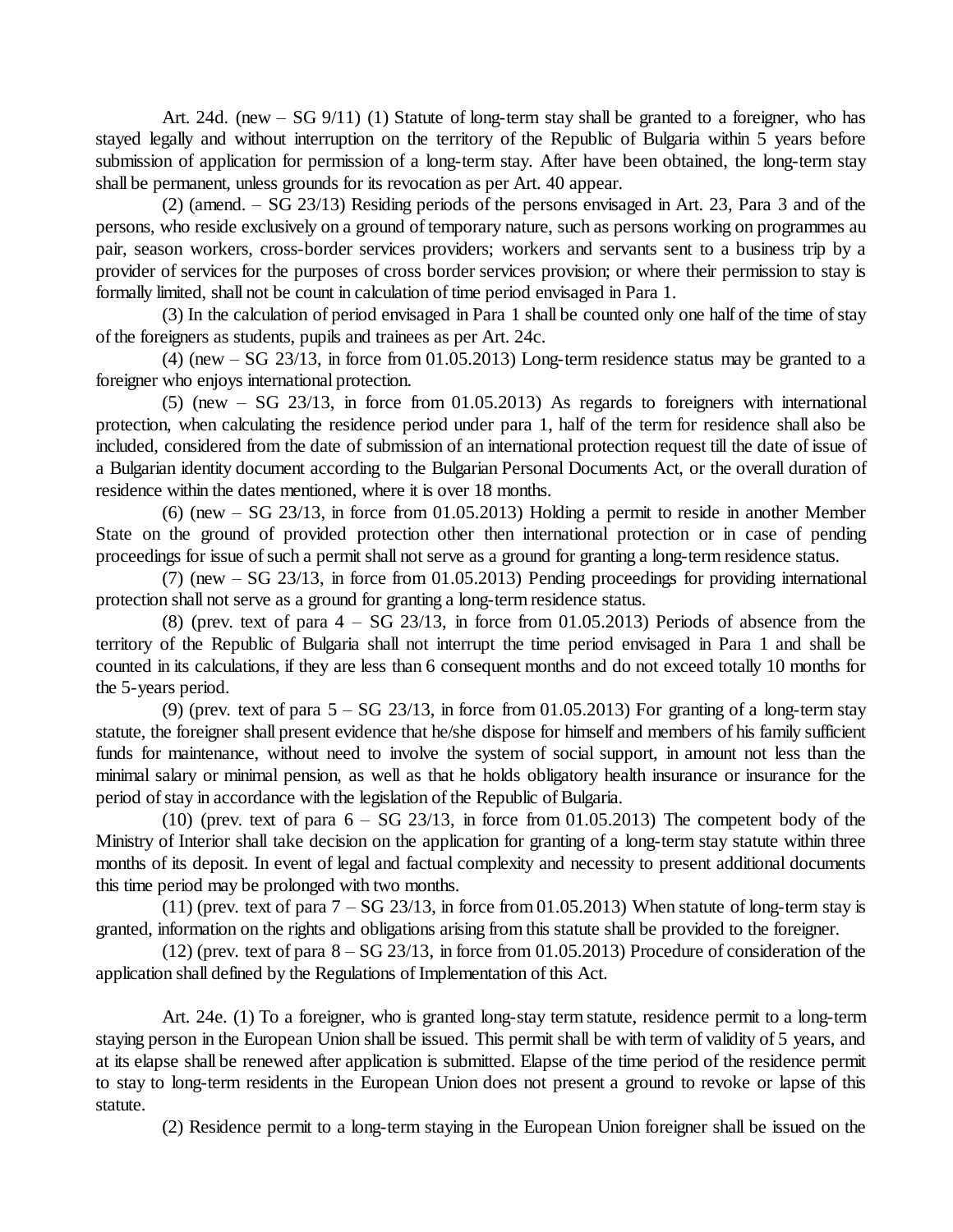base of a submitted in person application. Permit shall be issued in accordance with the requirements of Council Regulation (EC) No 1030/2002 of 13 June 2002 laying down a uniform format for residence permits for third-country nationals. In the field 'Type of permit" "long-term residence in the EU" shall be marked.

 $(3)$  (new  $-$  SG 23/13, in force from 01.05.2013) Upon issue of a residence permit to a foreigner residing on a long-term basis in the European Union, who enjoys international protection, in the "Remark" field shall be stated the international protection provided by the Republic of Bulgaria and the date on which it has been provided.

Art. 24f. (1) Family members of the long-term residing foreigner may be granted extended residence permit with a period of validity of one year and with an option for renewal, without exceeding the permitted residence period for the title-holder.

(2) For the issuance of residence permit for the family members requirements of Art. 24, Para 2 shall be fulfilled.

(3) (With regard to Sentence Two – in force from  $01.06.2011$ ) After a five year stay on the territory of the Republic of Bulgaria and under the condition that the spouse and the children who have reached the maturity age of a residing in the country foreigner were not granted residence permit due to reasons different than reunion of the family, are entitled to be granted an independent long-term residence permit from that one of the title-holder, if grounds envisaged in Art. 24d exist. In the calculation of the period of residing of the members of a family of a holder of blue card of the European Union, residing period in different Member States may be cumulated as per Art. 33m, Para 1.

(4) (amend. - SG 79/15, in force from 01.08.2016) In event of termination of the matrimony, children of the long-term residing and of the other parent shall have the right to be granted with an independent extended residence permit, if they meet the requirements under Art. 24, Para 2 and when the children enrolled a school within the system of the pre-school and school education or a higher school till the elapse of the educational year or the educational course.

(5) Procedure of issuance of the permit envisaged in Para 1-4 shall be defined by the Regulations of Implementation of this Act.

Art. 24g. (1) In the cases of Art. 40, Para 1, items 6, 9, and 11 right of extended residence in the Republic of Bulgaria may be restored under a simplified procedure, laid down by the Regulations of Implementation of this Act.

(2) Procedure, envisaged in Para 1 shall be applicable for the persons under Art. 40, Para 1, item 9, who have resided in the second Member State with educational purpose.

Art. 24h. (new  $-SG$  21/12) (1) Extended residence permit may also be granted to illegally residing foreigners who participate in a pending administrative or criminal proceedings initiated under Art. 227, para 3 and  $5$  of the Penal Code – till the said proceedings are completed.

(2) The time limit of the residence permitted under para 1 shall not be accounted in calculation of the time limit for receipt of permanent or extended residence permit.

Art. 24i. (new – SG 70/13, in force from 24.12.2013) (1) (amend. - SG 33/16, in force from 21.05.2016) Extended residence and work permit of the type "single residence and work permit" may be granted to foreign citizens who meet the requirements for access to the labour market under the Labour migration and labour mobility Act and who have a visa under Art. 15, para 1 or a residence permit issued on other grounds in compliance with Council Regulation (EC) No 1030/2002 of 13 June 2002 laying down a uniform format for residence permits for third-country national's.

(2) Residence and work permits of the type "single residence and work permit" shall be granted for a period of one year on the grounds of a decision issued by the authorities of the Ministry of Labour and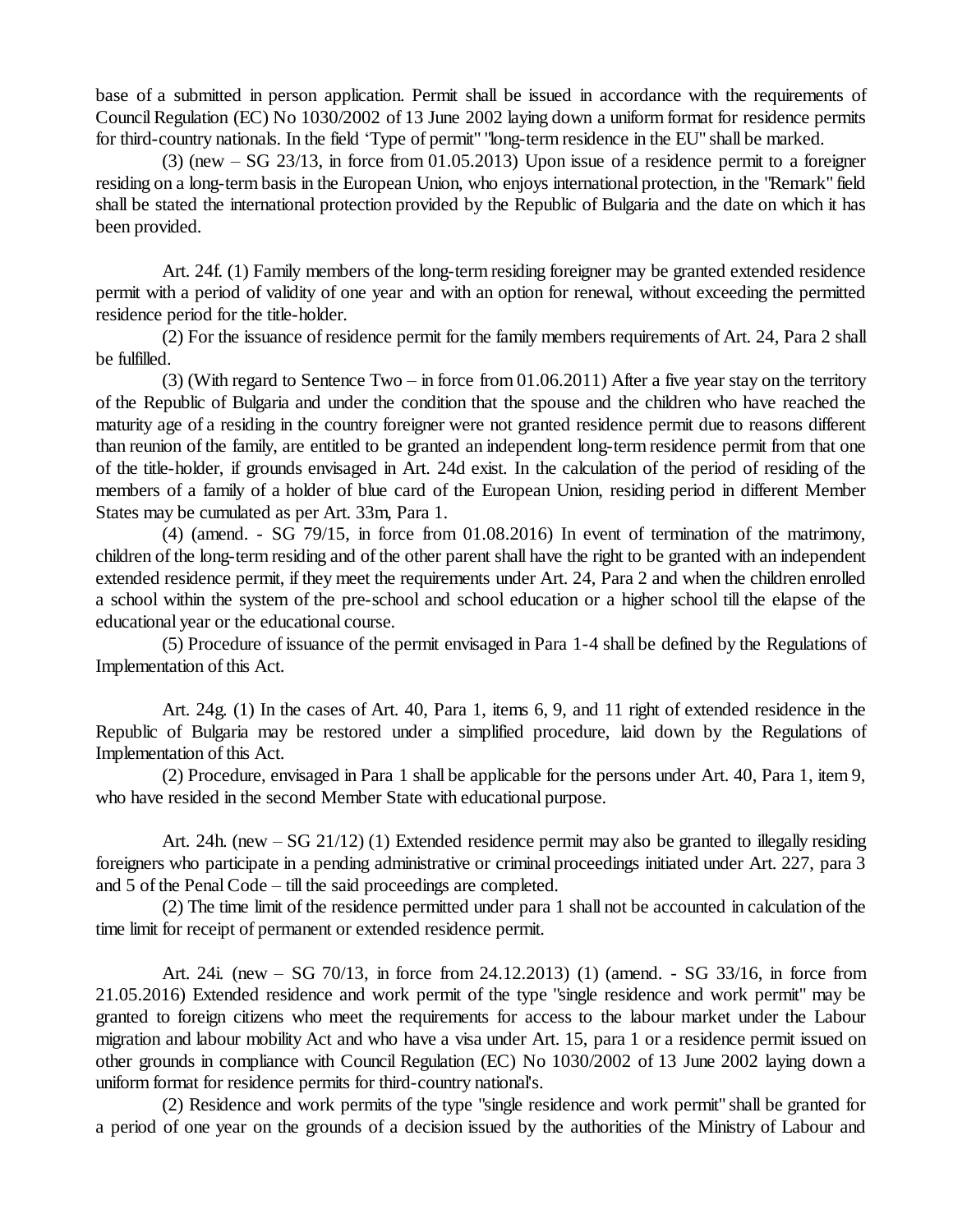Social Policy and shall be renewed where grounds for it to be reissued are present. If the validity term of the relevant employment contract is shorter than one year, the permit shall be granted coterminus with the validity term of the contract.

(3) Permits referred to in para 1 shall be issued pursuant to a single application procedure in compliance with the Regulation on the Implementation of this Act.

(4) Holders of a single permit shall be granted a residence permit in compliance with the requirements set out in Council Regulation (EC) No 1030/2002 of 13 June 2002 laying down a uniform format for residence permits for third-country nationals, whereby "single residence and work permit" shall be entered in the "type of permit" section.

Art. 24j. (New - SG 33/16, in force from 21.05.2016) (1) Permit for seasonal worker with right for extended residence may be obtained by foreigners who meet the requirements for access to the labor market pursuant to the Labor migration and labor mobility Act and who own a visa under Art. 15, para. 1.

(2) The permit under par. 1 shall be issued after decision of the authorities of the Ministry of Labour and Social Policy for the duration of the labour contract, but not less than 90 days and not more than 9 months. The permit can be extended once within this period of time upon a decision by the authorities of the Ministry of Labour and Social Policy.

(3) The permit under par. 1 shall be issued upon application of a single application procedure and in order, specified in the regulation for implementation of the act.

(4) The permit under par. 1 shall be issued under an accelerated procedure for those candidates who have at least once worked in the Republic of Bulgaria as seasonal workers over the last five years.

(5) The permit holder under par. 2 shall be issued with a residence permit of a seasonal worker in accordance with Regulation (EC) № 1030/2002 of the Council of 13 June 2002 on a uniform format for residence permits for third countries' citizens where in the field "type of permit" shall be noted "seasonal worker".

(6) The permit holder under par. 1 is entitled to be informed in writing of the ensuing rights with it.

(7) Where the permit under par. 1 expires and while a procedure for extension or renewal is underway, the seasonal worker shall be entitled to reside in the territory of the Republic of Bulgaria until a decision on the application is reached, provided that the latter was submitted within the period of validity of the permit under par. 1 and the term under par. 2 has not expired.

Art. 24k. (New - SG 33/16, in force from 21.05.2016) (1) To carry out seasonal work for up to 90 days, foreigners must have a valid visa for the purpose of seasonal work, where one is required, and the employment must be registered by the authorities of the Ministry of Labour and social policy under the Labor migration and labor mobility Act and the regulation on its implementation.

(2) The registration of employment under par. 1 shall be done even if foreigners are exempt from the visa requirement in accordance with Annex II of Regulation (EC) № 539/2001 of the Council of 15 March 2001 on determining the third countries, whose nationals must be in possession of visas when crossing the external borders of the Member States, as well as those countries, whose nationals are exempt from that requirement.

Art. 25. (1) (prev. text of Art. 25 - SG 36/09) Permanent residence permit may be granted to foreigners if:

1. (amend.  $-SG(9/11)$  they are of Bulgarian origin;

2. (amend.  $-SG 29/07$ ; suppl.  $-SG 9/11$ ; suppl.  $-SG 108/13$ ) five years elapsed from concluding civil matrimony with a permanently residing in the country foreigner and have resided legally and uninterruptedly for a period of 5 years on the territory of the country, provided that in the cases of marriage with a foreign national who is permitted permanent residence under items 6, 7 or 8, the requirements for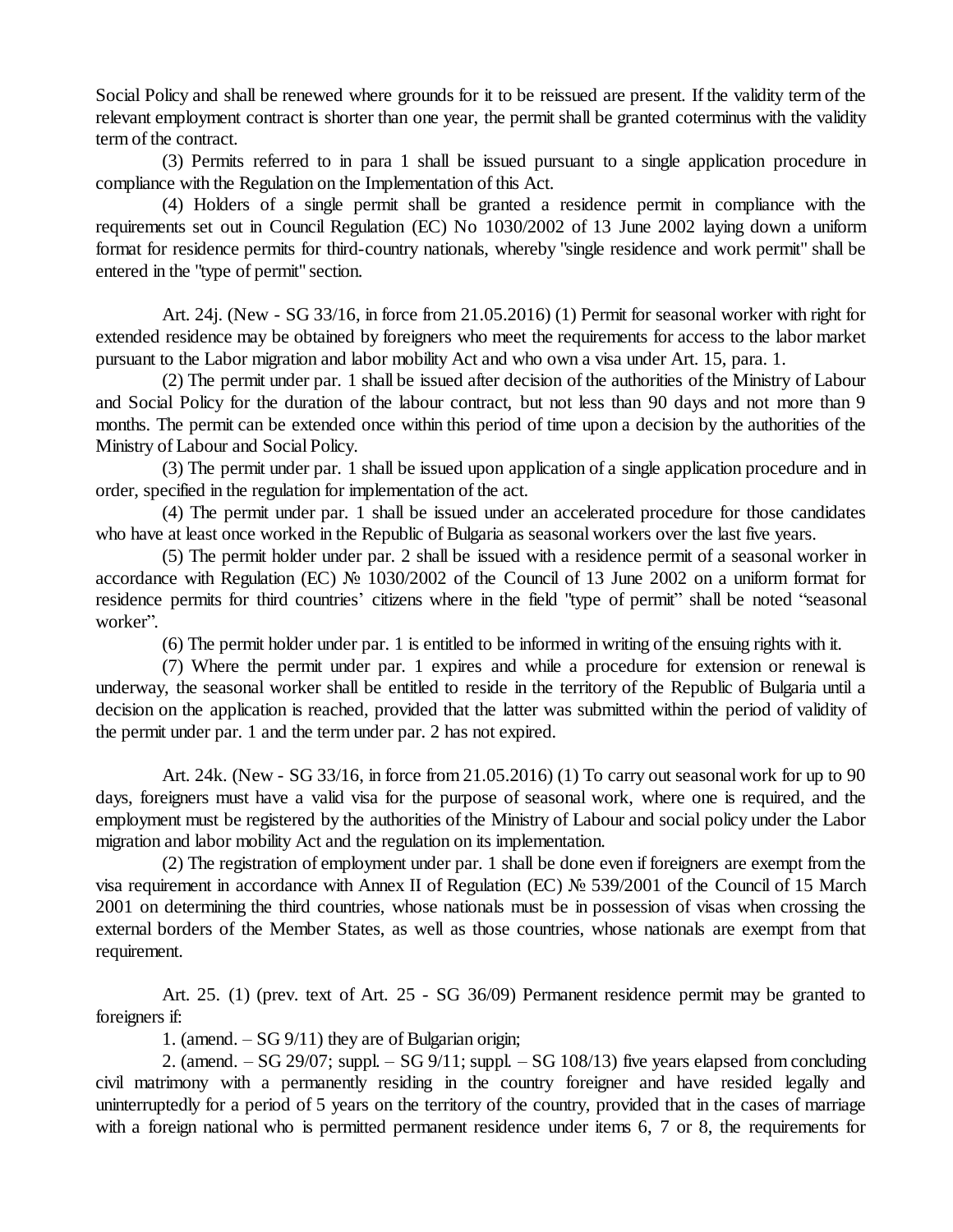residence in the country shall not apply.

3. (amend. –SG 29/07) small or below age children of a foreigner with permanent stay in the country and who have not been married;

4. (Amend., SG  $42/01$ ; amend.  $-$  SG  $23/13$ ) parents of Bulgarian citizens when they provide the due legally established support and have resided legally and continuously for a period of three years within the territory of the country;

5. (amend. – SG 29/07; revoked – SG 9/11; new – SG 23/13; amend. – SG 70/13) who have resided legally and continuously in the territory of the Republic of Bulgaria for the last 5 years prior to submission of the application for permanent residence and who have not been abroad for more than 30 months during this period, provided that in the cases referred to in Art. 24c only half of the periods of residence shall be taken into account;

6. (amend., SG 11/05; amend. - SG 36/09) who have invested in the country over BGN 1 000 000 or increased their investment by such an amount through the acquisition of:

a) shares of Bulgarian companies, traded on a Bulgarian regulated market;

b) debentures and treasury bonds and their derivatives, issued by the state or by the municipalities with a maturity date after at least 6 months;

c) ownership in a separate part of the property of a Bulgarian company with at least 50 percent state or municipalshare in the capital under the Privatisation and Post-privatisation Control Act;

d) holdings or shares, owned by the state or the municipalities in a Bulgarian company under the Privatisation and Post-privatisation Control Act;

e) Bulgarian intellectual property - copyright or related rights subject-matter, patent protected inventions, utility models, trademarks, service marks or industrial design;

f) rights under concession contracts on the territory of the Republic of Bulgaria;

7. (new - SG 36/09; revoked  $-$  SG 16/13; new  $-$  SG 108/13) who have invested the amount under item 6 in a licensed credit institution in Bulgaria under a trust management agreement for a period of not less than 5 years, provided that for this time period the deposit is not used to secure loans from other credit institutions in Bulgaria.

8. (new - SG 36/09) who have invested the amount of at least BGN 6 000 000 in the capital of a Bulgarian company, which shares are not traded on a regulated market;

9. (New, SG 42/01; prev. text of Item 07 - SG 36/09) who are not persons of Bulgarian origin, born on the territory of the Republic of Bulgaria, lost their Bulgarian citizenship according to emigration agreements or by their own wish and they wish to settle permanently on the territory of the country.

10. (new, SG 37/03; prev. text of Item 08 - SG 36/09) who, by December 27, have entered, stay, or were born on the territory of the Republic of Bulgaria, and whose parent has married a Bulgarian citizen;

11. (new –SG 29/07; prev. text of Item 09 - SG 36/09) members of the family of the Bulgarian citizen, if they have stayed continuously in the territory of the Republic of Bulgaria during the previous five years.

12. (new –SG 9/11) who, up to 27 December 1998 entered, reside and have not left the territory of the Republic of Bulgaria or are born on the territory of the Republic of Bulgaria and are not recognized as citizens of the former soviet republics; for this category of persons the requirement of Art. 15, Para shall not be applied;

13. (new  $-$  SG 9/11; suppl.  $-$  SG 16/13; amend.  $-$  SG 14/15) who perform and activities certified under the Investment Promotion Act, certified by the Ministry of Economy pursuant to Art. 25c;

14. (new  $-$  SG 43/11, in force 15.06.2011) minors and juveniles, born and abandoned by a parent/ parents – foreign citizen(s), on the territory of the Republic of Bulgaria, who have been accommodated at an institution or at other kind of alternative social services of residential type as a protective measure;

15. (new  $-$  SG 43/11, in force from 15.06.2011) minors and juveniles abandoned by one/both parent(s) - foreign national(s) in the territory of the Republic of Bulgaria, accommodated at an institution or at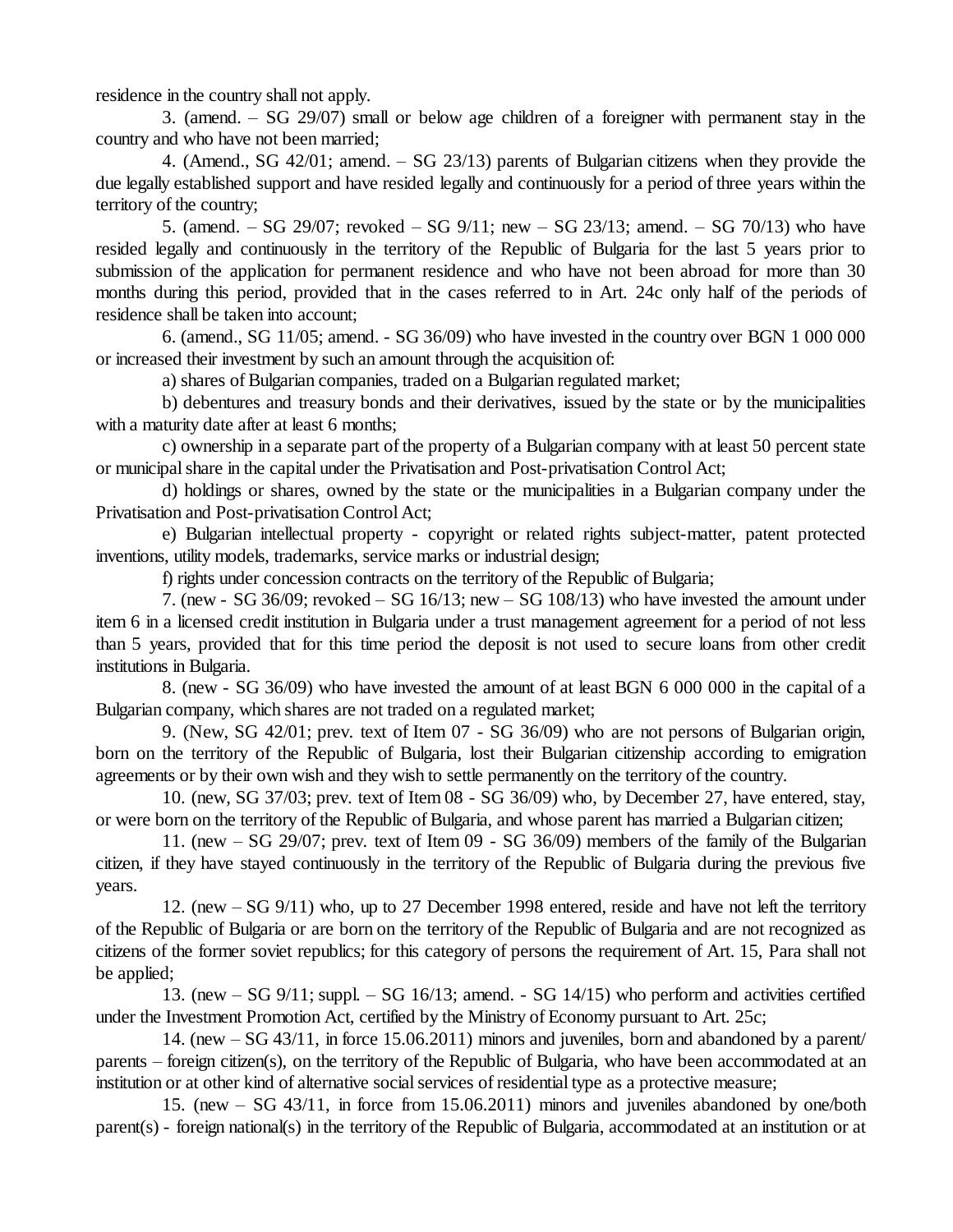other kind of alternative socialservices of residential type as a protective measure.

16. (new –SG 16/13; amend. - SG 14/15) have made an investment in the state by depositing in the share capital of a Bulgarian trade company no less than BGN 500 000, where the foreigner is a partner or shareholder with registered shares and owns more than 50 % of the share capital of the company and as a result of the investment have been acquired new tangible and intangible assets amounting to not less than BGN 500 000 and at least 10 new positions are opened for Bulgarian citizens for the residence period and this is verified by the Ministry of Economy.

 $(2)$  (new - SG 36/09; amend. – SG 9/11; amend. – SG 43/11, in force from 15.06.2011) The order of establishing the circumstances under Para 1 shall be determined in the regulations on the implementation of the Law.

(3) (new  $-$  SG 9/11) The competent body of the Ministry of Interior shall take decision on the application for granting permanent residence permit within a 3 months period from its deposit. In event of legal and factual complexity, this term may be prolonged with two months. The procedure for issuance of the permit shall be defined by the Regulations of Implementation of this Act.

 $(4)$  (new  $-$  SG 16/13; amend.  $-$  SG 14/15) In the cases under para 1, items 13 and 16, upon issuance of a certificate by the Ministry of Economy for assessment purposes annualfinancial statements and reports of the company, certified by an auditor registered under the Independent Financial Audit Act, reports by the National Revenue Agency, municipalities and/or other relevant documents presented by the investor or foreigner, collected ex officio.

(5) (New - SG 33/16, in force from 21.05.2016) Of minors, born in the Republic of Bulgaria and applying to obtain the right to extended and permanent residence, visa under Art. 15, para. 1 shall not be required.

Art. 25a. (New, SG 42/01) Permit for stay in the Republic of Bulgaria, without the presence of the requirements of this Act can be obtained by foreigners who have contributions to the Republic of Bulgaria in the public and economic sphere, in the sphere of the nationalsecurity, science, technology, culture or sport.

Art. 25b. (new  $-$  SG 52/07; amend.  $-$  SG 9/11) Permit for residence in the Republic of Bulgaria, where the requirements of this Act are not present, may also be granted to the family members of foreigner, to whom, according to the Asylum and Refugees Act have been:

1. granted asylum or refugee status;

2. granted humanitarian status;

3. granted temporary protection.

(2) For the members of the family, envisaged in Para 1, shall be issued extended residence permit after the permission to reunion the family, issued under the terms and conditions of the Asylum and Refugees Act. Permits shall be with a validity period of one year with option for its renewal, without exceeding the time period of residence of the title holder.

Art. 25c. (new  $-$  SG 16/13) (1) A permanent residence permit on the grounds of Art. 25, para 1, item 13 may be granted to a foreigner who carries out activity related to performance and / or maintenance of an investment with a certificate for Class A, class B or for priority investment project pursuant to Art. 20, para 1, item 1 of the Investment Promotion Act.

(2) At a Bulgarian trade company where a foreigner under para 1 has made an investment with a certificate under Art. 20, para 1, item 1 of the Investment Promotion Act, the said foreigner must be:

1. a partner or shareholder with registered shares holding at least 50 or more percent of the company's registered capital;

2. a representative of the company or a procurator, entered in the commercial register, or

3. a person working under employment contract for implementation of key and / or controlfunctions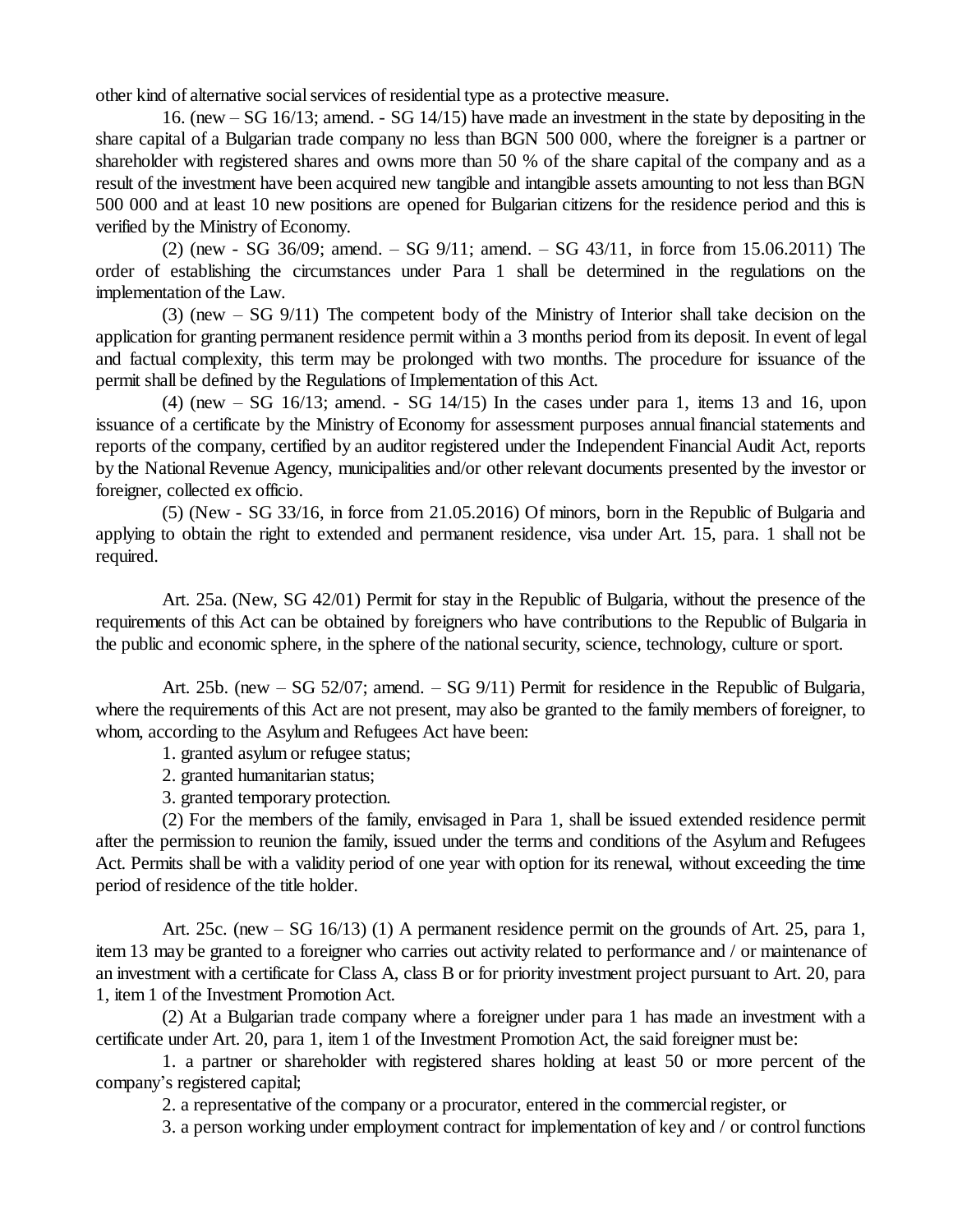in research, production, marketing, or other main activity of the enterprise required in relation to the investment purposes.

(3) In three-years time since the work under the investment project has begun the competent body of the trade company under para 2 shall verify that the minimum threshold for issuing investment certificate class B under the Investment Promotion Act has been reached in terms of investments made and put into operation and / or employment created as average number of employees.

(4) The total number of the persons under para 2 who may be granted a permanent residence permit on the ground of Art. 25, para 1, item 13 in relation to implementation and maintenance of an investment project shall be:

1. up to three persons  $-$  till the requirement under para 3 is met;

2. up to 8 persons –after the requirement under para 3 is met, during the maintenance period of the investment and jobs.

(5) The requirements under Art. 13 of the Investment Promotion Act shall apply with respect to Bulgarian trade companies and persons referred to in para 2.

(6) (amend. - SG 14/15) The Ministry of Economy shall issue a certificate that the requirements under paras 2 to 5 are met that will serve the offices for administrative control of foreigners. Certificates shall be issued, provided that the respective Bulgarian trade company under para 2 provides reasons that the foreigner has to reside in the country in relation to the implementation and maintenance of the investment and the company undertakes to immediately notify the Ministry of Economy of possible termination of the relations with the said natural person.

Art. 26. (1) (prev. art. 26 - SG 42/01; amend. – SG 9/11; amend. – SG 43/11, in force from 15.06.2011) Refused shall be issuance of residence permit or extension of the term of residence in the cases of Art. 10, Para 1, items 1-4, 6011, 14, 16, 19-23.

(2) (New, SG  $42/01$ ; amend. - SG  $36/09$ ; amend.  $-$  SG  $9/11$ ; suppl.  $-$  SG  $70/13$ , in force from 24.12.2013, suppl. - SG 33/16, in force from 21.05.2016) Refused shall be issuance of residence permit or extension of the term of residence to a foreigner, about whom is found that he/she does not meet requirements of Art. 24; 24a- 24d; 24f; 24h, 24i, 24j, 25; 25b; 33a; 33d and 33j, 33l, 33o, 33r.

(3) (New, SG 42/01; suppl., SG 37/03; amend.  $-$  SG 9/11) Refused shall be the issuance of residence permit to a foreigner, who has concluded matrimony with a Bulgarian citizen or a foreigner who has been adopted by a Bulgarian citizen or with a foreigner, who has obtained a residence permit, if data presents, that the matrimony was concluded or adoption was done with the only purpose to circumvent the legislation regulating the foreigners regime in the Republic of Bulgaria and obtaining a residence permit.

(4) (New, SG 42/01; amend. and suppl.  $-$  SG 9/11) Assessment to refuse the permit under Para 3 shall be taken by the offices for administrative control of the foreigners on the basis of evidence justifying an objective conclusion that the matrimony has been concluded or the adoption was done solely for the purpose of evading the norms stipulating the regime for foreigners in the Republic of Bulgaria and obtaining a permit for stay. Such evidence can be:

1. (suppl.  $-$  SG 9/11) the circumstance that the spouses or the adopted person and the adoptive parent do not live together;

2. lack of contribution to the commitments ensuing from the marriage;

3. the circumstance that the spouses have not known each other before the marriage;

4. (suppl. –SG 9/11) the presentation of contradicting information for the personal data of the other spouse or the adopted person (name, address, nationality, profession), for the circumstances of their acquaintance or other important personal information;

5. (suppl.  $-$  SG 9/11) the circumstance that the spouses or the adopted person and the adoptive parent do not speak a language understandable for both of them;

6. the payment of money for the contracting of the marriage beyond the usual dowry;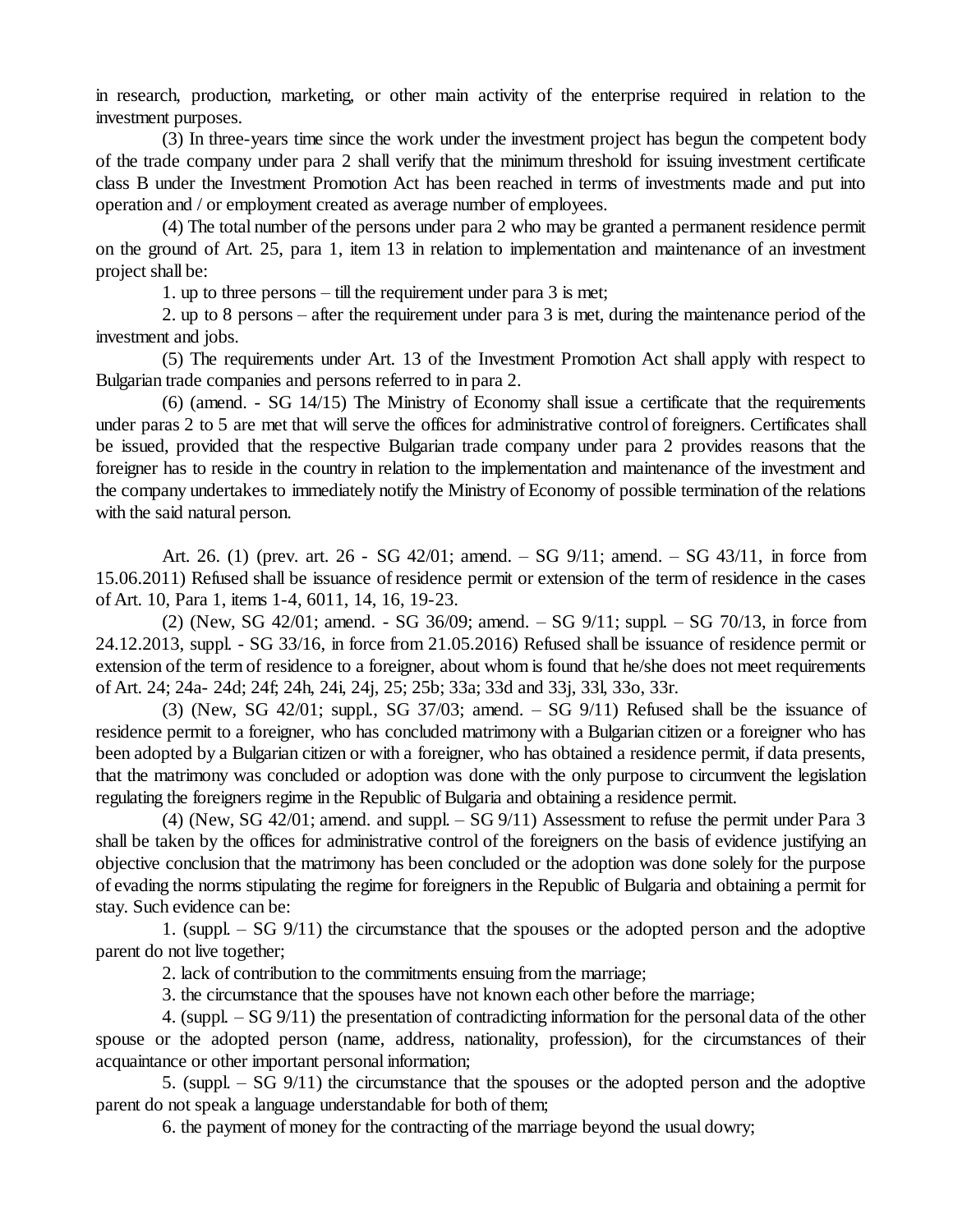7. (suppl. –SG 9/11) the presence of previous marriages or adoptions contracted for the purpose of evading the norms stipulating the regime for the foreigners;

8. (suppl.  $-$  SG 9/11) the circumstance that the matrimony was concluded, respectively – adoption was done, after the foreigner has obtained residence permit.

(5) (New, SG 42/01; amend., SG 37/03) The data under para 4 can be established by interviews held by employees of the services for administrative control of the foreigners, by statements of the concerned or third persons, by documentary means or by investigation and check up carried out by the state bodies. The services for administrative control of the foreigners shall obligatorily hear out the concerned persons.

 $(6)$  (\*) (new  $-$  SG 9/11) In the cases envisaged in Art. 10, Para 1, item 19, residence permit may be issued due to humanitarian reasons or reasons related to the execution of international obligations, after consultation with the Member State who forwarded the signal of refusal for entry.

(7) (new  $-$  SG 9/11) Appearance of illness after the initial issuance of residence permit under Chapter Three "A" to a foreigner and to the members of his/her family, as well as after the issuance of residence permit to the foreigner's family members on the ground to reunion the family cannot construct a ground to refuse extension of the residence term.

 $(8)$  (new  $-$  SG  $9/11$ ) Refusal to grant long-term residence permit cannot be grounded on the circumstances envisaged in Art. 10, Para 1, item 8. In the assessment for refusal to grant long-term residence duration of the residence of the foreigner in the Republic of Bulgaria, the age, health status, family status, social integrity, existing relations in the country or the absence of relations with the country of origin shall be taken in view.

 $(9)$  (new  $-$  SG  $9/11$ ) Refusal to grant residence permit and extension of the term shall be reasoned and announced to the interested persons and shall be subject to appeal observing the procedure laid down in the Administrative Procedure Code.

Art. 26a. (revoked – SG 63/05)

Art. 27. (amend.  $-$  SG 29/07; revoked  $-$  SG 23/13)

Art. 27a. (New, SG 42/01; suppl. - SG 28/08) The state bodies who, by virtue of a normative act carry out registration of foreigners or of activities carried out by foreigners, shall be obliged to check up the type and the grounds of the visas issued to the foreigners. For established discrepancies between the requested registration and the type and the grounds of the issued visa the registration shall not be made and the offices for administrative control of the foreigners and State Agency "National Security" shall be informed immediately.

Art. 27b. (New, SG 42/01) (1) The officials who, as a result of the activity carried out by them, establish a change of the legal status or of the activities of the foreigners, shall be obliged to inform immediately the offices for administrative control of the foreigners.

 $(2)$  (suppl. – SG 9/11) In case of withdrawal or termination of the right of permanent or long-term residence of a foreigner the offices for administrative control of the foreigners shall immediately inform the bodies of civil registration.

Art. 28. (Amend., SG  $42/01$ ) (1) (revoked  $-$  SG  $63/05$ , in force from 01.01.06)

 $(2)$  (revoked  $-$  SG 63/05, in force from 01.01.06)

(3) (suppl., SG 37/03, SG 11/05; amend. - SG 36/09) An individual or a corporate body who has provided shelter for a foreigner shall, within 5 days from providing the shelter, inform about this circumstance in writing the office for administrative control of the foreigners or the regional department of the Ministry of Interior at his location, announcing the name, the date of birth, the citizenship, the number and the series of the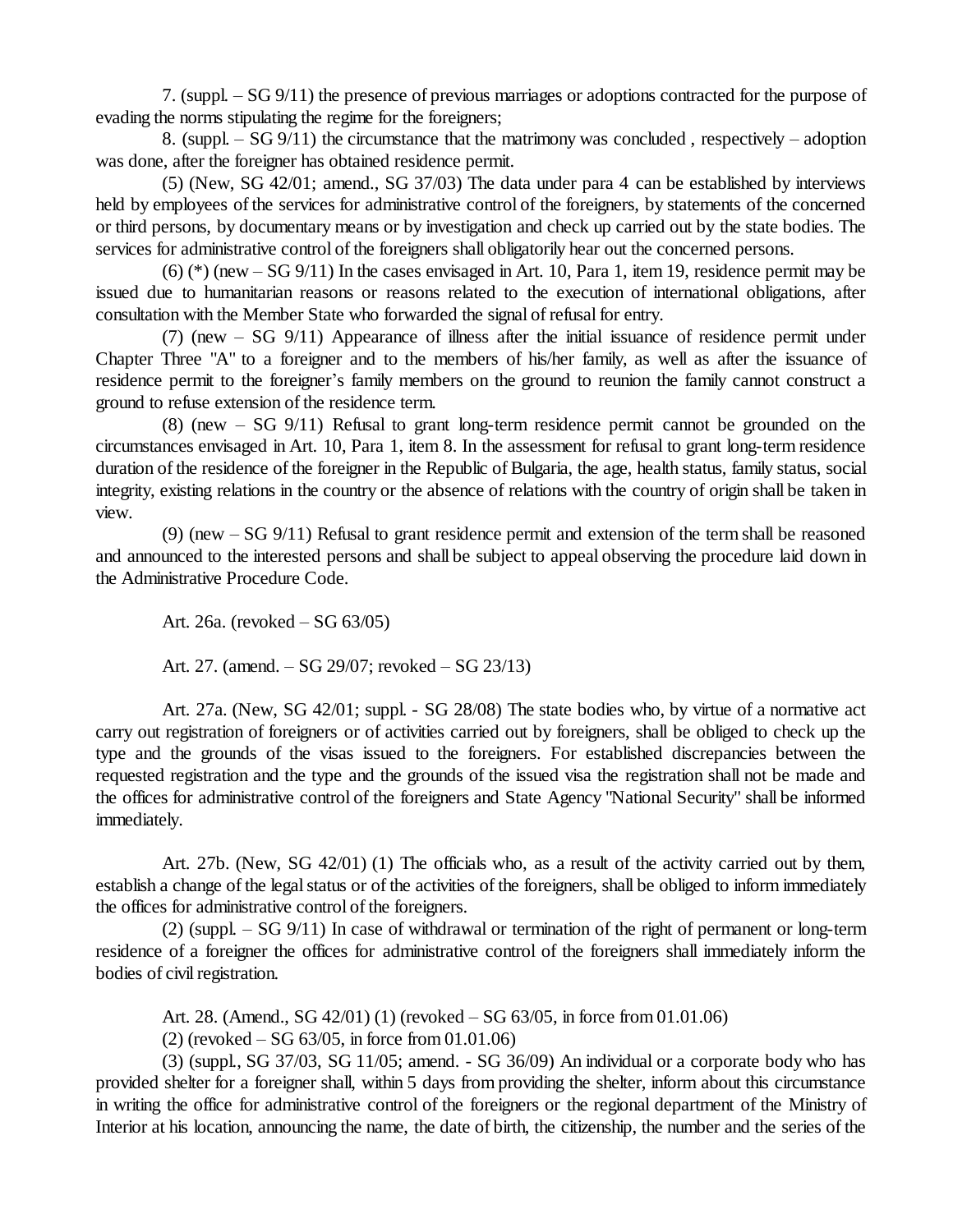identification document of the foreigner.

(4) (amend. - SG 36/09) A person carrying out hotel activity, or his employee, shall register him immediately upon accommodation in a special register. The information for the accommodated foreigners shall be submitted daily by this person by 6 a.m. to the office for administrative control of the foreigners or at the regional department of the Ministry of Interior at the location of the hotel.

 $(5)$  (revoked  $-$  SG 63/05, in force from 01.01.06)

(6) (prev. para 5 - SG 37/03) The foreigners accredited as members of foreign diplomatic, consular and trade representations, as well as of representations of inter-governmental organisations in the Republic of Bulgaria shall be registered by the Ministry of Foreign Affairs.

 $(7)$  (prev. para 6 - amend., SG 37/03, amend., $-$  SG 63/05, in force from 01.01.06) The stay in the Republic of Bulgaria of the persons under Art. 18, Para 2 and art. 24, para 1, item 14 shall not be included in the period necessary for obtaining permit for stay or for acquiring Bulgarian citizenship by naturalisation.

Art. 28a. (New, SG 42/01) (1) (amend. SG 54/02) Permitted to a foreigner under 18 years of age, who has entered the country on legal grounds without an escort - a parent or another person of age, responsible for him by virtue of a law or tradition, or with an escort by whom he has been left and he has not requested protection under the Asylum and Refugees Act, can be extension of the stay on the territory of the Republic of Bulgaria.

(2) The State Agency for protection of the child shall temporarily provide for the foreigners under para 1 the necessary material support and care for meeting their basic vital needs, medical care and due guardianship and representation, as well as access to free education in Bulgarian state and municipal schools until the final settlement of the issue of their stay in the country, but not after the completion of 18 years of age.

(3) In the cases when the foreigners under para 1 are not permitted extension of the stay on the territory of the Republic of Bulgaria they shall return to their country of origin, to a third country ready to receive them, by virtue of an agreement for delivery and acceptance with the Republic of Bulgaria, on condition that their life and freedom are not threatened there and they are not exposed to danger of prosecution, torture or inhuman or humiliating attitude.

Art. 29. (1) (prev. text of Art. 29 - SG 36/09; amend.  $-$  SG 9/11)) The foreigners who reside for long term, extended period or permanently in the Republic of Bulgaria shall certify their identity by an order determined with a law.

 $(2)$  (new - SG 36/09; amend.  $-SG(9/11)$ ) The foreigners, staying for a long-term, extended period, permanently in the Republic of Bulgaria, including those that have lost their citizenship, shall certify their right to stay in the Republic of Bulgaria with a residence permit according to the requirements of Council Regulation (EC) No 1030/2002 of 13 June 2002 laying down a uniform format for residence permits for third-country nationals.

 $(3)$  (new  $-$  SG 9/11) For the issuance of extended, long –term or permanent residence permit, the national document for cross-border travelling shall be valid for not less than 6 months, counted from the date of submission of the application for the issuance of residence permit.

(4) (new - SG 36/09; previous Para  $3 - SG$  9/11) The order of issuing the residence permit referred to in Para 2 shall be determined in an act of the Council of Ministers.

Art. 30. A foreigner whose document for travel abroad or substituting document is lost or demolished shall be obliged immediately to notify about this the services for administrative control of foreigners.

Art. 31. (1) The documents of a foreigner for travel abroad shall be possible to be temporarily taken away: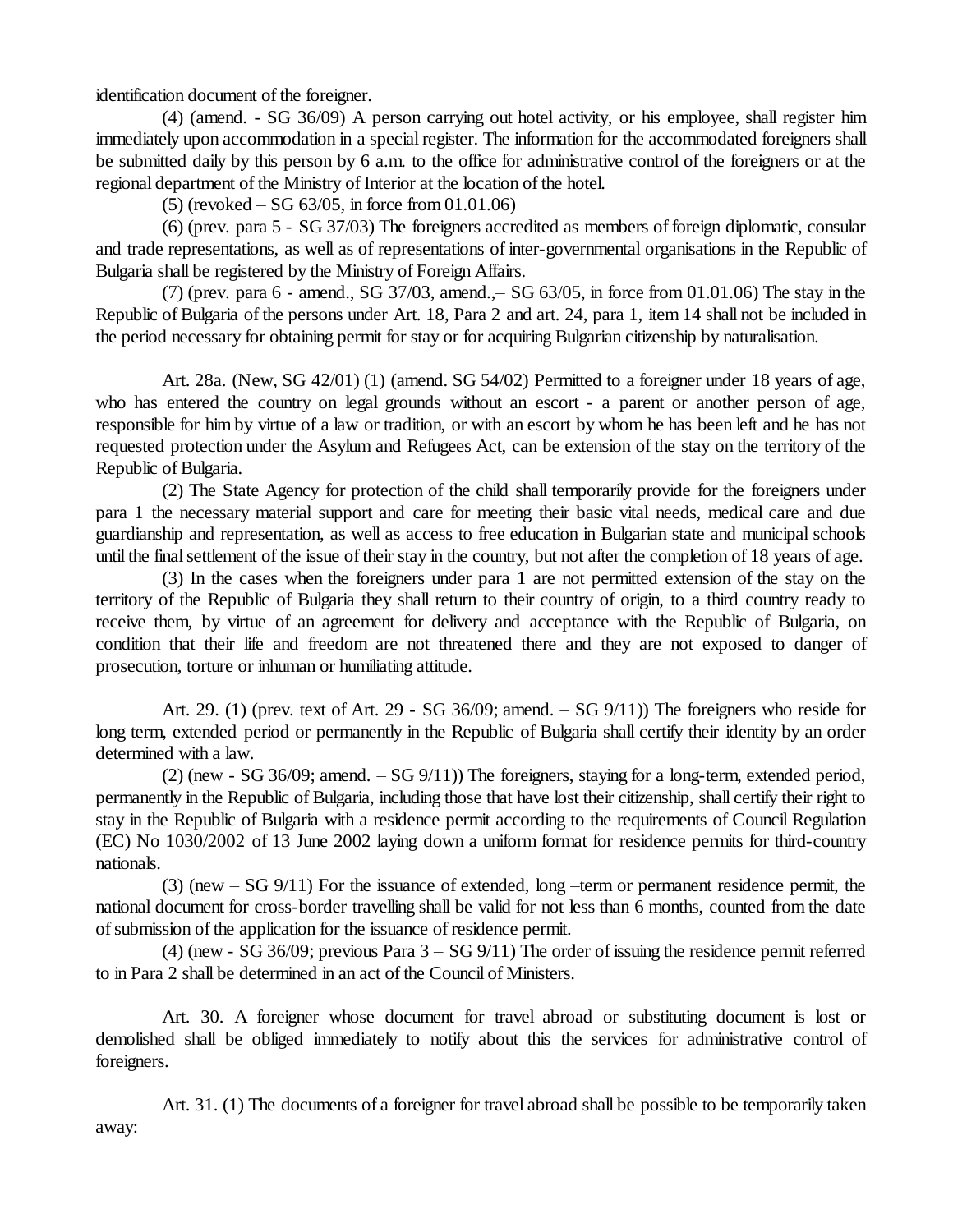1. by the corresponding bodies of the judicial authority when there is punitive procedure for committed crime of general character;

2. by the corresponding officials at accommodation at the places for implementation of the penalty imprisonment;

3. by the bodies of the Ministry of Interior when there is well-founded doubt that they are false of forged;

4. by the bodies of the Ministry of Interior when there is an issued order for expel, forcefully taking to the border or extradition from the country;

5. (revoked  $-$  SG 29/07)

6. by the bodies of the Ministry of Interior in the cases of foreigners returned from another country.

(2) In the cases of para 1, items 1, 2 and 3 the officers taken the documents of the foreigner shall compile a record on the basis of which the services for administrative control of foreigner issue temporary document certifying the identity of the person.

(3) The document for travel abroad shall be given back to the foreigner when the grounds for temporary taking away fall away.

(4) The document for travel abroad shall not be possible to be taken away from foreigners using diplomatic immunity in the Republic of Bulgaria except other is provided in the international agreements to which the Republic of Bulgaria is a party.

Art. 32. The document for travel abroad shall not be possible to be given or accepted as pawn as well as to be conceded or used by another person.

Art. 33. (revoked - SG 33/16, in force from 21.05.2016)

#### **Chapter three.**

# **"A" RESIDNENCE OF A FOREIGNER, WHO HAS OBTAINED A LONG-TERM RESIDENCE PERMIT IN ANOTHER MEMBER STATE OF THE EUROPEAN UNION (new – SG 29/07; title amended –SG 9/11)**

Art. 33a. (new  $-$  SG 29/07) (1) (amend.  $-$  SG 9/11) A foreigner, who has obtained a long-term residence permit in another Member State of the European Union, may acquire extended residence permit in the Republic of Bulgaria:

1. if he/she is a worker, employee or a self-employed person in the Republic of Bulgaria;

2. with the purpose of education, including vocational training at an educational institution;

3. (new  $-$  SG  $9/11$ ) with another purpose.

(2) (amend.  $-$  SG 9/11) The foreigner under para shall be granted extended residence permit, if he/she meets the requirements as per Art. 24, para 2 and presents:

1. work permit in the Republic of Bulgaria – in case he/she is a worker or employee;

2. documents, showing that he/she has a permit for carrying out free-lance activity and possesses the financial resources required for carrying out economic activity – in case he/she is a self-employed person;

3. certificate from educational institution that he/she is enrolled for education regarding the respective school year  $-$  if the residence is with the purpose of education.

4. (new –SG 9/11) documents with regard to the circumstances envisaged in Art. 24, Para 2.

Art. 33b. (new  $-$  SG 29/07) (1) (amend.  $-$  SG 9/11) The foreigner under Art. 33a, para 1 shall submit at the offices for administrative control of foreigners an application for issuing extended residence permit on the territory of the Republic of Bulgaria within three-months time period from his/her entry on the said territory.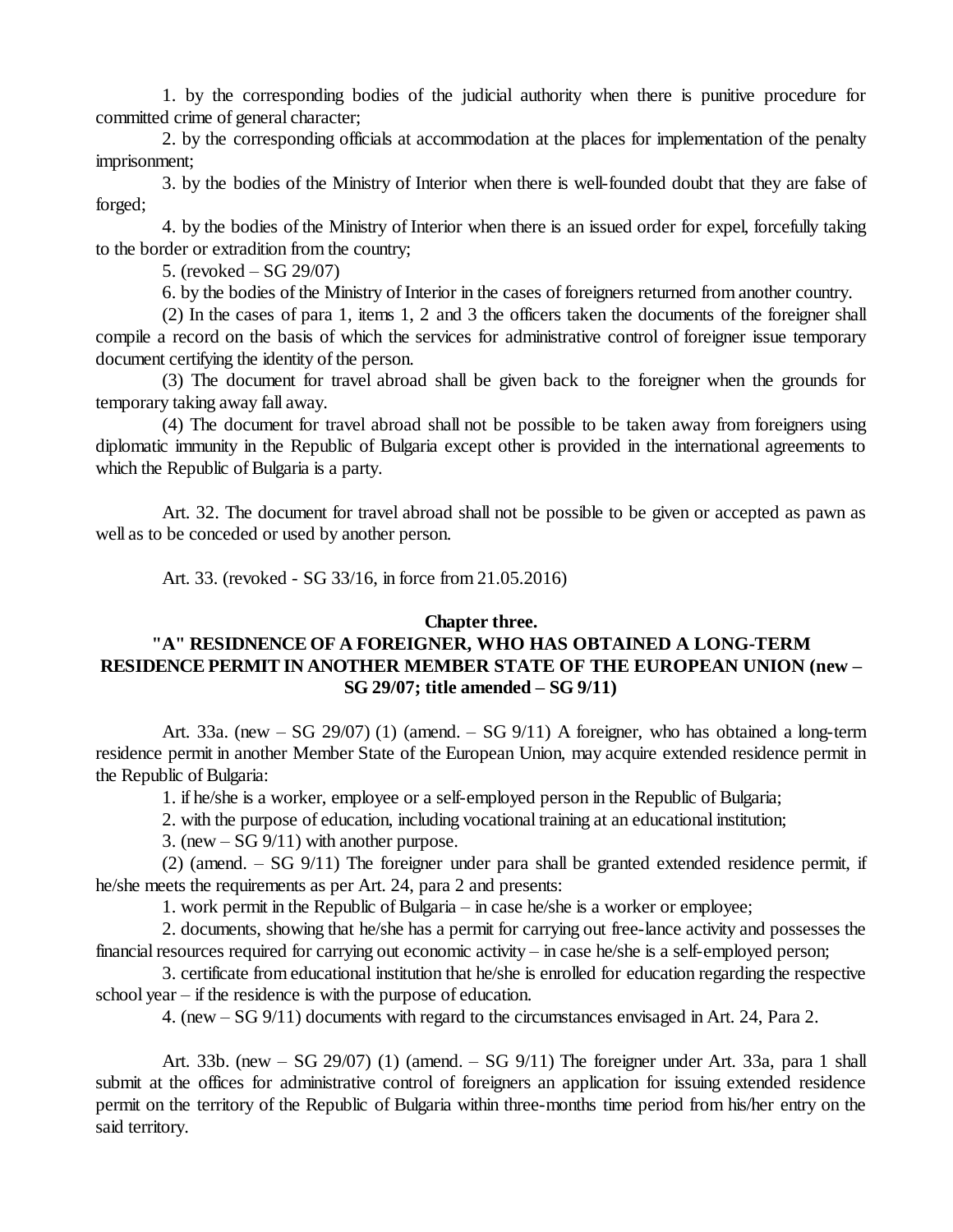(2) (amend. – SG 21/12; amend. – SG 53/14; amend. - SG 14/15) The application shall be forwarded ex officio to the Migration Directorate  $-MI$ , which shall consider it within 4 months from the date ofsubmission thereof.

(3) In case the documents referred to in Art. 33a, para 2 are not enclosed to the application or the case is one of factual complexity, the term may be extended by a maximum of three months. In these cases the bodies for administrative control of foreigners shall immediately inform the foreigner thereof.

(4) The procedure of considering the application shall be determined in the Regulations on Implementation of the Law.

Art. 33c. (new  $-$  SG 29/07) (1) amend.  $-$  SG 9/11) The extended residence permits shall be issued for a period of one years.

(2) The permit shall be renewed upon a request of the foreigner by offices for administrative control of foreigners after expiration of its term.

Art. 33d. (new  $-$  SG 29/07) (1) (amend.  $-$  SG 9/11) In case the foreigner envisaged in Art.33a, para 1 holds an extended residence permit in the Republic of Bulgaria and has a family, set up in the Member State of the European Union, which has issued the long-term residence permit, his/her family members shall be entitled to accompany or to join him/her.

(2) (suppl.  $-$  SG 9/11) In order to receive residence permit, the family members shall present at the territorial office for administrative control of foreigners:

1. valid document for travelling abroad;

2. the documents referred to in Art. 24, para 2, except for the documents referring to the ensured accommodation;

3. their long-term residence permit or residence permit in the other Member State of the European Union;

4. proof that they have resided in their capacity as members of the family of long-term resident foreigner in the other Member State of the European Union.

(3) The term of residence of the family members shall be determined by the residence term of the foreigner under Art. 33a, para 1.

(4) In the event that the family has not been set up under the terms of para 1, with respect to the members of the family of the foreigner the general rules for entry and stay of foreigners in the Republic of Bulgaria shall be applied.

Art. 33e. (new  $-$  SG 29/07; amend.  $-$  SG 9/11; amend.  $-$  SG 21/12; amend.  $-$  SG 53/14; amend. -SG 14/15) The Migration Directorate – MI shall inform the other Member State of the European Union of the right of extended residence granted to the foreigner under Art. 33a, para 1.

Art. 33f. (new  $-$  SG 29/07; revoked  $-$  SG 9/11)

Art. 33g. (new – SG 29/07) (1) In case the grounds of refusal or withdrawal of residence permit are present, the bodies of the Ministry of Interior shall immediately and without any formality return the foreigner under Art. 33a, Para 1 or his/her family members in the Member State of the European Union, in which they have long-term residence permit

(2) In the cases referred to in para 1 , the bodies of the Ministry of Interior shall notify the competent bodies of the other the Member State of the European Union.

(3) (new –SG 43/11, in force from 15.06/2011) Republic of Bulgaria shall immediately and without any formality accept back a foreigner, whom the country has issued a permit for a long-term residence, as well as the members of his/her family, in the cases where the right to residence was deprived or refused by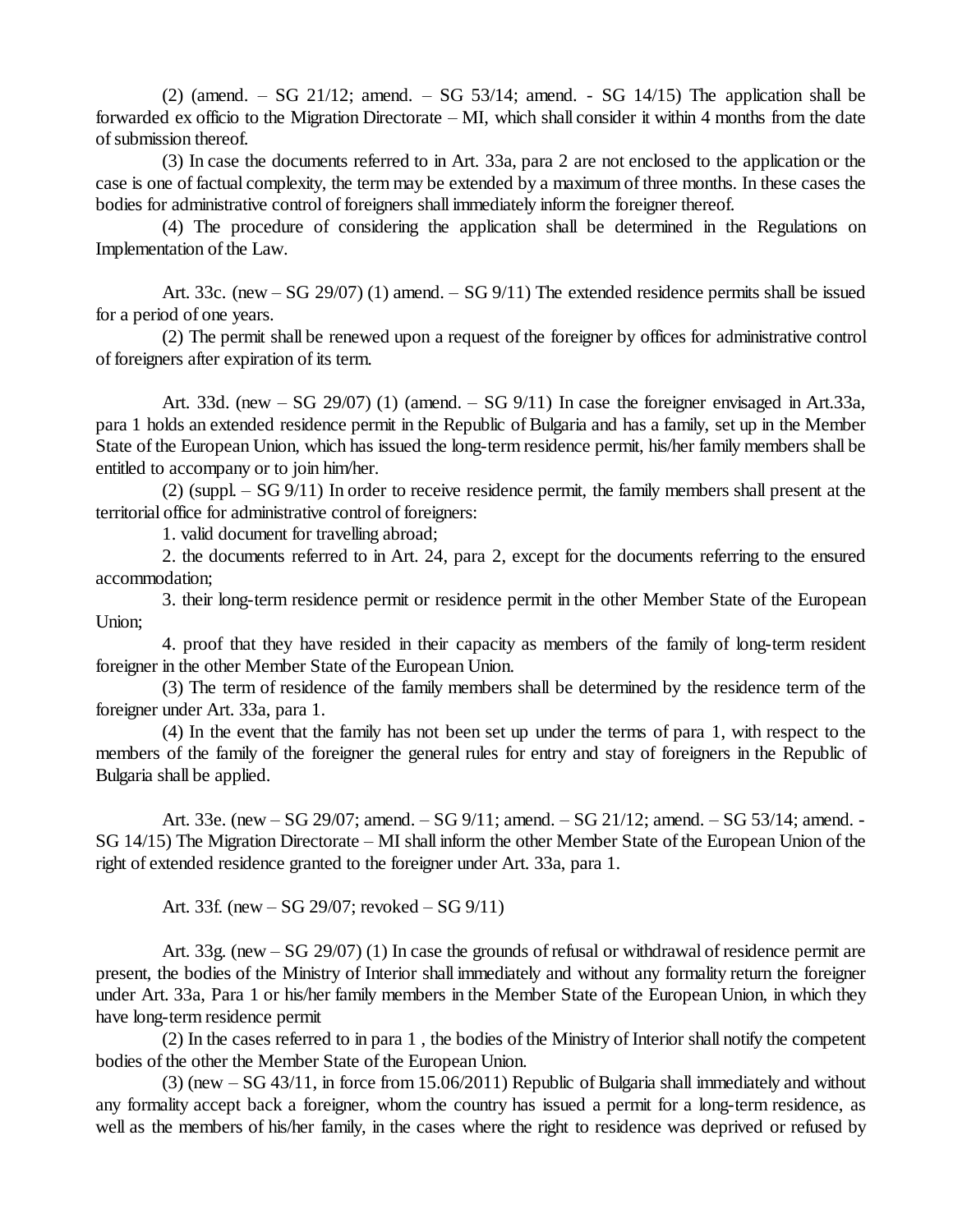another Member State of the European Union.

Art. 33h. (new  $-$  SG 29/07) (1) (suppl.  $-$  SG 109/07, in force from 01.01.2008) In case the foreigner under Art. 33a, para 1 or his/her family members pose a serious threat to the social security and order, the bodies of the Ministry of Interior or State Agency "National Security" may expel them from the territory of the European Union, before they acquire right of long-term residence in the Republic of Bulgaria, following a coordination with the competent authorities of the other the Member State of the European Union, in which they have long-term residence permit.

(2) At the expulsion shall be accounted the duration of residence of the foreigner on the territory of the Republic of Bulgaria, the age, the health condition, the family status, the social integration, as well as the presence of a connection with the state of residence or the lack of connection with the state of origin of the person.

 $(3)$  (suppl. – SG 109/07, in force from 01.01.2008) The bodies of the Ministry of Interior or State Agency "National Security" shall notify the competent authorities of the other the Member State of the European Union of the enforcement of the expulsion decision.

 $(4)$  (new  $-$  SG 23/13, in force from 01.05.2013) A foreigner who holds a residence permit for longterm resident in the European Union in the first Member State on the ground of the international protection provided by the same Member State, which has not been revoked, may be expelled even before he or she is entitled to long-term residence in the Republic of Bulgaria, if there is reason to believe that the said foreigner poses a serious threat to national security or, being convicted by a final judgment of a serious crime, he or she poses a threat to the public order.

(5) (new –SG 23/13, in force from 01.05.2013; amend. - SG 80/15, in force from 16.10.2015) Where it comes to expulsion of a foreigner who holds a residence permit for long-term resident in the European Union in the first Member State on the ground of the international protection in another Member State of the European Union, the competent body under Art. 44, para 1 shall, through the State Agency for Refugees, file a request to this Member State for acknowledgement of the international protection provided.

(6) (new –SG 23/13, in force from 01.05.2013; amend. - SG 80/15, in force from 16.10.2015) Upon request by another Member State the State Agency for Refugees shall provide information whether international protection has been granted or not by the Republic of Bulgaria within one month from submission of the request.

(7) (new –SG 23/13, in force from 01.05.2013; amend. - SG 80/15, in force from 16.10.2015) Upon confirmation of the international protection provided, foreigners under para 5 and their family members shall immediately go back to the Member State that has granted them international protection.

(8) (new –SG 23/13, in force from 01.05.2013; amend. - SG 80/15, in force from 16.10.2015) A foreigner whose presence in a certain country poses a serious threat to national security or who, being convicted by a final judgment of a serious crime, poses a threat to the public order, may be expelled in a country other than the Member State which has granted the international protection, provided that the requirement of Art. 44a, para 1 is observed.

 $(9)$  (new  $-$  SG 23/13, in force from 01.05.2013) The Republic of Bulgaria shall immediately readmit foreign nationals to whom it has granted international protection, as well as their family members, where another Member State of the European Union has adopted a decision for their expulsion.

Art. 33i (new – SG 9/11) (1) For a foreigner, who has obtained extended residence permit in the Republic of Bulgaria as a second Member State, and who obtains right to long-term residence as per Art. 24d, a long-term residence permit may be issued on the ground of a submitted application.

(2) Services for administrative control over the foreigners shall notify the first Member State of the granted right of long-term residence to the foreigner.

(3) (new  $-$  SG 23/13, in force from 01.05.2013) Upon issuance of residence permit to a foreign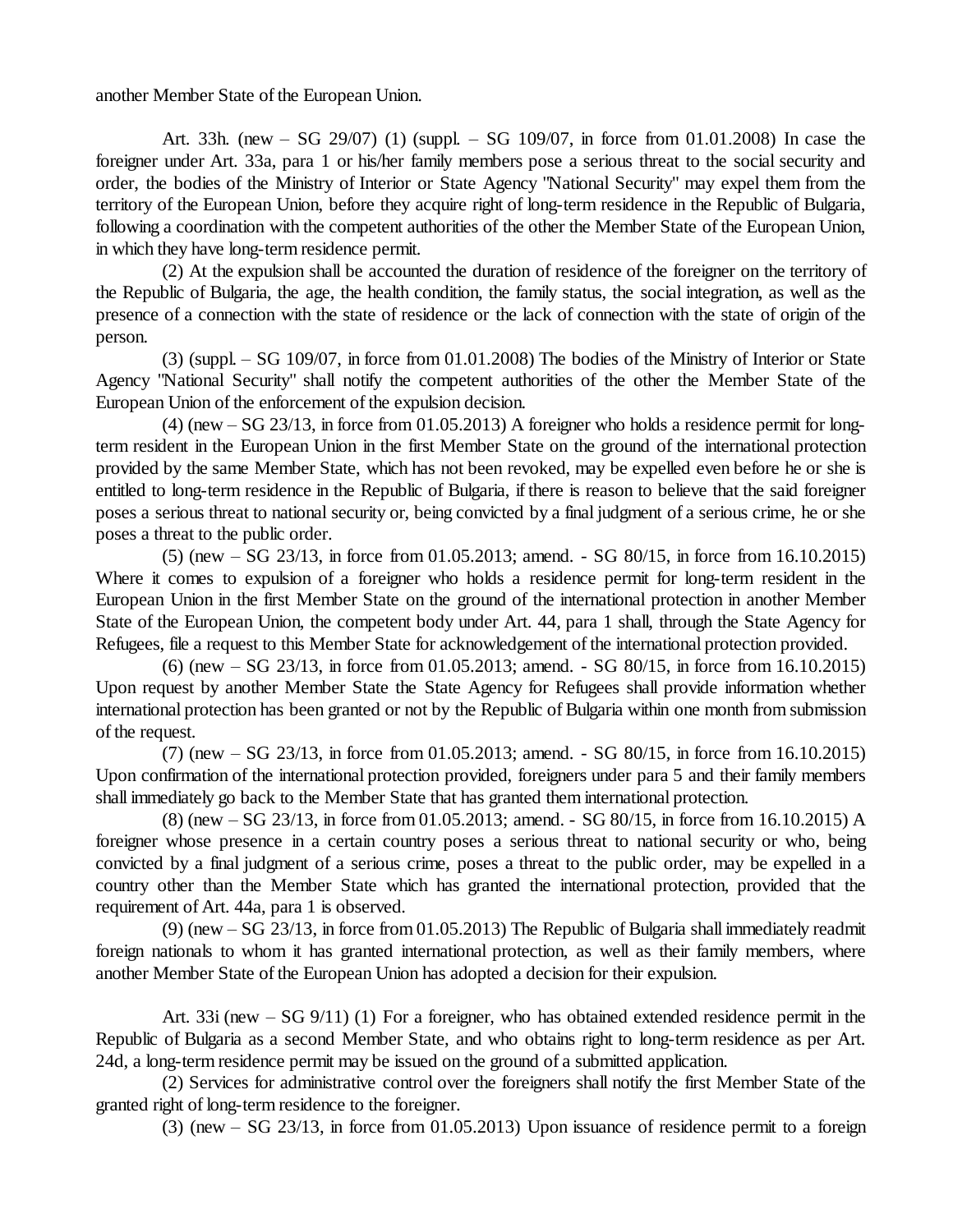national who is long-term resident in the European Union and enjoys international protection in the first Member State in the "Remark" field shall be stated the international protection provided by the Republic of Bulgaria and the date on which it has been provided.

(4) (new –SG 23/13, in force from 01.05.2013; amend. - SG 80/15, in force from 16.10.2015) Following consultations held by the State Agency for Refugees with the first Member State, during which is confirmed that the international protection provided has not been withdrawn by a final decision, the competent bodies of the Ministry of Interior shall make the remark under para 3.

(5) (new –SG 23/13, in force from 01.05.2013; amend. - SG 80/15, in force from 16.10.2015) Where another Member State makes an inquiry, the State Agency for Refugees shall provide information on the presence or absence of international protection granted by the Republic of Bulgaria as a first Member State within one month from submission of the inquiry.

 $(6)$  (new  $-$  SG 23/13, in force from 01.05.2013) Where international protection is provided by the Republic of Bulgaria prior to granting a residence permit to a foreign national, residing in the European Union on a long-term basis, by the competent units of the Ministry of Interior, the State Agency for Refugees shall notify the Member State that issued such a permit, to make a remark as laid down in Art. 24e, para 3.

(7) (new  $-$  SG 23/13, in force from 01.05.2013) Where, responsibility for the international protection of the long-term resident was transferred to the Republic of Bulgaria after the long-term resident's EU residence permit was issued by the competent units of the Ministry of Interior, the remark referred to in para 3 shall be amended according to Art. 24e, para 3 no later than 3 months after the issuance of a Bulgarian identity document pursuant to the Bulgarian Personal Documents Act.

 $(8)$  (new  $-$  SG 23/13, in force from 01.05.2013) The amendment in the Remark box of the longterm resident's EU residence permit issued by the competent units of the Ministry of Interior shall be made on the grounds of a notification by the Member State that it has undertaken the responsibility for the international protection prior to granting such permit. The amended permit shall be issued no later than 3 months after receipt of the notification.

#### **Chapter three.**

# **"B" Residence of third country citizens for the purposes of highly qualified employment (new –SG 9/11), in force from 01.06.2011)**

Art. 33j. (new –SG 9/11, in force from 01.06.2011; suppl. –SG 43/11, in force from 15.06.2011, amend. - SG 33/16, in force from 21.05.2016) (1) Residence and work permit of the "EU Blue Card" type may be granted to foreigners holding a visa under Art. 15, Para 1 and are highly qualified workers pursuant to the Labour migration and labour mobility Act.

(2) (amend, and suppl.  $-$  SG 543/11, in force from 15.06.2011; amend.  $-$  SG 70/13) Residence and work permit of the "EU Blue Card" type shall be issued after a decision delivered by the bodies of the Ministry of Labour and Social Policy for a period of one year, and it shall be renewed in the event that grounds for its re-issuance appear. In case that the time period of the labour contract is shorter than one year, the permit shall be issued for the period of duration of the contract, prolonged with 3 months.

(3) Family members of the blue card holder may be granted with extended residence permit with period of validity relevant to the allowed residence period of the EU Blue Card holder. For the issuance of a residence permit for the family members, the requirements as per Art. 24, Para shall be fulfilled.

(4) (suppl.  $-$  SG 70/13) Permit referred to in in Para 1- 3 shall be issued following a single application procedure, laid down in the Regulations for Implementation of this Act.

 $(5)$  (new  $-$  SG 70/13) An EU blue card holder shall be granted a residence permit in compliance with the requirements laid down in Council Regulation (EC) No 1030/2002 of 13 June 2002 laying down a uniform format for residence permits for third-country nationals, provided that in the Section "Permit type" is entered "EU blue card".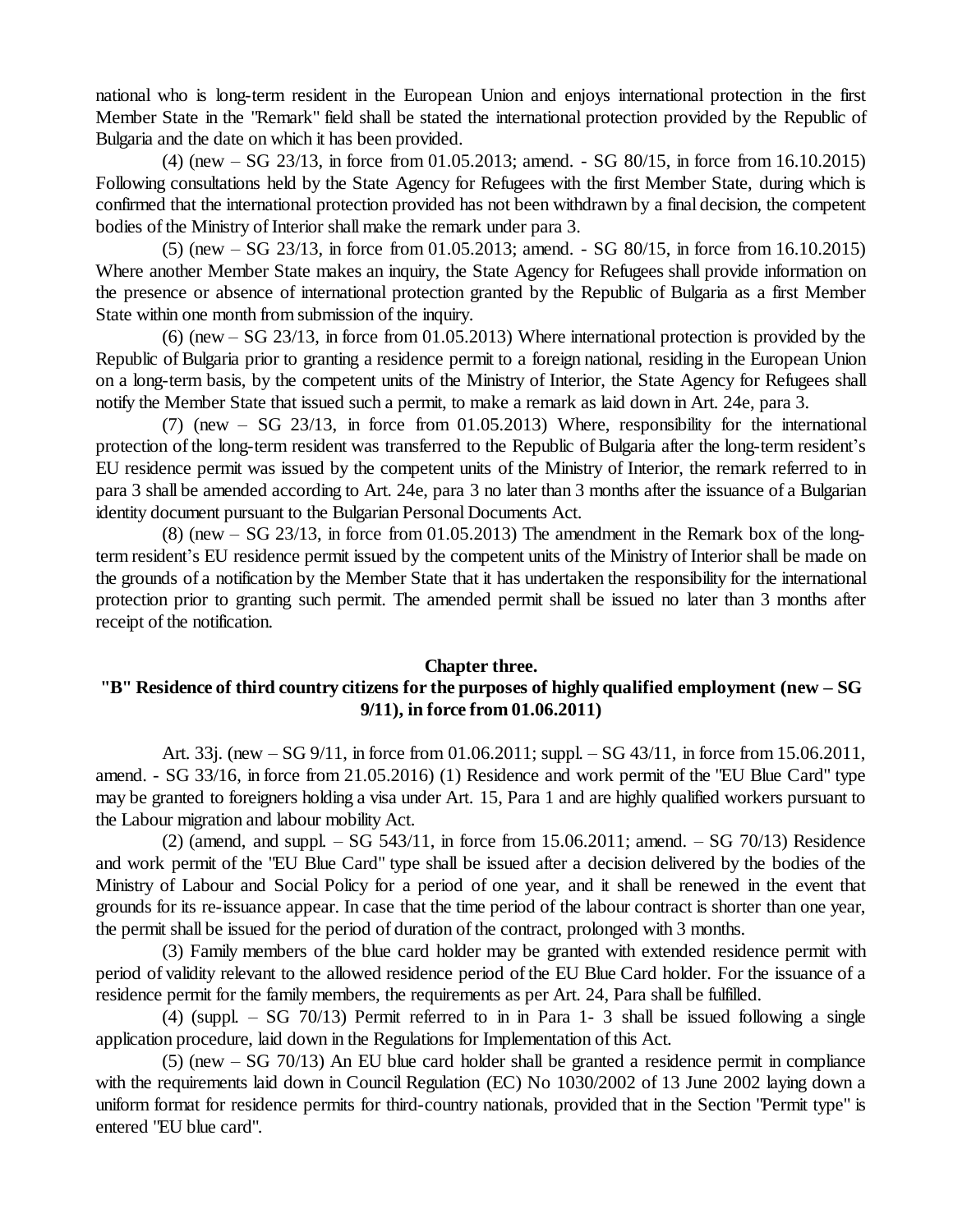Art. 33k. (new  $-$  SG 9/11, in force from 01.06.2011) (1) Any holder of an EU Blue Card, issued in another Member State of the European Union, who have resided on the territory of that Member State for 18 months, may, together with the members of his/her family reside in the Republic of Bulgaria for the purposes of highly skilled employment. Application for the issuance of EU Blue Card in the Republic of Bulgaria shall be submitted not later than a month after the foreigner's entry in the country.

(2) If the term of validity of the Blue Card , issued in the first Member State, elapses during the proceedings of issuance of an EU Blue Card in the Republic of Bulgaria, the services of administrative control over the foreigners shall issue a temporary residence permit for the foreigner, which permit shall provide him/her the opportunity to prolong his/her legal residence in the Republic of Bulgaria till decision on his/her application is taken by the competent authority.

(3) Para 1 and 2 shall also be applicable where the foreigner has exercised his/her right to migrate in another Member State.

 $(4)$  (suppl. – SG 43/11, in force from 15.06.2011) In the cases, where the holder of an EU Blue Card, issued in another Member State, migrates into the Republic of Bulgaria as per Para 1 and if his/her family has already reunited in that Member State, members of his/her family shall be granted a permission to accompany him/her or reunite him/her. Where provisions of Para 2 shall be applied respectively, to the family members of the holder of an EU Blue Card a temporary residence permit may be issued.

Art. 331. (new  $-$  SG 9/11, in force from 01.06.2011) (1) A holder of an EU Blue Card may be granted a statute of long-term residing in the Republic of Bulgaria, if he/she resided legally and uninterruptedly 5 years on the territory of Member States of the European Union as a holder of EU Blue Card, from which 2 years on the territory of the Republic of Bulgaria.

(2) The five years period envisaged in Para 1 shall not be considered interrupted by periods of absence of the EU Blue Card holder from the territory of Member States of the European Union, with the purpose to exercise economical activity as an employed or free-lanced person due to performing a volunteer activity or education in his/her country of origin, if these periods are shorter than 12 consequential months and the total duration do not exceed 18 months within the five years period.

(4) For the holder of EU Blue Card, who has obtained a statute of long-term residing person in the Republic of Bulgaria, a residence permit shall be issued in accordance with the requirements laid down in the CouncilRegulation (EC) No 1030/2002 of 13 June 2002 laying down a uniform format for residence permits for third-country nationals, and "former holder of EU Blue Card" shall be entered in the field "Remark".

Art.  $33m$ . (new  $-SG\left(43/11\right)$ , in force from 15.06.2011) Unemployment period shall not be a ground to deprive from EU Blue Card or to refuse prolongation of the residence term to its holder, where it does not exceed 3 consecutive months or where it does not arise more than once for the validity period of the EU Blue Card.

Art. 33n. (new  $-SG$  43/11, in force from 15.06.2011) Members of the family of an EU Blue Card holder may be granted an independent long-term residence permit under conditions as per Art. 24f, Para 4.

#### **Chapter three "c".**

# **RESIDENCE OF THIRD COUNTRY CITIZENS FOR THE PURPOSES OF INTRA-CORPORATE TRANSFERS (NEW - SG 33/16, IN FORCE FROM 21.05.2016)**

Art. 33o. (New - SG 33/16, in force from 21.05.2016) (1) Permits for persons transferred during intra-corporate transfer, with the right of extended residence, can be given to foreigners who meet the requirements for access to the labour market under the Labour migration and labour mobility Act and who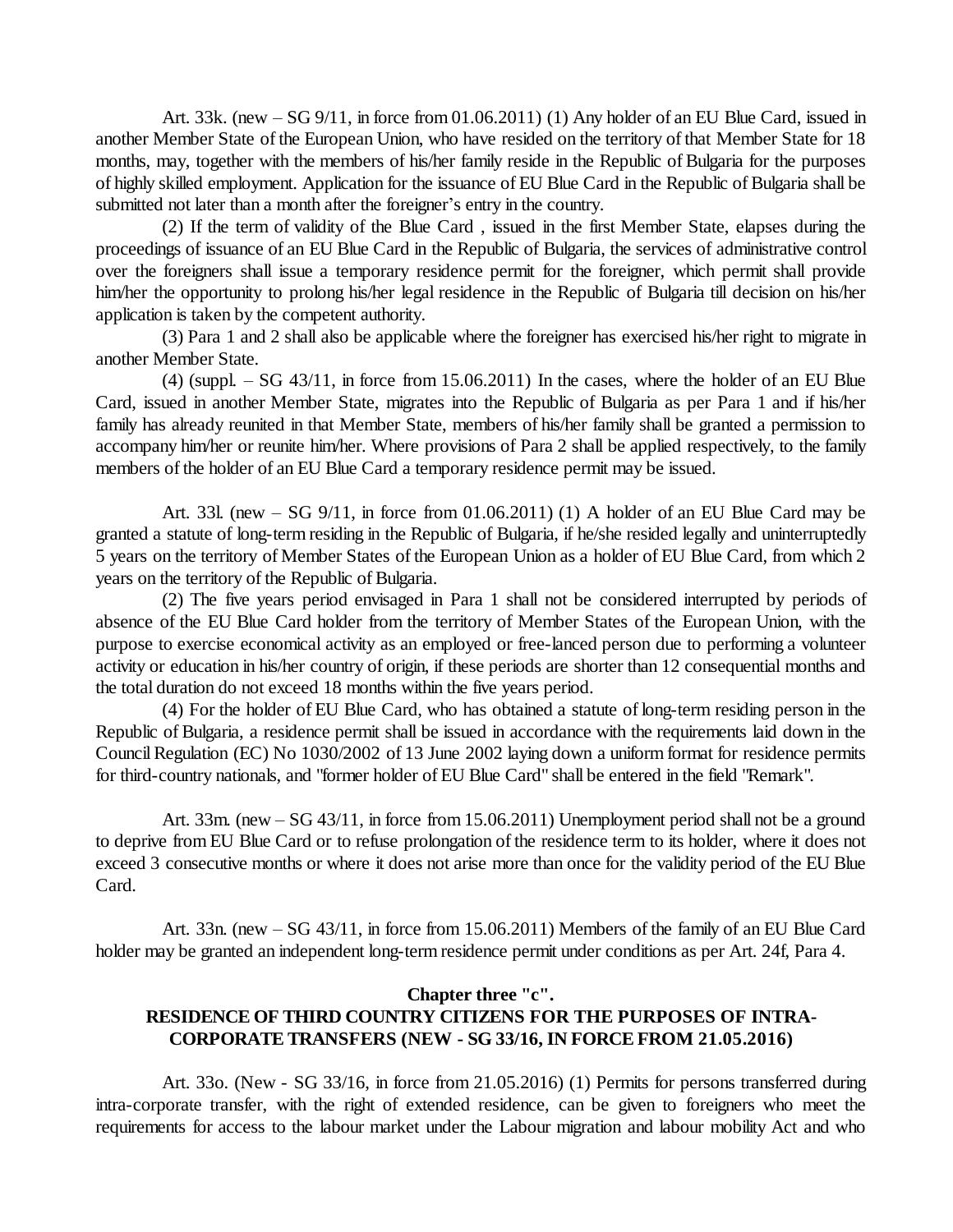hold a visa under Art. 15, para. 1.

(2) The permit under par. 1 shall be issued following a decision by the authorities of the Ministry of Labour and Social Policy, for a period of one year ,and shall be renewed if there are grounds for reissue. If the duration of the employment contract is less than one year, the permit shall be issued for the duration of the contract.

(3) The permit under par. 1 shall be issued in accordance with Regulation (EC) № 1030/2002 of the Council of 13 June 2002 on a uniform format for residence permits for third-country nationals subject to uniform application procedure and by an order, determined in the regulation on the act's implementation, where in the field "type of permit" it shall be noted "intra-corporate transfer".

(4) The Migration Directorate shall notify in writing the applicant regarding the permit under par. 1 no later than 14 days from the date of its filing.

(5) When, during a renewal procedure, the validity of the permit under par. 1 expires, the person is entitled to reside in the Republic of Bulgaria until a decision on the application is reached.

Art. 33p. (New - SG 33/16, in force from 21.05.2016) (1) Family members of the permit holder, who has been transferred during intra-corporate transfer, can receive permits for extended stay for a period of validity corresponding to the period of residence of the permit holder transferred during intra-corporate transfer. To issue residence permits to the family members, the requirements of Art. 24, para. 2 must be met.

(2) The permit under par. 1 shall be issued following an application procedure and by an order, determined by the regulation on the act's implementation.

Art. 33q. (New - SG 33/16, in force from 21.05.2016) Permit holder, transferred during intracorporate transfer, whose permit has been issued by a first Member State, shall be entitled to stay in the Republic of Bulgaria as a second Member State for up to 90 days within any period of 180 days.

Art. 33r. (New - SG 33/16, in force from 21.05.2016) (1) Permit holder, being a person transferred during intra-corporate transfer, whose permit has been issued by a first Member State, shall be entitled to stay for more than 90 days in the Republic of Bulgaria as a second Member State if the holder meets the conditions for access to the labour market under the Labour migration and labour mobility Act.

(2) The permit holder under par. 1 shall be issued a permit for mobility in an intra-corporate transfer in accordance with requirements of Regulation (EC) № 1030/2002 of the Council of 13 June 2002 on a uniform format for residence permits for third-country nationals, as in the field "notes" it shall be written "mobile ICT - mobility in ICT".

(3) The Ministry of Interior shall inform the competent authorities of the first Member State when issuing a permit for mobility in intra-corporate transfer.

(4) The first Member State shall inform the Ministry of Interior of the Republic of Bulgaria when revoking a permit to a person transferred during intra-corporate transfer.

(5) The host company shall inform the Migration Directorate and the Employment Agency of any changes affecting the conditions, under which the mobility was permitted, where the Republic of Bulgaria is the second Member State.

(6) Permit holder, being a person transferred during intra-corporate transfer, for whom the grounds under Art. 10, para. 1, item 1 are present, shall not be allowed entry or stay on the territory of the Republic of Bulgaria.

#### **Chapter four. FOREIGNERS LEAVING THE REPUBLIC OF BULGARIA**

Art. 34. Any foreigner shall be obliged to leave the country till the elapse of the term of his stay.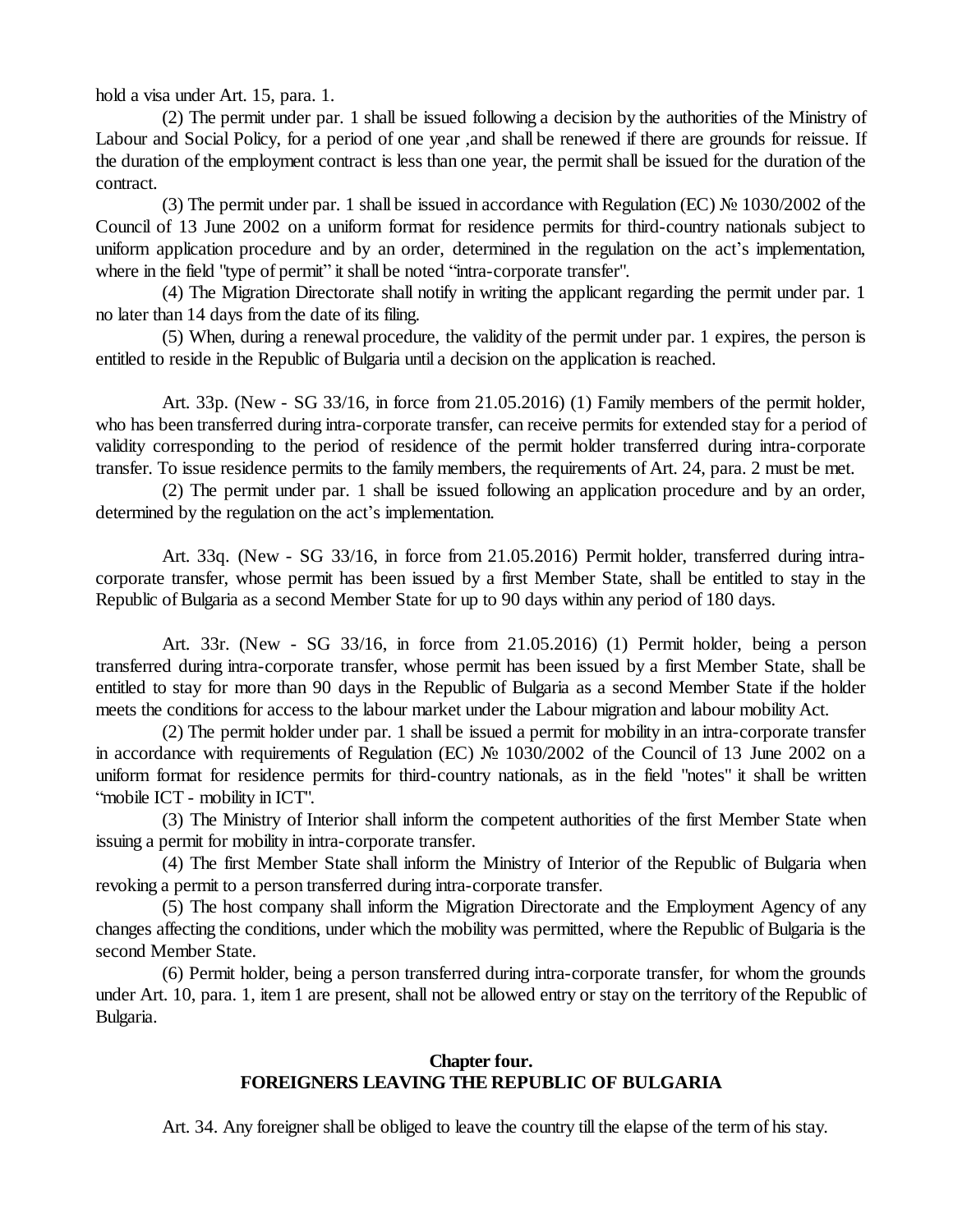Art. 35. (1) A foreigner staying for a short term who's document for travel abroad has been substituted with a new one shall be able to leave the country after notifying about this the services for administrative control of foreigner except other is provided in an international agreement to which the Republic of Bulgaria is a party.

(2) A foreigner who has an extended residence permit shall be able to leave the country and to return back without a visa till the elapse of the permitted term for stay.

 $(3)$  (suppl – SG 9/11) A foreigner who has a long-term or permanent residence permit shall be able to leave the country and to return back without a visa.

Art. 36. The foreigners shall be able to leave the Republic of Bulgaria through the places determined for this on the basis of documents for travel abroad and other substituting documents giving them the right to leave the country.

Art. 37. A foreigner shall not be able to leave the country if for him there is undertaken compulsory administrative measure for not leaving.

Art. 38. A foreigner who with a transport means leaves the Republic of Bulgaria on road, in the air or on water shall possess the documents of art. 21, para 1, items 2 and 3, as well as permission for export of the transport means if this is necessary.

Art. 39. The handing over of a foreigner for committed crime shall be implemented under the conditions and by the order established by the Bulgarian laws and the international agreements to which the Republic of Bulgaria is a party.

### **Chapter five. ADMINISTRATIVE COERCIVE MEASURES**

#### **Section I. Compulsory administrative measures**

Art. 39a. (New, SG 42/01; prev. text of Art. 39a – SG 23/13) (\*)) The compulsory administrative measures imposed to the foreigners according to this Act are:

1. revoking the right of stay in the Republic of Bulgaria;

2. compulsory taking to the border of the Republic of Bulgaria;

3. expulsion;

4. (amend.  $-SG$  23/13); (\*), suppl.  $-SG$  70/13 (\*)) prohibition to enter and reside on the territory of Member States of the European Union;

5. prohibition to leave the Republic of Bulgaria.

 $(2)$  (new  $-$  SG 23/13) In the implementation of administrative coercive measures under para 1, items 1 and 2 shall be monitored by the Ombudsman of the Republic of Bulgaria or by authorized officials from its administration as well as by representatives of national or international no0n-governmental organizations.

Art. 39b. (new - SG 36/09) (1) (amend.  $-$  SG 23/13) In the order imposing a compulsory administrative measure under Art. 39a, para 1, Items 1 and 2 shall be specified a term between 7 and 30 days, within which foreigners shall voluntarily fulfil their obligation to return.

(2) (suppl.  $-$  SG 9/11) In order to be provided a term for voluntary departure longer than 30 days, the foreigner shall submit an application to the competent authority, which has issued the order under Para 1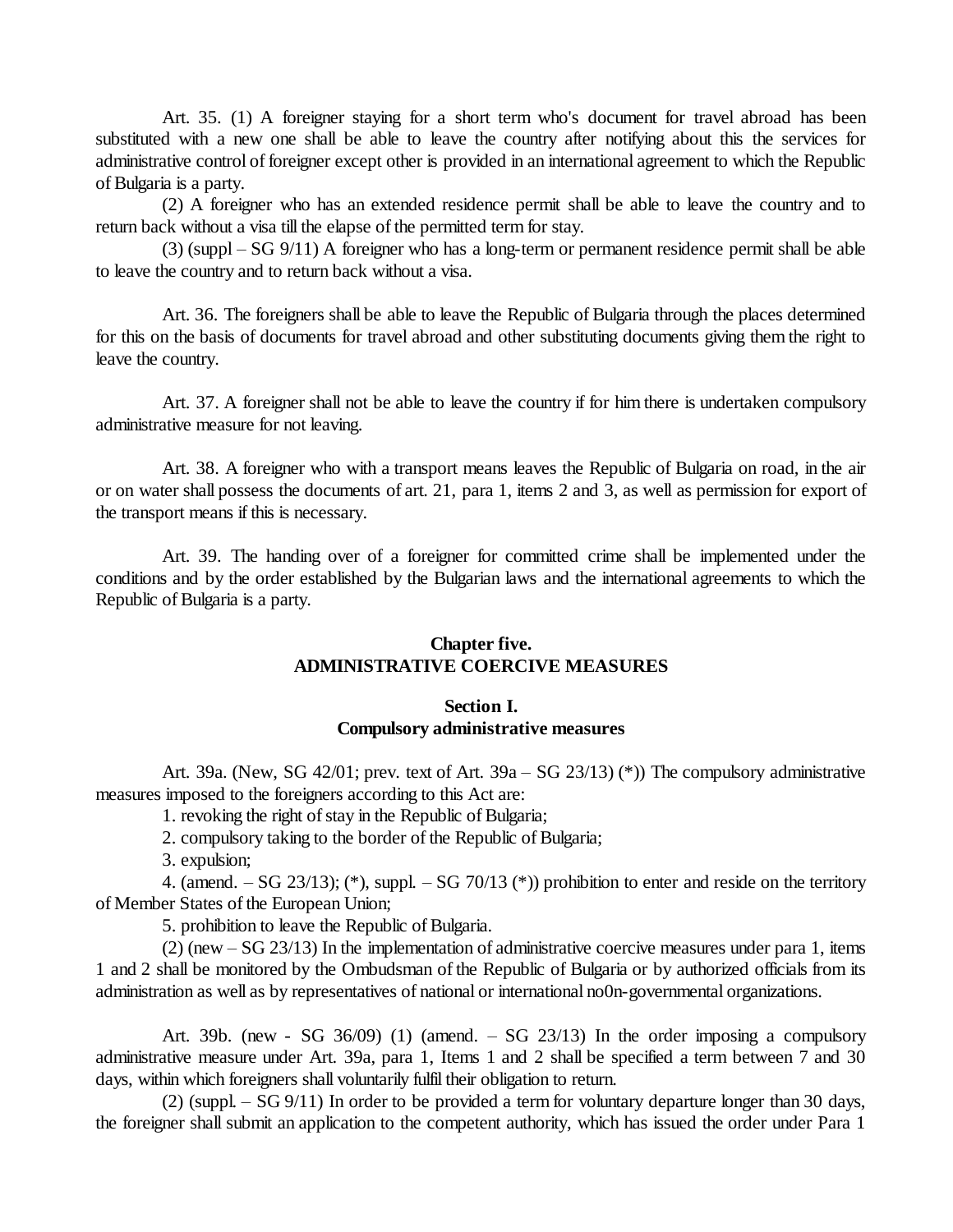and which shall decide and notify the foreigner within three days. In such cases the specific circumstances shall be taken into account for each individual case, such as: the length of stay, health status, needs of the vulnerable groups, presence of children attending school and other family and social relations. Term for voluntary departure may be prolonged but for no longer than one year.

(3) Where a voluntarily departure has been allowed, but it is probable that the foreigner hides himself, the competent authority issuing the order under Para 1 may issue an order to the foreigner to present himself daily at the territorial structure of the Ministry of Interior at the location of his residence.

(4) Where the person presents a threat for the national security or for the public order, the competent authority shall not provide a term for voluntary departure.

Art. 40. (Amend., SG 42/01) (1) The revoking of the right of stay of a foreigner in the Republic of Bulgaria shall be imposed when:

1. (amend. - SG 36/09; amend. –SG 9/11; amend. and suppl. –SG 16/13; suppl. –SG 70/13, in force from 24.12.2013; amend. and suppl. – SG 108/13, suppl, - SG 33/16, in force from 21.05.2016) grounds, laid down in Art. 24; 24a; 24b; 24c; 24f; 24h; 24i; 24j, Art. 25 Para 1, items 6, 7, 8, 13, 16 and 17; Art. 25b; 33a; 33d; 33k and 33l, 33o and 33r do not exist anymore, as well as in those cases where the investment with regards to which the foreigner has been granted permanent residence, is terminated or transferred to another person prior to the expiry of the time limit fixed in the law, regardless of the grounds for the said termination or transfer;

2. (suppl. –SG 9/11) the grounds of Art. 10, Para 1, items 104, 6011, 14, 16, 20-22; as well as in the cases under Art. 26, Para 3 are present;

3. it is established that the data presented for its obtaining are untrue;

4. (suppl.  $\sim$  SG 36/09; amend.  $\sim$  SG 9/11) the marriage is terminated before the elapse of 7 years from its contracting in the cases under art. 25, Para 1, item 2;

5. (amend. - SG 36/09; amend.  $-$  SG 16/13; suppl.  $-$  SG 23/13) within one year after the permission the foreigner has not settled and is not on the territory of the country except the cases of Art. 25, para 1, items 6, 7, 8, 13 and 16, as well as regarding the members of a family of a foreigner under Art. 25, Para 1, items 6, 7, 8, 13 and 16.

6. (amend. - SG 36/09; amend.  $-$  SG 9/11; amend.  $-$  SG 21/12; amend.  $-$  SG 16/13) is found that the foreigner, who was granted a long-term or permanent residence permit, was absent from the territory of the Member States of the European Union for a period of 12 consecutive months, except in cases of permitted permanent stay under Art. 25, Para 1, Items 6, 7, 8 and 13, as well as regarding family members of a person under Art. 25, para 1, items 6, 7, 8, 13 and 16;

7. (new  $-$  SG 52/07; amend.  $-$  SG 9/11) the refugee status or humanitarian status or the temporary asylum granted under the Asylum and Refugees Act is withdrawn or terminated;

8. (new –SG 52/07) the asylum granted under the Asylum and Refugees Act is withdrawn.

9. (new –SG 9/11) a foreigner, who was granted a long-term permit, has obtained a statute of longterm residing person in another Member State of the European Union;

10. (new  $-$  SG 9/11) is found that the matrimony with a Bulgarian citizen is was terminated before the elapse of 5 years of its concluding;

11. (new  $-$  SG 9/11, in force from 01.06.2011) a holder of EU Blue Card has obtained a long-term residence permit in the Republic of Bulgaria, or the members of his/her family, who have obtained a long-term residence permit, have been absent for 24 consequential months from the territory of the Member States of the European Union;

12. (New - SG 9/11, in force from 01.06.2011, amend. and suppl. - SG 33/16, in force from 21.05.2016) it is established that the holder of the EU blue card or of the permit of a person transferred during intra-corporate transfer is residing for purposes other than those, for which the residence permit has been given, as well as when the card holder has violated the conditions of access to the labour market under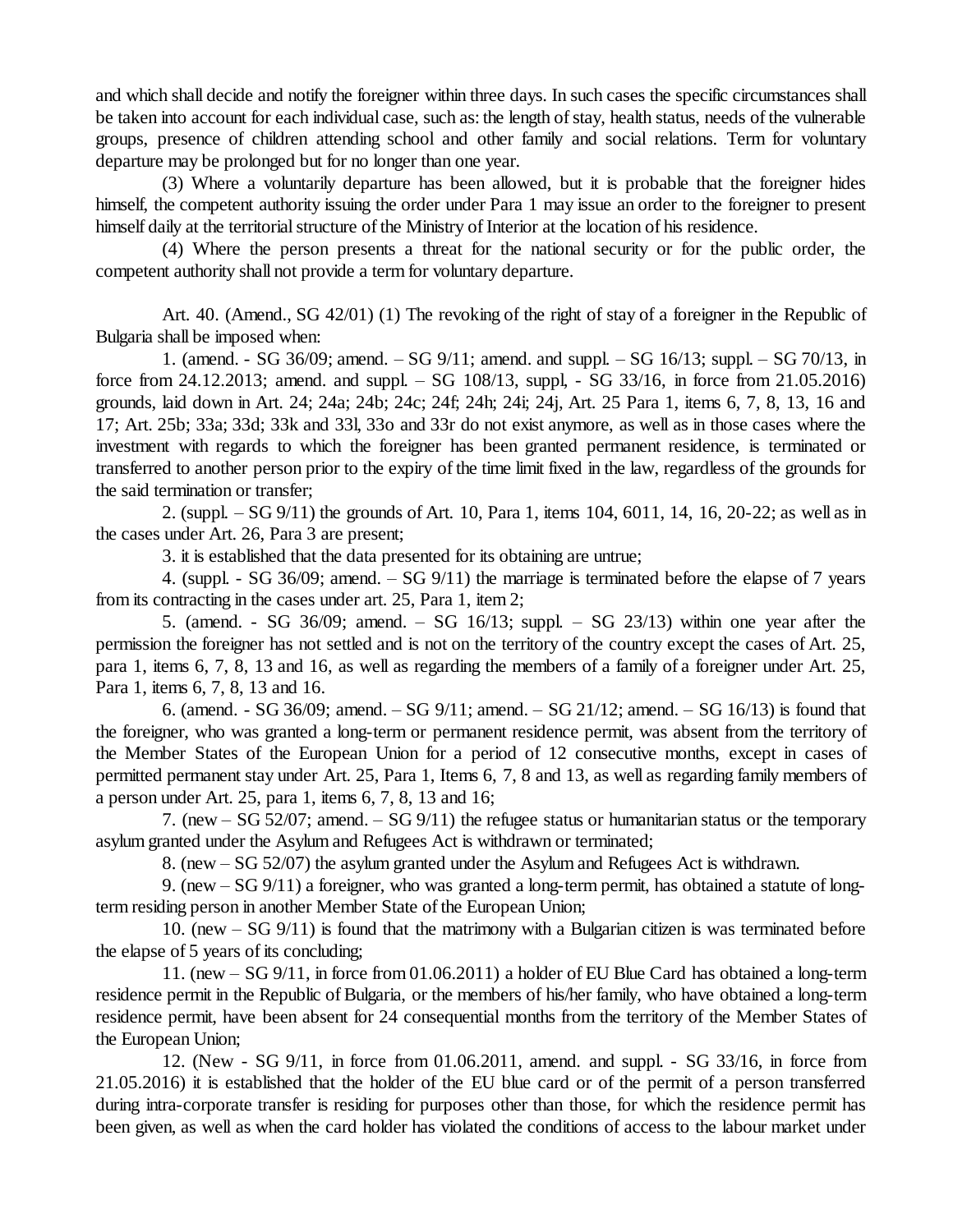the Labor migration and labour mobility Act.

 $(2)$  (\*) (amend.  $-$  SG 9/11) In the cases envisaged in Art. 10, Para 1, item 19, right to reside may be withdrawn after consultations with that Member State, who has forwarded the signal of refused entry.

 $(3)$  (new  $-$  SG 9/11) Right of long-term residence shall be withdrawn in the cases envisaged in Para 1, items 3, 6, 9; and 11 and in Art. 42, Para 1, where the foreigner represents a real and serious danger for the national security and public order.

(4) (new \_ SG 9/11) In all cases after a 6 years absence from the territory of the Republic of Bulgaria, grated right of long-term or permanent residence shall be withdrawn.

(5) (new 0 SG 9/11) Right of residences of a foreigner, who obtained residence permit under Chapter Three "A", and of his family members shall be withdrawn in the cases envisaged in Para 1, items 1 and 2, except for the cases of Art. 10, Para 1, item 8 and in the cases where the persons do not reside legally on the territory of the Republic of Bulgaria.

(6) (new  $-$  SG 29/07; previous Para 3, suppl  $-$  SG 9/11) A copy of the entered into force order for deprivation of the right of long-term or permanent residence of a foreigner in the Republic of Bulgaria shall be sent to the municipality at his/her permanent address in order to be entered in the register of the population.

Art. 41. (Amend., SG 42/01) Compulsory taking to the border of the Republic of Bulgaria shall be imposed when:

1. the foreigner cannot certify his entering in the country according to the legal order;

2. (amend. - SG 36/09) the foreigner does not leave the country till the expiration of the permitted term or within the terms under Art. 39b;

3. it is established that the foreigner has entered and stays in the country with false or forged document for travel abroad or substituting document.

Art. 42. (Amend., SG 42/01) (1) (amend.  $-$  SG 23/13) Expulsion of a foreigner shall be imposed where:

1. his or her presence in the country creates a serious threat to nationalsecurity or public order;

2. the grounds under Art. 10, para 1, items  $1 - 4$  are present.

(2) (amend. – SG 23/13) (\*), suppl. – SG 70/13 (\*)) By imposing the compulsory administrative measure under para 1 shall be withdrawn the right of stay of the foreigner in the Republic of Bulgaria and shall be imposed a prohibition of entering and residing in the territory of the Member States of the European Union.

 $(3)$  (new  $-$  SG  $9/11$ ) Expulsed shall also be a foreigner, who holds residence permit or another permit granting right to reside, issued by another Member State, if he/she does not returns in that Member State within 7 days tern from the moment when illegal residing was found.

(4) ( new  $-$  SG 9/11; suppl.  $-$  SG 23/13) Before imposture of expulsion to a foreigner, who was granted a long-term residence permit, duration of residing of the foreigner in the Republic of Bulgaria, the age, health status, marital status, social integration, existing relations in the country or absence of relations with country of origin shall be taken in view. Expulsion may not be justified on economic grounds.

Art.  $42a$ . (new  $-SG 29/07$ ) Expulsed shall also be a foreigner, residing in the territory of the Republic of Bulgaria, to whom expulsion decision is issued by the competent authorities of another Member state of the European Union.

Art. 42b. (new - SG 29/07) (1) The expulsion under Art. 42a. shall be executed in case the expulsion decision has not been repealed or temporarily suspended in order to be enforced by the Member State of the European Union, which has issued it, in case:

1. the foreigner poses a serious danger to public order or nationalsecurity because of the fact that:

a) with respect to him/her there is a sentence, entered into force, for a crime, regarding which is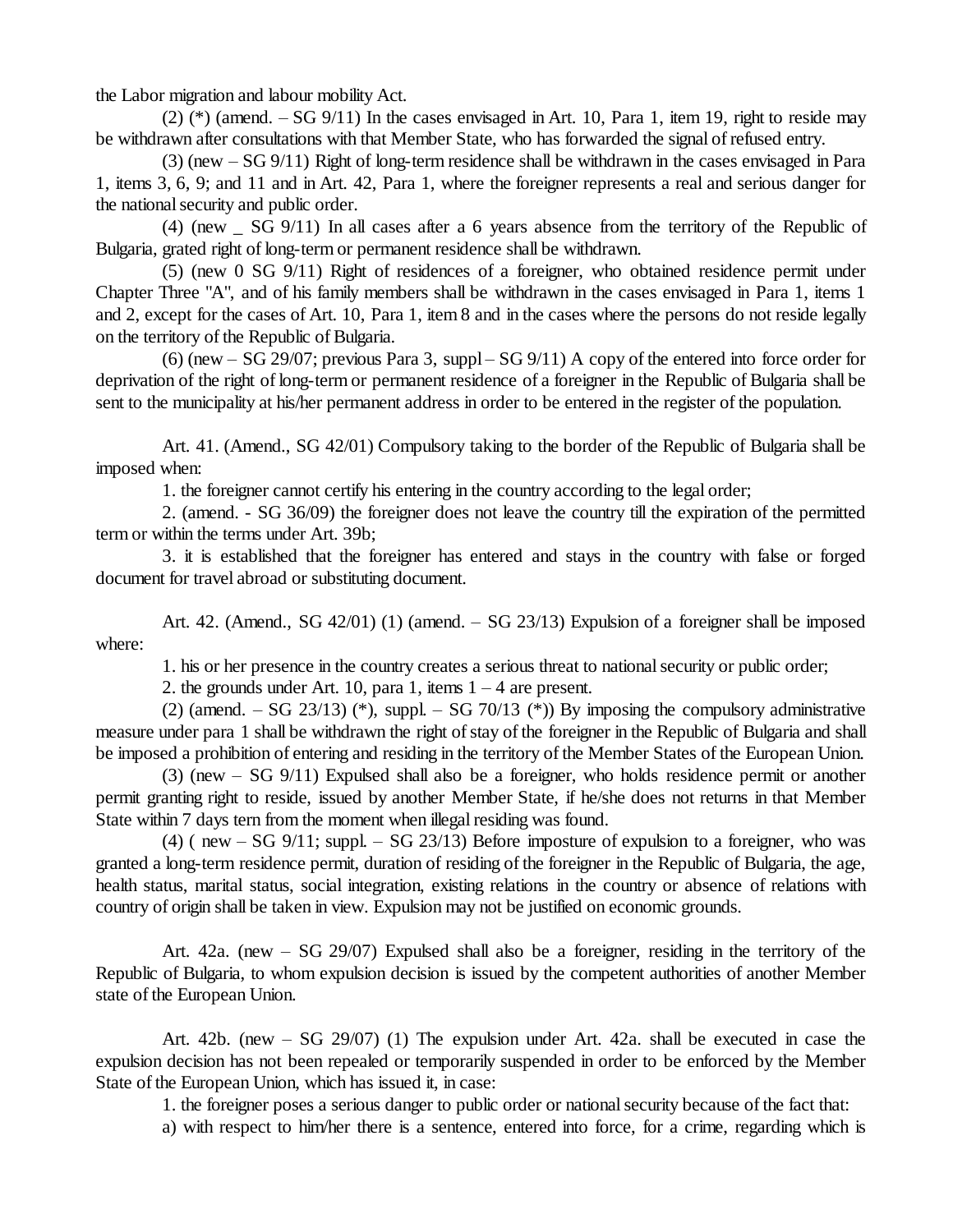imposed penalty imprisonment for a period of one year minimum;

b) sufficient data is available that he/she has committed serious crime or there is sufficient data for his/her intention of committing such a crime on the territory of a Member state of the European Union;

2. the decision for expulsion of the foreigner is grounded on the fact that he/she does not observe the requirements of the legislation regarding entry and stay of foreigners in the Member state of the European Union, which has issued it.

(2) In the cases referred to in para 1, item 1, where the foreigner has a residence permit in the Republic of Bulgaria, Art. 42, para 2 shall be applied.

Art. 42c. (new  $-$  SG 29/07) (1) The expulsion under Art. 42a shall be executed after receiving a confirmation that it has not been repealed or temporarily suspended from the competent authorities of the Member State of the European Union, which has issued the expulsion decision, as well as documents ascertaining the identity of the foreigner.

(2) The execution of the expulsion decision, issued by the competent authorities of another Member State of the European Union, may be subject to contestation by the manner of the Administrative procedure Code.

Art. 42d. (new –SG 29/07) The expulsion under Art. 42a. shall not be executed, if otherwise provided by special law or international agreement, to which the Republic of Bulgaria is a party.

Art. 42e. (new – SG 29/07) The bodies of the Ministry of Interior shall inform the competent authorities of the other Member State of the European Union, who have issued the expulsion decision, of its execution or of presence of ground for non-fulfilment thereof.

Art.  $42f$ . (new  $-$  SG 29/07) In case the expulsion may not be carried out at the expense of the foreigner being expulsed, the bodies of the Ministry of Interior shall notify the competent authorities of the other Member State of the European Union, who have issued the expulsion decision, of the expenses made in relation to its execution. The manner of notification shall be determined by the Regulations for Implementation of the Law.

Art. 42g. (new – SG 29/07; suppl. – SG 109/07, in force from 01.01.2008) On the grounds referred to in Art. 42b, para 1, the bodies of the Ministry of Interior and State Agency "National Security" may issue an order for expulsion and to demand its enforcement by the competent authorities of the other Member State of the European Union with regards to a foreigner, who is situated on its territory.

Art. 42h. (New, SG 42/01; prev. text of Art.  $42a - SG$  29/07) (1) (suppl.  $-SG$  9/11; amend.  $-SG$ 23/13 (\*), amend. – SG 70/13) Prohibition of entry and residence in the territory of Member States of the European Union shall be imposed where:

1. the grounds under Art. 10, para 1 are present;

2. no time limit has been given for the person to leave Bulgaria voluntarily under the terms of Art. 39b, para 4;

3. the foreign national fails to fulfil his/her obligation to return.

 $(2)$  (revoked  $-$  SG 9/11)

(3) (amend. and suppl. - SG 36/09; amend.  $-$  SG 23/13; (\*), amend.  $-$  SG 70/13 (\*)) The prohibition for entry and residence in the territory of Member States of the European Union shall be valid for a period of 5 years. The prohibition for entry and residence in the territory of Member States of the European Union may be for a period longer than 5 years, where the person presents a serious threat for the public order or for the national security.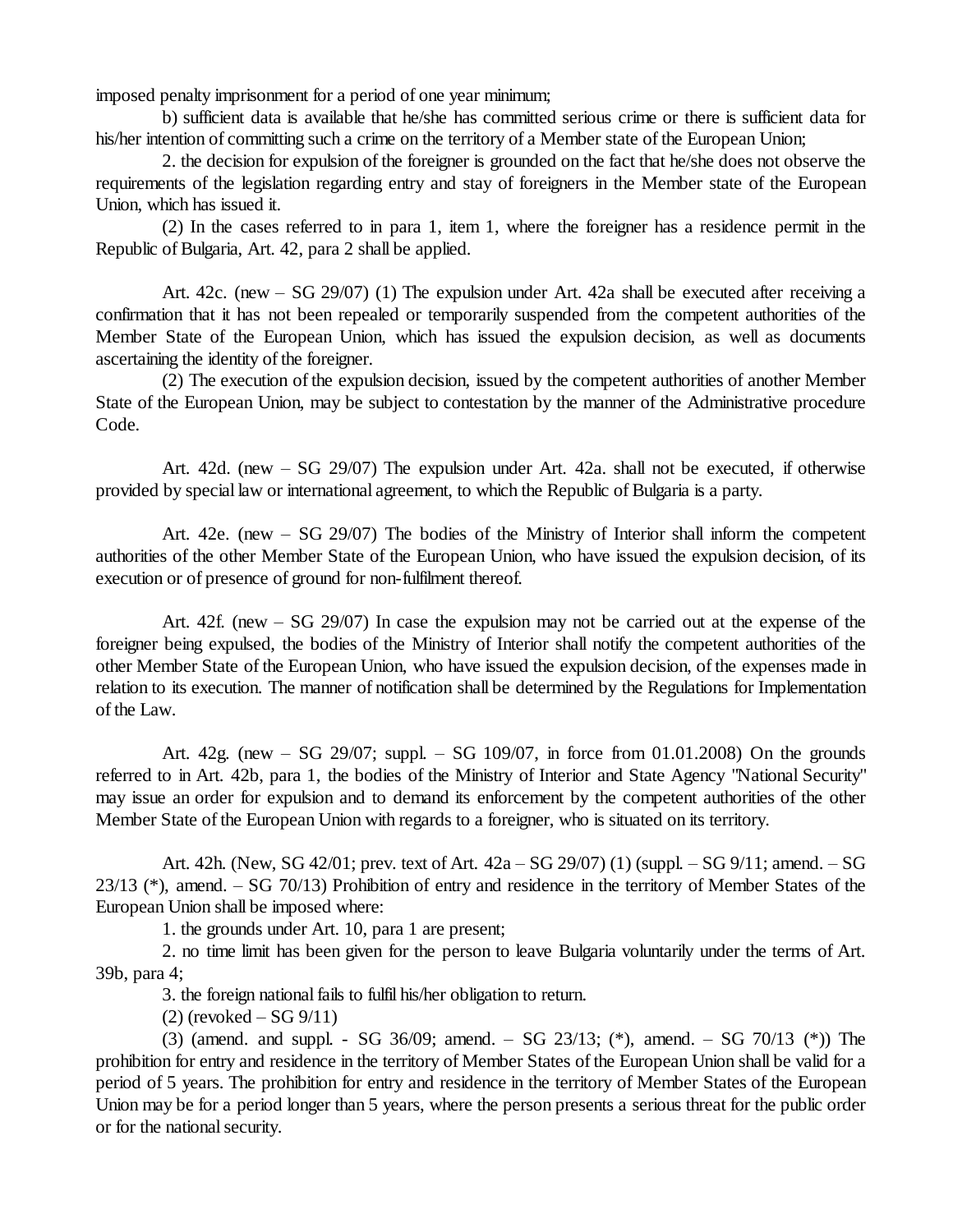(4) (amend. and suppl. –SG 9/11) The prohibition of entry can be imposed simultaneously with the compulsory administrative measure under Art. 40, Para 2, or under art. 41 when the grounds under Art. 10, Para 1 are present.

Art. 43. (Amend., SG 42/01) (1) Prohibition to leave the Republic of Bulgaria shall be imposed to a foreigner who:

1. has been convicted by an enacted sentence and has not served the imposed imprisonment;

2. (amend., SG 37/03; revoked – SG 23/13)

3. (Amend., SG 45/02; revoked – SG 23/13

 $(2)$  (revoked  $-$  SG 9/11)

(3) A foreigner under 18 years of age having Bulgarian citizenship, one of whose parents is a Bulgarian national and has not presented a written consent for travelling abroad, shall not be allowed to leave the Republic of Bulgaria.

Art. 44. (Amend. SG 42/01) (1) (amend. SG 54/02; amend., SG 103/03; taking effect in three months from the promulgation of this Act in the State Gazette; amend. – SG 82/06; amend. – SG 29/07; suppl. – SG  $109/07$ , in force from  $01.01.2008$ ; amend. - SG  $36/09$ ; suppl. – SG  $93/09$ , in force from 25.12.2009; amend. – SG  $44/12$ ; amend. – SG  $52/13$ , in force from 14.06.2013; amend. – SG  $53/14$ ; amend. - SG 14/15) Compulsory administrative measures shall be imposed by orders of the Chairman of State Agency "National Security" and the Directors of the Chief Directorates "National Police", "Border Police" and "Fighting Organised Crime", the Directors of the Capital and Regional Directorates, the Director of the Migration Directorate, the Directors of the regional directorates "Border Police" at the Ministry of Interior and of officials authorized by them. The circumstances requiring the imposition of a certain compulsory administrative measure, when containing classified information, shall be noted in a separate document, drawn up by the respective officials under the order of the Protection of the Classified Information Act.

(2) (amend. - SG 36/09; suppl.  $-$  SG 9/11)) When imposing compulsory administrative measures, the competent shall take into account the duration of the stay of the foreigner on the territory of the Republic of Bulgaria, the categories of vulnerable persons, presence of proceedings under the Asylum and Refugees Act or of proceedings for renewal of residence permit or of another permit granting right to reside, his family status and the availability of family, cultural and social relations with the country of origin of the person.

 $(3)$  (amend.  $-$  SG 82/06; amend.  $-$  SG 29/07) The orders for imposing compulsory administrative measures shall be carried out by the offices for administrative control of the foreigners, respectively by the bodies for border control upon their enactment, unless the body who has issued the order has admitted preliminary fulfilment.

(4) Subject to immediate fulfilment shall be:

1. the orders for withdrawal of the right of stay in the Republic of Bulgaria for the presence of the circumstances under art. 10, para 1, item 1;

2. (amend.  $-$  SG 23/13) (\*)) the orders for imposing prohibition to enter and reside in the territory of Member States of the European Union for the presence of the grounds under art. 10, para 1, item 1;

3. the expulsion orders.

 $(5)$  (amend. - SG 36/09; amend.  $-$  SG 23/13) When obstacles exist for a foreigner to leave the country immediately or to enter another country the foreigner shall be obliged, by an order of the bodies which has issued the order for imposing the coercive administrative measure, to appear on a weekly basis in the territorialstructure of the Ministry of Interior at the place of his stay by an order determined by the regulations for implementation of the law, unless obstacles to the implementation of the deportation or expulsion have dropped out and measures are scheduled for the forthcoming escort to the borders.

 $(6)$  (amend. - SG 36/09; amend.  $-$  SG 23/13) When the person who was imposed a compulsory administrative measure under Art. 39a, para 1, Items 2 and 3 has unknown identity, hinders the execution of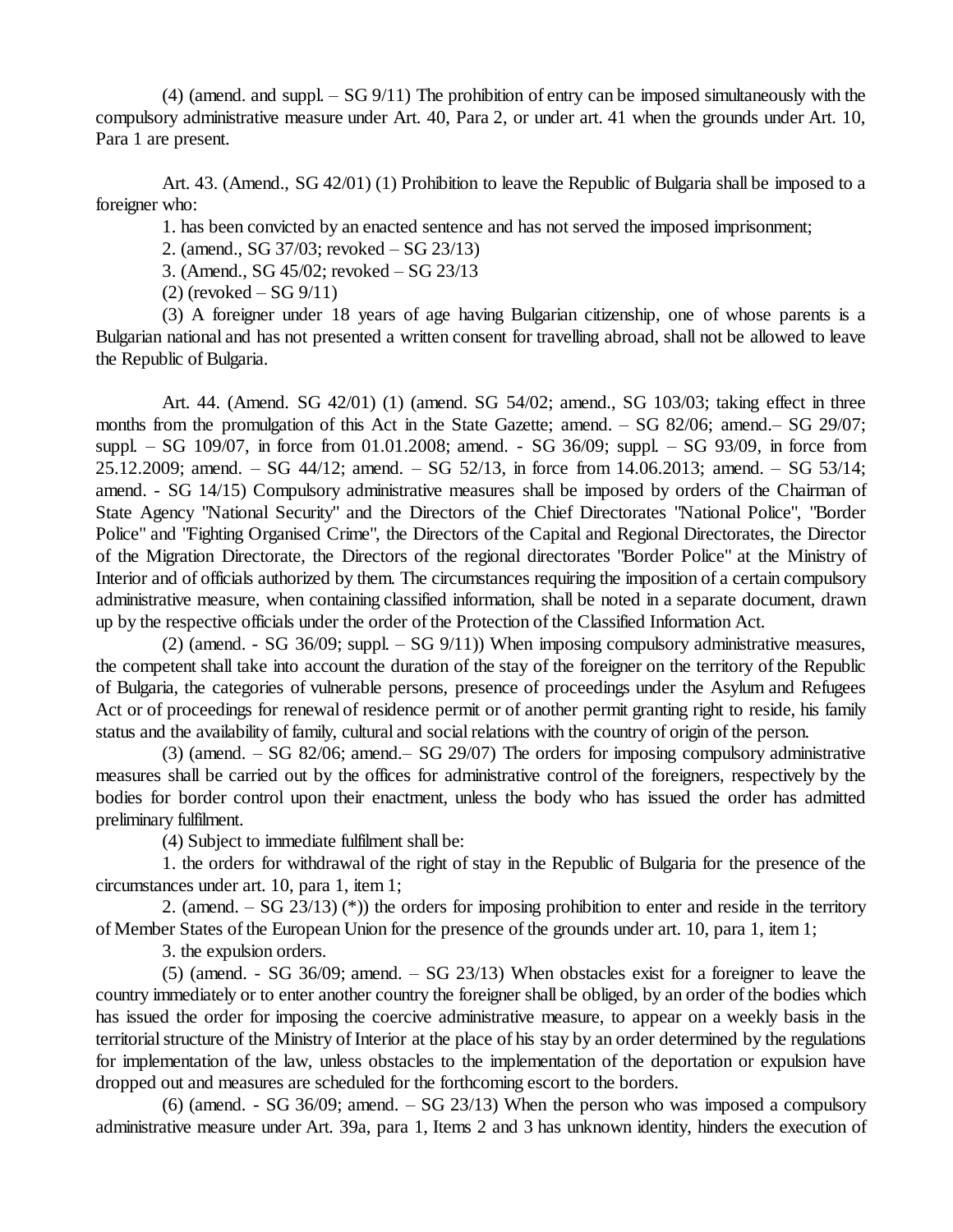the order or there is risk from hiding, the authority that has issued the order may issue an order for compulsory accommodation of the person in a special hostel for temporary accommodation of foreigners with the purpose of organising their compulsory escort to the border of the Republic of Bulgaria or their expulsion.

(7) (new, SG 37/03; amend., SG 103/03; taking effect in three months from the promulgation of this Act in the State Gazette; amend. – SG 82/06; amend., SG 69/08; amend. – SG 53/14) Established at the General Directorate "Border Police" shall be special homes for temporary accommodation of foreigners for whom order has been issued for compulsory taking to the border of the Republic of Bulgaria or for expulsion.

 $(8)$  (new - SG 36/09; amend.  $-$  SG 70/13; amend.  $-$  SG 53/14) The accommodation shall last until the circumstances under Para 6 cease to exist, but no longer than 6 months. Official inspections shall be conducted on a monthly basis by the competent authorities referred to in para 1, together with the Director of the General Directorate "Border Police", in order to ascertain the existence of grounds for forcible placement in special facilities. By exception, where the person refuses to cooperate with the competent authorities, the receiving of the required documents for compulsory escort or expulsion or , the term for accommodation may be additionally extended to 12 months. When, given the specific circumstances of the case, it is established that a reasonable possibility for the deportation of a foreign national no longer exists for legal or technical reasons, the person concerned shall be released immediately.

(9) (new - SG 36/09; amend. and suppl.  $-$  SG 23/13) By exception, in case of the circumstances under Para 6 the accompanied minors or juveniles shall be issued an order for compulsory accommodation in a special hostel for a period of up to three months. In the specialised hosts under Para 7 shall be separated premises for accommodation of minor and juvenile foreigners with conditions suitable for their age and needs. Compulsory accommodation shall not apply as regards to unaccompanied minors and juveniles. The body that has issued the order imposing the coercive administrative measure shall notify the respective Social Support Directorate, which shall undertake protection measures pursuant to the Child Protection Act.

 $(10)$  (new, SG 37/03; suppl.  $-$  SG 109/07, in force from 01.01.2008; prev. text of Para 08, amend. - SG 36/09) The accommodation of foreigners in the special homes shall be carried out on the grounds of an order for compulsory accommodation, issued by competent officials of the Ministry of Interior, as the order shall explicitly state the necessity of the accommodation and the legal grounds and a copy of the order under para 6 shall be enclosed.

(11) (new, SG 37/03; prev. text of Para 09, amend. - SG 36/09) The order of temporary accommodation of the foreigners, including the minors and juveniles, in the special homes, as well as the organisation and their activity shall be determined by an ordinance of the Minister of Interior.

(12) (new - SG 80/15, in force from 16.10.2015) Accommodation in special homes for temporary accommodation of foreigners shall not be ceased where there are serious grounds for presuming that a foreigner has filed a subsequent application for international protection only in order to delay or hinder the enforcement of a compulsory administrative measures under Art. 39a, para. 1, pt. 2 or 3. The continuation of accommodation shall subject to appeal pursuant to Art. 46a.

Art. 44a. (1) (New, SG  $42/01$ ; prev. text of Art. 44a – SG  $23/13$ ) A foreigner with imposed compulsory administrative measure of expulsion shall not be expulsed to a country where his life and freedom are endangered and he is subjected to a danger of prosecution, torture or inhuman or humiliating treatment.

 $(2)$  (new  $-$  SG 23/13) Where the circumstances under para 1 are established by an effective judicial decision the foreigner shall be issued and served an order by the authority that issued the expulsion order which explicitly states the prohibition of expulsion and the country in which the foreigner should not be deported. The order shall not be subject to appeal.

(3) (new –SG 23/13) Foreigners shall appear once a week at the territorial unit of the Ministry of Interior at their place of residence.

(4) (new –SG 23/13, in force from 01.05.2013, amend. - SG 33/16, in force from 21.05.2016) In case a year after the order under para 2 expulsion in a third safe country has not been carried out, the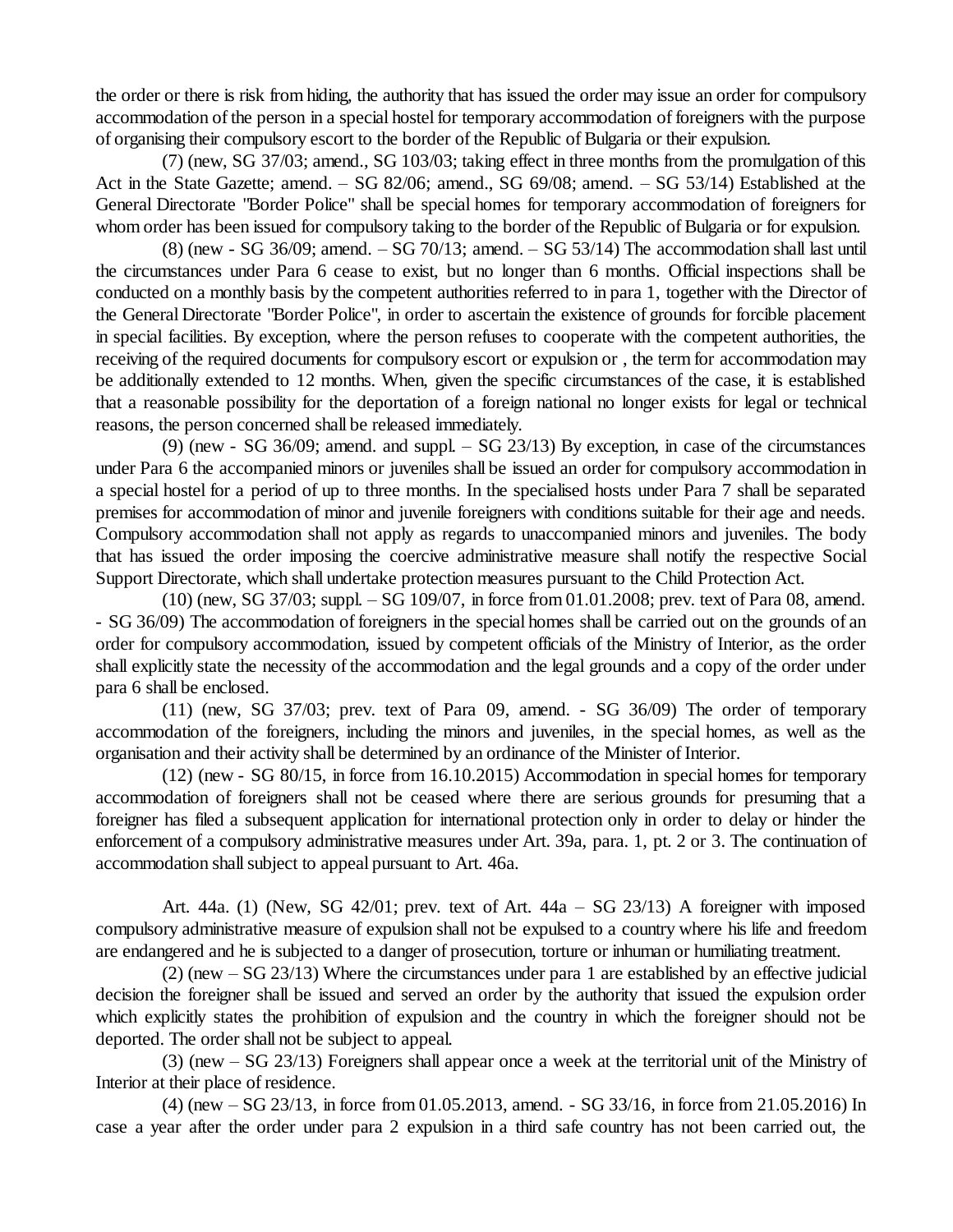foreigner shall be allowed temporary access to the labour market under the terms and conditions of the Labour Migration and Labour Mobility  $Act -$  until implementation of the expulsion.

Art. 44b. (1) (New, SG 42/01; prev. text of Art. 44b – SG 52/07) If there is impossibility of immediate expulsion or compulsory taking of the foreigner to the border or the fulfilment of these measures must be postponed due to reasons of legal or technical nature the body which has issued the order for imposing compulsory administrative measure shall postpone its fulfilment for a period until the dropping of the obstacles for its fulfilment.

 $(2)$  (new  $-$  SG 52/07) When after expiration of the term of temporary protection under the Asylum and Refugees Act the expulsion or the compulsory taking of the foreigner to the border is impossible or the performance of these measures must be delayed because of reasons of health or humanitarian character, the authority, who has issued the order for imposing a compulsory administrative measure, shall postpone the performance until dropping of the obstacles for its imposition.

Art. 44c.  $(*)$  (new  $-$  SG 9/11) Signal for refusal shall be entered into the Schengen Information System on the grounds of entered into force:

1. refusals , issued on the grounds of Art. 10, Para 1, items 1-4, 11, 14, 16, 20-22 and Art. 26.

2. orders for imposture of compulsory administrative measures under Art. 39a, Items 1-4.

Art. 45. (amend.  $-$  SG 29/07) (1) The expenses, related to residence and removal from the Republic of Bulgaria of a foreigner, who has entered the state following an invitation from a physical or legal person, with regards to which it is ascertained that he/she does not meet the legal requirements for residence of foreigners in the Republic of Bulgaria, shall be for the account of the host.

 $(2)$  (amend. - SG 12/09, in force from  $(0.01.2010)$  In the cases referred to in para 1 the expenses, related to the stay and taking out of a foreigner from the state, shall be collected by the National Revenue Agency following the procedure, provided for in the NationalRevenue Agency Act.

(3) (new  $-$  SG 52/07; amend.  $-$  SG 80/15, in force from 16.10.2015) The costs related to taking a foreigner from the country in fulfilment of a decision under the Asylum and Refugees Act for transfer of a foreigner in the country, competent to consider his application for international protection, shall be at the expense of the state budget.

 $(4)$  (new  $-$  SG 43/11, in force from 15.06.2011) Expenses, related to the transportation and acceptation back of the EU Blue Card Holder, as well as these of the members of his/her family, issued by another Member State, shall be on the account of the applicant and/or of his/her employer.

Art. 46. (Amend., SG 42/01) (1) (amend. - SG 30/06, in force from 12.07.2006; amend. – SG 29/07) The orders for imposing compulsory administrative measures can appealed under the conditions and by the order of the Administrative Procedure Code.

 $(2)$  (amend.  $-$  SG 29/07) The orders for:

1. withdrawal of the right of stay in the Republic of Bulgaria on the grounds under art. 10, para 1, item 1;

2. (amend. – SG 23/13; (\*), suppl. – SG 70/13 (\*)) imposing prohibition to enter and reside in the territory of Member States of the European Union on the grounds under art. 10, para 1, item 1, and

3. expulsion

shall be subject to appeal before the Supreme Administrative Court, whose decision shall be final.

(3) The orders under para 2 shall not indicate the factual grounds for imposing compulsory administrative measure.

(4) The complaint against an order under para 2 shall not stop the fulfilment of the order.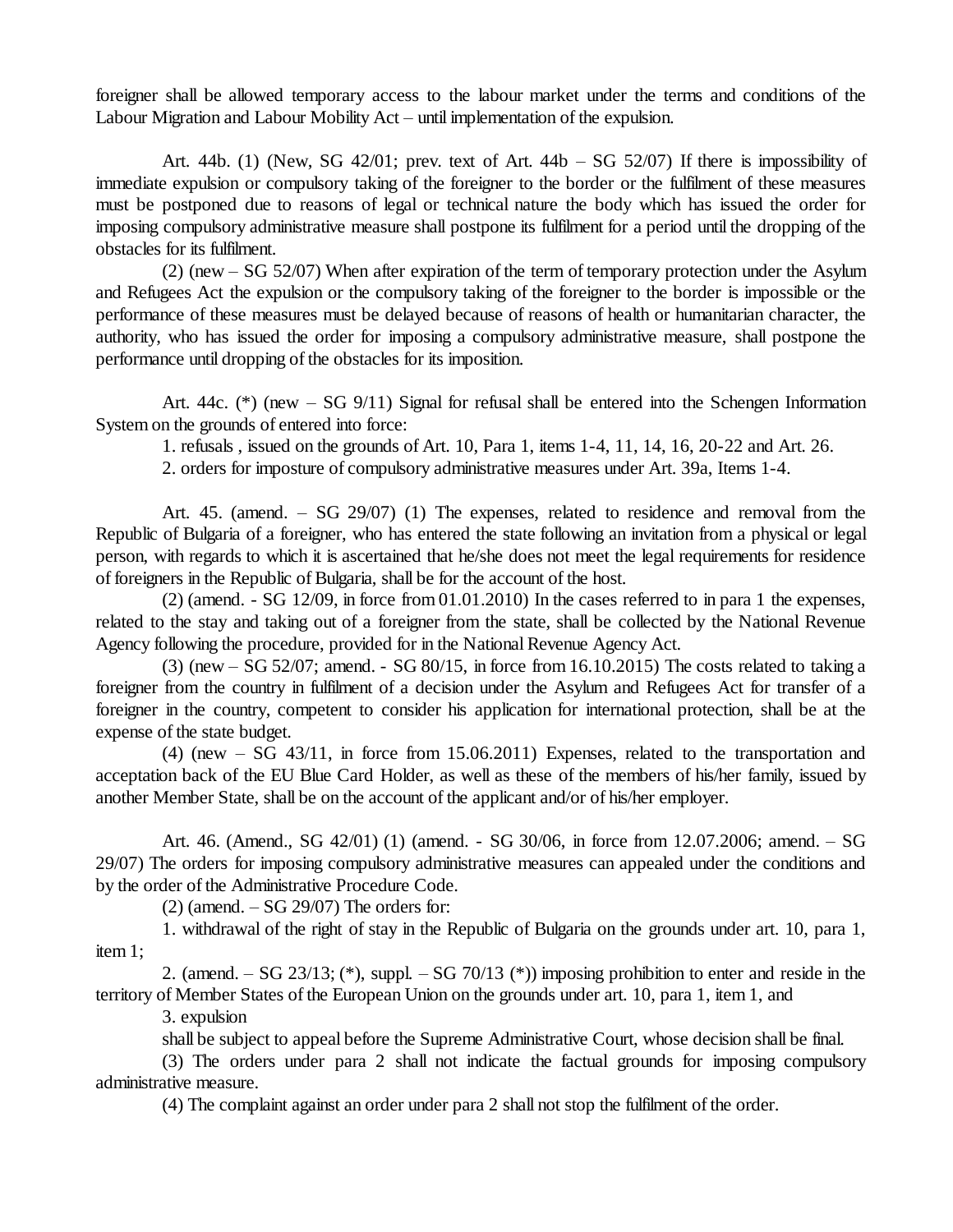Art. 46a. (new - SG 36/09) (1) (amend.  $-$  SG 9/11; amend.  $-$  SG 23/13) The order for compulsory accommodation in a special hostel may be appealed within 14 days from the actual accommodation following the procedure laid down in the Administrative Procedure Code.. The appeal shall not suspend the execution of the order.

(2) (amend.  $-SG(9/11)$  The court referred to in Para 1 shall consider the appeal in open session and shall deliver a decision within one month from opening the case. The presence of the person shall not be obligatory. The decision of the first0instance court may be appealed before the Supreme Administrative Court, the latter shall pronounce within 2 months term.

(3) Every 6 months the head of the special hostel for temporary accommodation of foreigners shall submit a list of the foreigners, who have stayed there for more than 6 months due to obstacles to their departure from the country. The list shall be sent to the administrative court at the location of the special hostel.

(4) (suppl.  $-SG$  9/11) After the expiration of every 6 months from the accommodation in the special hostel for temporary accommodation of foreigners the court shall ex-officio or upon application of the interested foreigner, deliver a ruling ex officio in a closed session for the extension, change or termination of the accommodation. The ruling shall be subject to appeal under the procedure of the Administrative Procedure Code.

(5) Where the court overturns the appealed order for compulsory accommodation or rules that the foreigner is released, the latter shall be immediately released from the special hostel.

Art. 46b. (New, SG 42/01; prev. text of Art. 46a - SG 36/09) The state bodies exercising authorised activities in connection with the conditions and the order of entering, stay and leaving the Republic of Bulgaria by the foreigners shall interact with the competent bodies of other countries in the fight against the illegal migration and in carrying out expulsion.

Art. 46c. (new  $-$  SG 43/11, in force from 15.06.2011) Where the EU Blues Card is issued by the Republic of Bulgaria, the country shall immediately and without any formality accept back the EU Blue Card holder, as well as the members of his/her family, including cases of expired validity period or deprivation when application has been considered.

Art. 47. (Revoked, SG 42/01)

#### **Section I.**

## **"A" Request for providing assistance in cases of transit for deporting by air of a foreigner outside the territory of the Republic of Bulgaria, addressed by the Ministry of Interior to the competent authorities of another Member State of the European Union (new –SG 29/07)**

Art. 47a. (new  $-$  SG 29/07) (1) The bodies of the Ministry of Interior may request assistance from the competent authorities of another Member State of the European Union, in the cases of transit for the purposes of deporting by air of a foreigner outside the territory of the Republic of Bulgaria where direct flight to the country of destination is not possible.

(2) Transit by air may not be requested, if it requires a change of airport on the territory of the other Member State of the European Union, to which is addressed the request for providing assistance.

Art. 47b. (new  $-$  SG 29/07) (1) The request shall be sent by the competent authorities of the other Member State of the European Union, whose assistances is being requested, immediately, not later than two days prior to the date of the transit.

(2) Transit by air through the territory of another Member State of the European Union shall be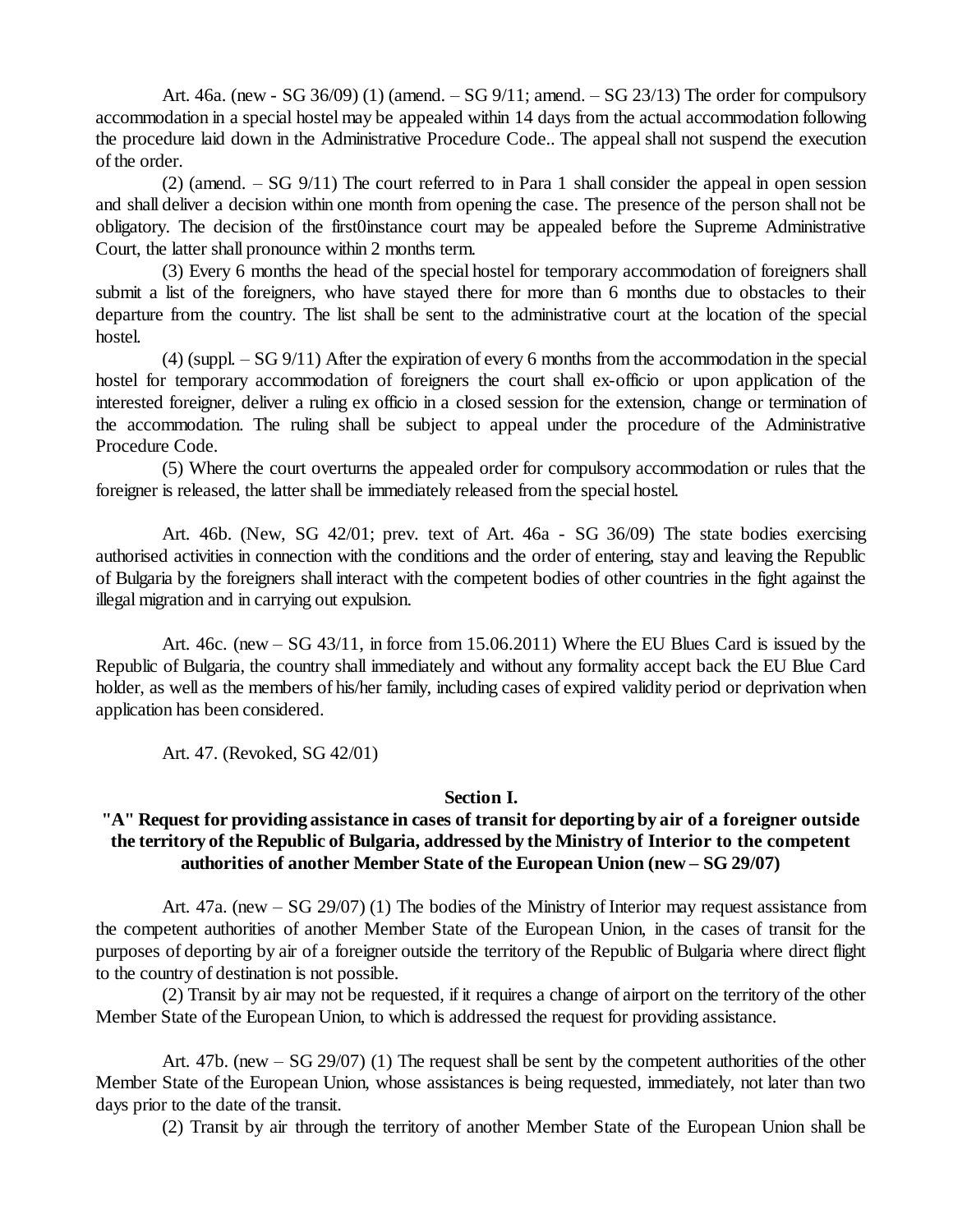carried out after obtaining authorisation from the competent authorities.

(3) In case the competent authorities of the other Member State of the European Union, to which the request is addressed, do not reply within the deadline referred to in para 1, the transit operations may start after the bodies of the Ministry of Interior notify its competent authorities of the transit realisation.

Art. 47c. (new  $-$  SG 29/07) (1) The foreigner shall be admitted forthwith in the territory of the Republic of Bulgaria, if:

1. the transit by air authorisation through the territory of the other Member State of the European Union was refused or revoked;

2. the foreigner entered the territory of the other Member State of the European Union, through which the transit is carried out, without authorisation;

3. deporting of the foreigner to another transit Member State of the European Union or to the country of destination, or boarding of the connecting flight, was unsuccessful;

4. transit by air is not possible for another reason.

(2) The costs related to the returning of the foreigner shall be borne by the Republic of Bulgaria.

#### **Section I.**

### **"B" Providing assistance to the competent authorities of another Member State of the European** Union in the cases of transit by air through the territory of the Republic of Bulgaria (new  $-SG$ **29/07)**

Art. 47d. (new – SG 29/07) Upon submitted request the bodies of the Ministry of Interior may provide assistance to the competent authorities of another Member State of the European Union regarding transit by air of a foreigner through the territory of the Republic of Bulgaria.

Art. 47e. (new  $-$  SG 29/07) (1) The bodies of the Ministry of Interior shall notify the competent authorities of the other Member State of the European Union which have addressed the request for providing assistance, of the decision for carrying out transit, as well as of the possibility some of the measures under Art. 47g to be undertaken within two days term from receiving the request.

(2) In exceptional cases time limit may be extended for a maximum of two days. The necessity of the extension shall be duly justified.

(3) In case the bodies of the Ministry of Interior do not notify the competent authorities of the other Member State of the European Union, which have addressed the request, of the realization of the transit within the term under para 1 or 2, the transit operations may start after notification by the competent authorities of the other Member State of the European Union.

Art. 47f. (new  $-$  SG 29/07) (1) At carrying out transit through the territory of the Republic of Bulgaria the foreigner may be escorted by persons, authorised thereof according to the legislation of the other Member State of the European Union, whose competent authorities have addressed the request for transit.

(2) The persons, escorting the foreigner, shall be entitled to provide cooperation to the bodies of the Ministry of Interior in order to prevent an escape of the foreigner, causing self-injures, injuries to third persons or damages to someone else's property.

(3) The persons who escort the foreigner shall be obliged to:

1. undertake the necessary actions in order to prevent the circumstances referred to in para 2 in the cases where it is impossible for the bodies of the Ministry of Interior to exercise their powers; in those cases the persons escorting the foreigner shall be obliged to observe the laws of the Republic of Bulgaria;

2. present their identity documents, as well as the transit authorisation or the notification under Art. 47e, para 3, upon request by the bodies of the Ministry of Interior.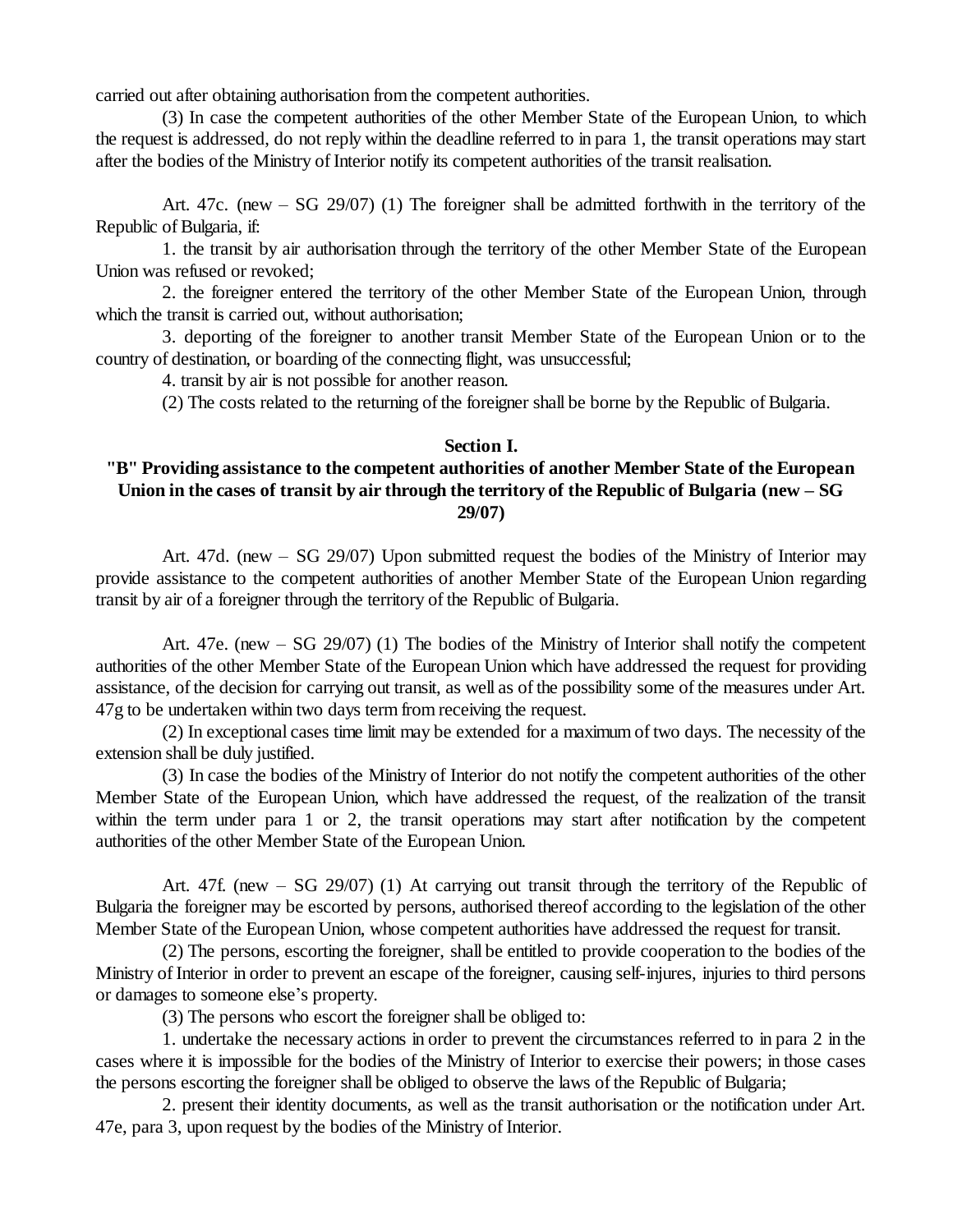(4) The persons who escort the foreigner may not carry a gun and uniform.

Art.  $47g$ . (new  $-$  SG 29/07) (1) The bodies of the Ministry of Interior shall provide assistance in carrying out transit by implementation of one or several of the following measures:

1. meeting the foreigner at the aircraft and escorting him/her within the confines of the transit airport security zone;

2. providing emergency medical care to the foreigner and, if necessary, his/her escort;

3. providing sustenance for the foreigner and, if necessary, his/her escort;

4. receiving, keeping and forwarding travel documents;

5. informing the requesting Member State of the place and time of departure of the foreigner from the territory of the Republic of Bulgaria, in the cases of transit without escort by authorised persons;

6. informing the competent authorities, which have addressed the request for transit, if any serious incidents took place during the transit of the foreigner.

(2) Within available means and in compliance with relevant internationalstandards, the bodies of the Ministry of Interior, following mutual consultations with the competent authorities of the other Member State of the European Union, which have addressed the request for assistance, shall provide all the assistance measures necessary from landing and the opening of the aircraft doors until it is ensured that the foreigner has left, except for the cases referred to in para 1, item 2, where mutual consultations are not required.

(3) In case it turns out that it is not possible to carry out the transit and the foreigner has to be readmitted by the other Member State of the European Union, whose competent authorities have addressed the request, the bodies of the Ministry of Interior shall provide assistance thereof.

Art. 47h. (new – SG 29/07) The bodies of the Ministry of Interior shall undertake all measures necessary so that the transit operation takes place in the shortest possible time, not exceeding 24 hours.

Art. 47i. (new – SG 29/07) (1) 6. The costs of the assistance provided regarding transit by air of a foreigner through the territory of the Republic of Bulgaria shall be borne by the other Member State of the European Union, whose competent authorities have addressed the request for transit.

(2) The bodies of the Ministry of Interior shall provide information with regard to the costs referred to in para 1 to the competent authorities of the other Member State of the European Union.

Art. 47j. (new  $-$  SG 29/07) (1) The assistance for carrying out the transit referred to in Art. 47d may be refused, in case

1. the foreigner is accused of committing a crime according to the Bulgarian legislation or with regards to him/her there is entered into force sentence, subject to execution in the Republic of Bulgaria;

2. the foreigner poses a serious danger to public security and order, public health or the relations of the Republic of Bulgaria with other states or international organizations;

3. in the cases where transit through other states to the country of destination is impossible, or it is not possible the foreigner to be admitted in the country of destination;

4. a change of airport on the territory of the Republic of Bulgaria is required;

5. the assistance for transit by air may not be refused on the fixed date for other reasons; in these cases the bodies of the Ministry of Interior shall inform the competent authorities of the other Member State of the European Union of a date as close as possible to the originally requested date on which transit by air may be assisted.

(2) The bodies of the Ministry of Interior may refuse assistance for transit under Art. 47d if the grounds of refusal have been learned after consent for carrying out the transit was granted.

(3) The bodies of the Ministry of Interior shall immediately notify the competent authorities of the other Member State of the European Union, who have addressed the request for transit, of the refusal of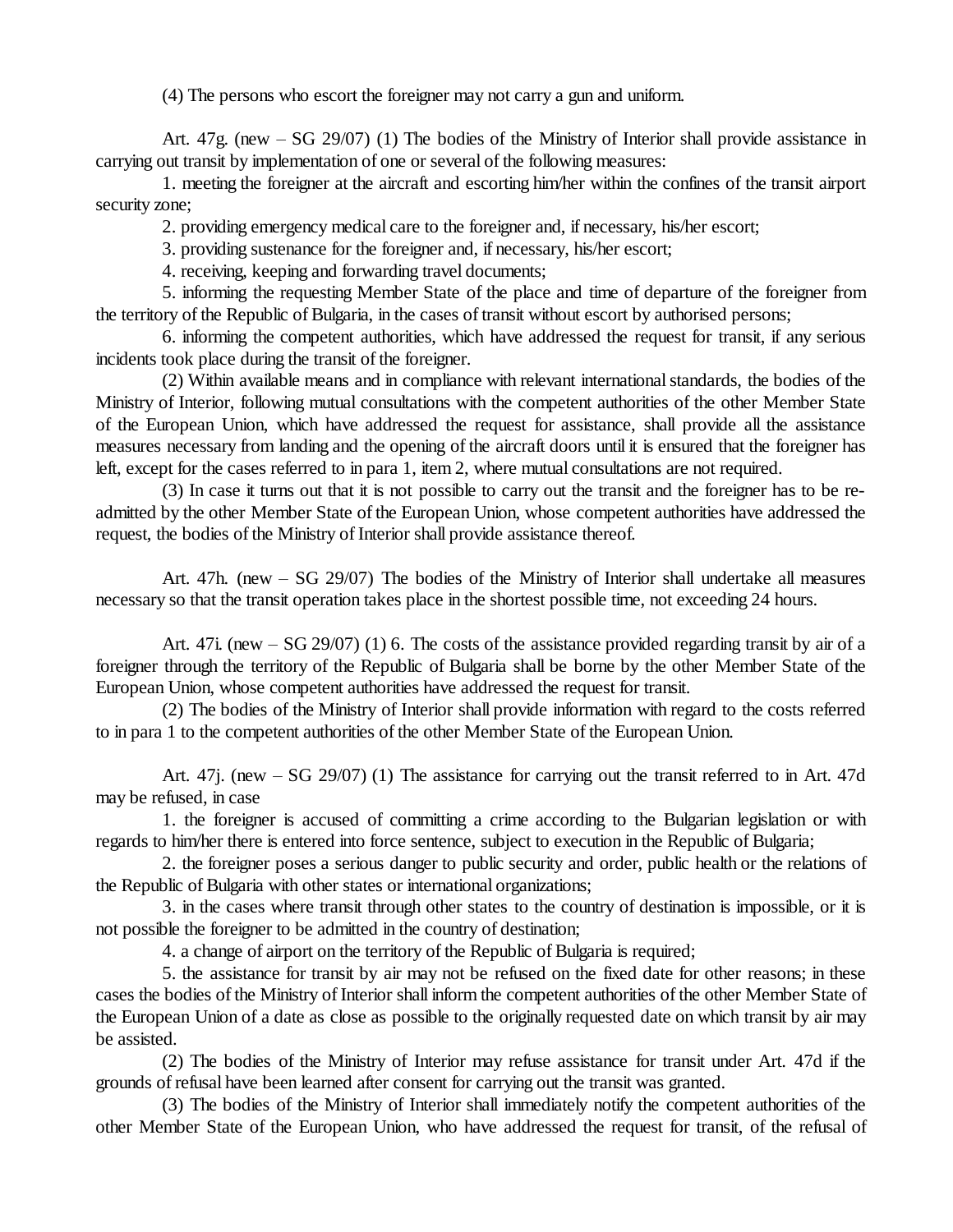carrying out transit as well as the reasons for that.

#### **Section II. Administrative punitive provisions**

Art. 48. (1) With a fine from 500 to 5 000 lv shall be punished a foreigner who:

1. has been expelled and enters the country;

2. (amend. - SG  $26/08$ ; amend.  $-$  SG  $43/11$ , in force from 15.06.2011) without the corresponding permission or registration implements working, commercial or other activity;

3. has stayed in the country after the elapse of the term of stay.

 $(2)$  (amend. - SG 26/08; amend. and suppl.  $-SG$  43/11, in force from 15.06.2011) The penalty of para 1 shall be imposed also to individuals who have hired to work or have accepted legally residing foreigners but without the corresponding permission or registration, and to the corporate bodies shall be imposed proprietary sanction amounting to 20 000 lv.

 $(3)$  (suppl.  $-$  SG 43/11, in force from 15.06.2011) When the breaches of para 1 and 2 are done for second time the imposed fine shall be from 1 000 to 10 000 lv and to the corporate bodies – in amount from BGN 4 000 up to BGN 40 000 .

Art. 48a. (New, SG 42/01, revoked - SG 33/16, in force from 21.05.2016)

Art. 48b. (new, SG 11/05) (1) A natural person who does not fulfill his obligations under Art. 28 shall be sanctioned with a fine form 100 to 1000 BGN.

(2) A legal person which does not fulfill its obligations per Art. 28 shall be sanctioned with a property sanction form 500 to 5000 BGN.

(3) In cases of repeat violation per Para 2, the legal person shall be sanctioned with a property sanction from 1 000 to 10 000 BGN.

Art.  $48c.$  (new  $-SG\,43/11$ , in force from  $15.06.2011$ ) (1) With a fine in amount from BGN 750 up to BGN 7500 shall be punished a natural person, who has hired an illegally residing foreigner, as far as the deed does not construct a crime.

(2) In the cases where the infringement envisaged in Para 1 is done by a legal person, a property sanction in amount from BGN 3000 up to BGN 30 000 shall be imposed.

(3) In the cases where the offences under Para 1 and 2 have been committed repeatedly, a fine from BGN 1500 up to BGN 15 000 shall be imposed, respectively a property sanction from BGN 6000 up to BGN 60 000 shall be imposed to the legal persons.

(4) Penalties envisaged in Para 1- 3 shall be imposed per each one hired foreigner, who resides illegally.

Art. 49. (1) With a fine up to 3 000 lv shall be punished a foreigner who:

1. uses invalid document for travel abroad or other substituting document;

2. (suppl., SG  $42/01$ ; amend.  $-$  SG  $82/06$ ; suppl.  $-$  SG  $36/09$ ) loses, damages or demolishes Bulgarian identity document, residence permit or documents issued by the services for border passport-visa control;

3. as captain or member of the crew of a sailing vessel does not observe the established border and passport regime of ports and port towns;

4. (amend. –SG 29/07) does not implement his obligations of art. 17, para 2 and of art. 30;

5. (amend. –SG 82/09) gives or accepts as pawn or concedes a personal document.

(2) When the breaches of para 1 are done for second time shall be imposed fine from 1 000 to 6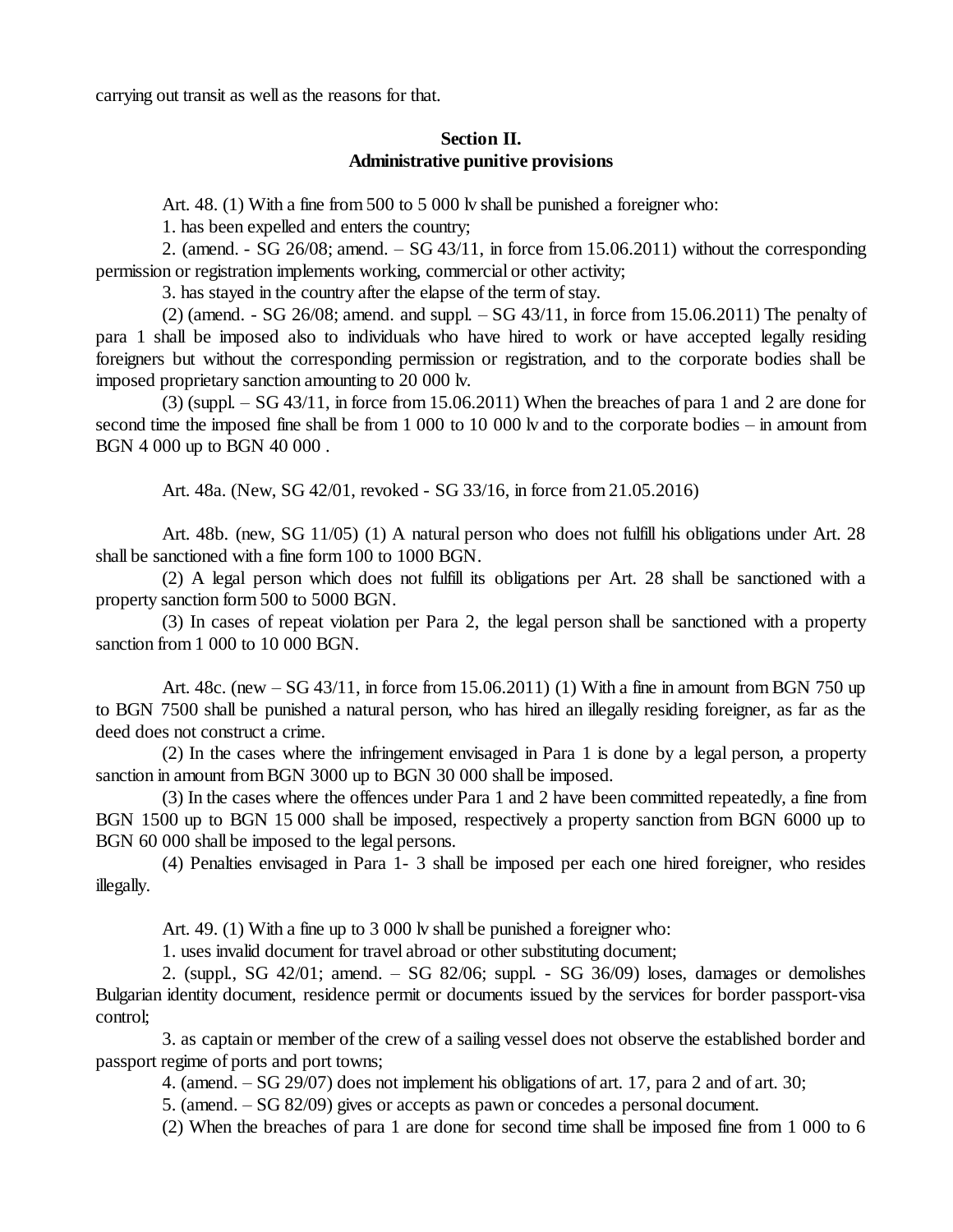000 and to the corporate bodies shall be imposed proprietary sanction of 20 000 lv.

Art. 49a. (new – SG 23/13) (1) Any captain of a vessel who does not announce to border control authorities passengers without tickets aboard till arrival at a port, shall be punishable with a fine amounting from 3000 to 6000 lv.

(2) Any captain of a vessel, ship-owner or ship agent who allows foreigners on the territory of the state of foreigners who do not hold the documents required under Art. 8, shall be punishable with a fine amounting from 6000 to 10 000 lv per each person admitted ashore.

Art. 50. (1) Punished with a fine amounting up to 500 lv shall be a foreigner who:

1. (amend. –SG 9/11) does not fulfil his obligations under art. 44, para 9;

2. has gravely violated the established order in the zone of border control of a border check point;

3. (amend. –SG 23/13) does not observe the terms for transit passing through the country.

(2) When the breaches of para 1 are done for second time shall be imposed a fine from 200 to 1 000 lv.

Art. 51. (amend., SG  $37/03$ ; amend.  $-$  SG  $29/07$ ) A carrier, who does not fulfil his obligations under art. 20 shall be punished with a fine or a proprietary sanction amounting from 6000 to 10 000 levs per each transported person.

Art. 51a. (new –SG 63/07; revoked - SG 15/16)

Art. 52. (1) In the cases when for breach of this Act and of the regulation promulgated pursuant to it no other sanction is provided, the guilty one shall be punished with a fine up to 500 lv.

(2) In insignificant cases shall be imposed a fine according to art. 39, para 2 of the Administrative Violations and Penalties Act.

Art. 53. (1) (Suppl., SG 112/01, in force from 01.01.2002, amend. - SG 33/16, in force from 21.05.2016) The breaches of this Act shall be ascertained with an act compiled by the bodies of the Ministry of Interior and in the cases of art. 24a - by the bodies of the Ministry of Labour and Social Policy.

(2) On the basis of the compiled acts the Minister of Interior and the Minister of Labour and Social Policy or officials empowered by them shall issue punitive decisions.

(3) The compilation of the acts, the issuing, appealing and implementation of the punitive decisions shall be implemented by the order of the Administrative Violations and Penalties Act.

#### **Chapter six.**

# **INFORMATIONAL ACTIVITY OF THE SERVICE FOR ADMINISTRATIVE CONTROL OF FOREIGNERS IN THE REPUBLIC OF BULGARIA (new, SG 37/03)**

Art. 54. (new, SG 37/03) (1) (amend.  $-$  SG 9/11) The Ministry of Foreign Affairs shall maintain a Single Register for foreigners, containing data about the extended, long-term and permanently residing foreigners.

(2) For the purpose of fulfilment of the legally established functions of the services for administrative control of the foreigners at the Ministry of Interior data shall be processed regarding:

1. the visa control of foreign citizens;

2. the border control of passing foreign citizens;

3. (amend. - SG 80/15, in force from 16.10.2015) the foreigners seeking or having received protection on the territory of the Republic of Bulgaria;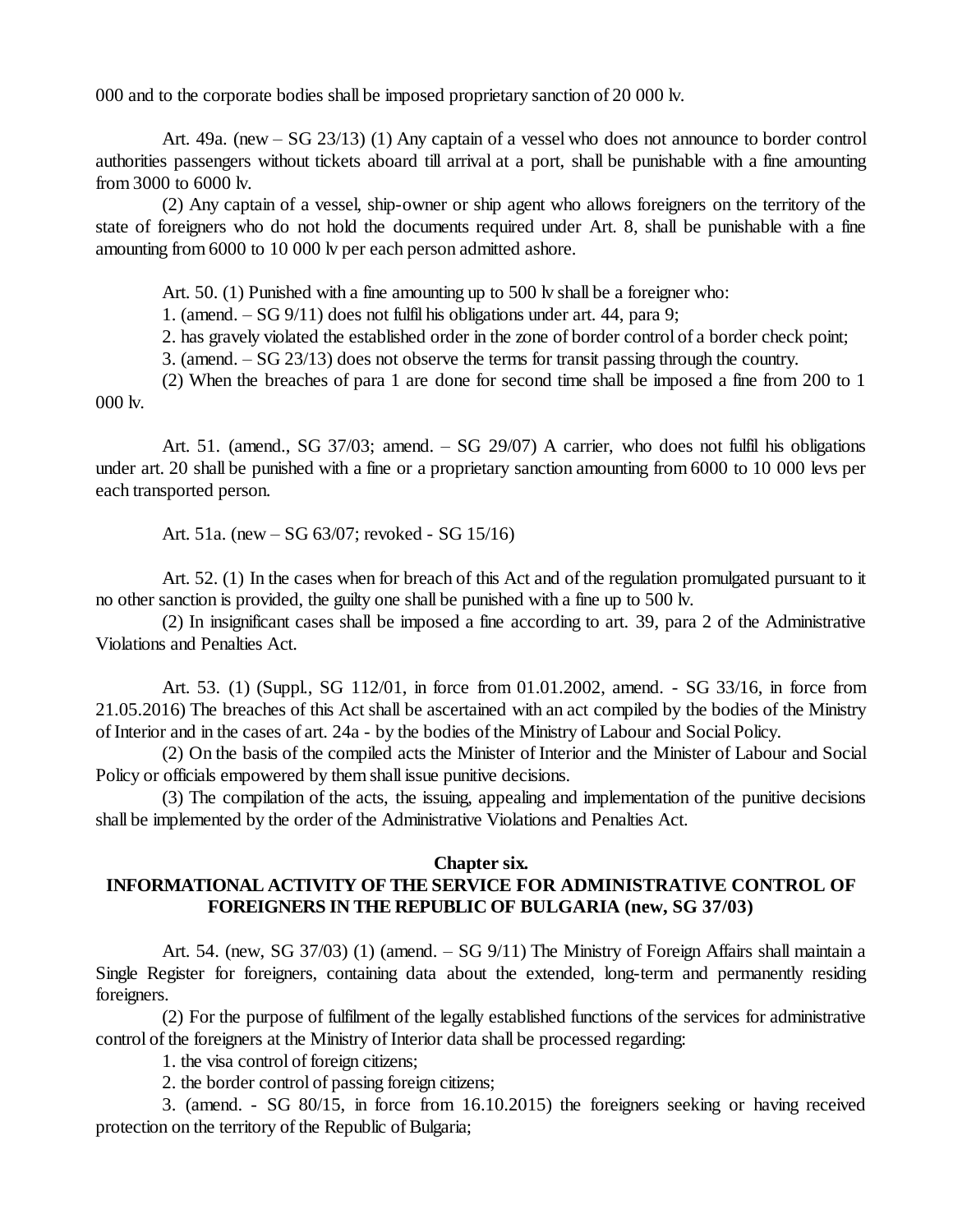4. the address registration of short-term staying foreigners;

5. the imposed administrative penalties and measures for administrative compulsion regarding foreigners;

6. the acquisition, losing and restoration of Bulgarian citizenship.

(3) (new, SG 103/03; taking effect in three months from the promulgation of this Act in the State Gazette; amend.  $-$  SG 82/06; amend.  $-$  SG 69/08; amend.  $-$  SG 53/14; amend.  $-$  SG 14/15) The services for administrative control of the foreigners shall be obliged to produce, in due time, at Migration Directorate the whole information under para 2.

 $(4)$  (prev. para  $3 - SG$  103/03; taking effect in three months from the promulgation of this Act in the State Gazette) The services for administrative control of the citizens at the Ministry of Interior shall process the following data:

1. the names in Cyrillic and Roman alphabet, date of birth, place of birth, sex, citizenship;

- 2. united citizen's number and/or personal number of a foreigner;
- 3. permanent address in the Republic of Bulgaria;
- 4. present address in the Republic of Bulgaria;
- 5. document for travelling abroad (type, series, number, date, place of issuance and validity term);
- 6. purpose of stay in the Republic of Bulgaria;
- 7. visa (type, number, date and place of issuance, validity and term of stay);

8. grounds of permitting the stay in the Republic of Bulgaria;

9. applications for permitting long-term stay (number, date, decision);

10. (amend. - SG 80/15, in force from 16.10.2015) permits for acquiring protection on the territory of the Republic of Bulgaria (date and number);

11. term of stay in the Republic of Bulgaria;

12. marital status;

13. spouse;

- 14. children under 18 years of age;
- 15. permanent address in the country whose citizen the person is;
- 16. edict of the President of the Republic of Bulgaria for change of the citizenship;
- 17. entries and exits to and from the Republic of Bulgaria;
- 18. host;
- 19. tourist vouchers;
- 20. profession and place of employment;
- 21. imposed compulsory administrative measures;
- 22. official data;
- 23. (new  $-$  SG 29/07) biometric data photos and 10-finger prints
- 24. (prev. text of item  $23 SG$  29/07) other data stipulated by a law.

 $(5)$  (new  $-$  SG 109/07, in force from 01.01.2008) State Agency "National Security" shall use the information from the register under Para 1 for performance of its legal function according to order specified in a joint ordinance of the Minister of Interior and the Chairman of the Agency.

Art. 55. (new, SG 37/03) (1) The data from the Single Register for foreigners shall be submitted to:

1. state bodies and organisations on the grounds of a law or an act of the judicial authority;

2. Bulgarian citizens and foreigners - only if the data regard them;

3. Bulgarian and foreign corporate bodies on the grounds of a law or by an act of the judicial authority;

4. services of other countries - in compliance with the international contracts party to which is the Republic of Bulgaria;

5. ESGRAON.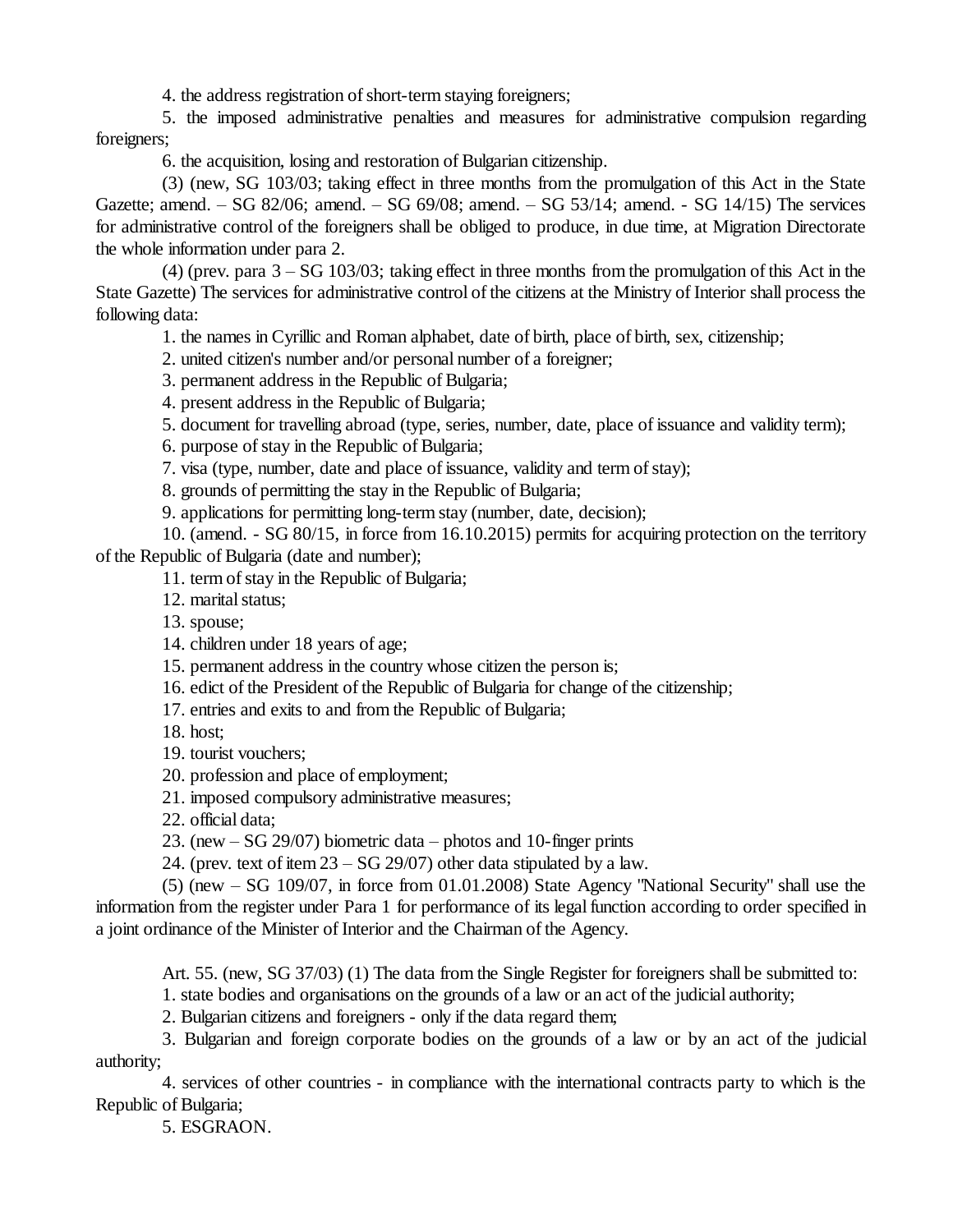(2) The Bulgarian citizens and the foreigners shall have the right to receive information stored in the data funds regarding third persons only on the grounds of a law or an act of the judicial authority.

(3) (amend. - SG 30/06, in force from 12.07.2006) The refusal to submit data from the Single Register for the foreigners may be appealed by the order of the Administrative procedure code.

Art. 56. (new, SG 37/03; amend. and suppl. – SG 109/07, in force from 01.01.2008) The Ministry of Interior and State Agency "National Security" shall submit information to the Ministry of Foreign Affairs regarding imposed restrictions for entering the Republic of Bulgaria to foreigners and shall receive from the Ministry of Foreign Affairs data for issued/refused visas to foreigners and data for Bulgarian citizens having committed crime and offences of the legislation of other countries.

Art. 57. (new, SG 37/03; suppl. – SG 109/07, in force from 01.01.2008, suppl. - SG 33/16, in force from 21.05.2016) The Ministry of Interior and State Agency "National Security" shall carry out exchange of data with the Ministry of Labour and Social Policy and State Agency "National Security" in connection with the issuance of work permits to foreigners and with the issuance of permits for free-lance activity by foreigners within the meaning of the Labour Migration and Labour Mobility Act.

Art. 58. (new, SG 37/03; suppl. – SG 109/07, in force from 01.01.2008; amend. – SG 82/09; amend. - SG 80/15, in force from 16.10.2015) The Ministry of Interior shall carry out informational exchange with the State Agency "National Security" and State Agency for the foreigners in connection with the issuance of Bulgarian personal documents to the foreigners seeking or having obtained protection, and for carrying out proceedings for granting protection according to the Asylum and Refugees Act.

Art. 59. (new, SG 37/03) (1) (suppl. – SG 109/07, in force from 01.01.2008) The Ministry of Interior and State Agency "National Security" shall carry out data exchange with the bodies of the judicial authority in connection with the fulfilment of its functions related to the imposing and revoking of compulsory administrative measures.

(2) (amend. and suppl. –SG 109/07, in force from 01.01.2008) The Ministry of Interior and State Agency "National Security" shall carry out interaction with the Ministry of Justice regarding foreigners who have released from the places of detention and persons applying for acquiring, restoring of or release from Bulgarian citizenship.

Art. 60. (1) (new, SG 37/03; prev. text of Art.  $60 - SG$  109/07, in force from 01.01.2008; suppl. SG 36/09; suppl. – SG 9/11) The Ministry of Interior shall carry out interaction and data exchange with ESGRAON and with the municipal administrations in connection with the issuance of Bulgarian identification documents, residence permits and with the administrative servicing of long-term or permanently staying foreigners.

 $(2)$  (new – SG 109/07, in force from 01.01.2008l supp. – SG 9/11) State Agency "National Security" shall cooperate and exchange information with ESGRAON and with the municipal administrations in relation to the administrative service of long-term or permanently staying foreigners.

Art. 61. (new, SG 37/03; amend., SG 103/03 – taking effect in three months from the promulgation of this Act in the State Gazette) The Ministry of Foreign Affairs shall keep a register containing the data under art. 54, para 4, as well as data for applications filed by foreigners for issuance of visas and restrictions imposed by the order of art. 21a by the Minister of Foreign Affairs.

#### **Additional provisions**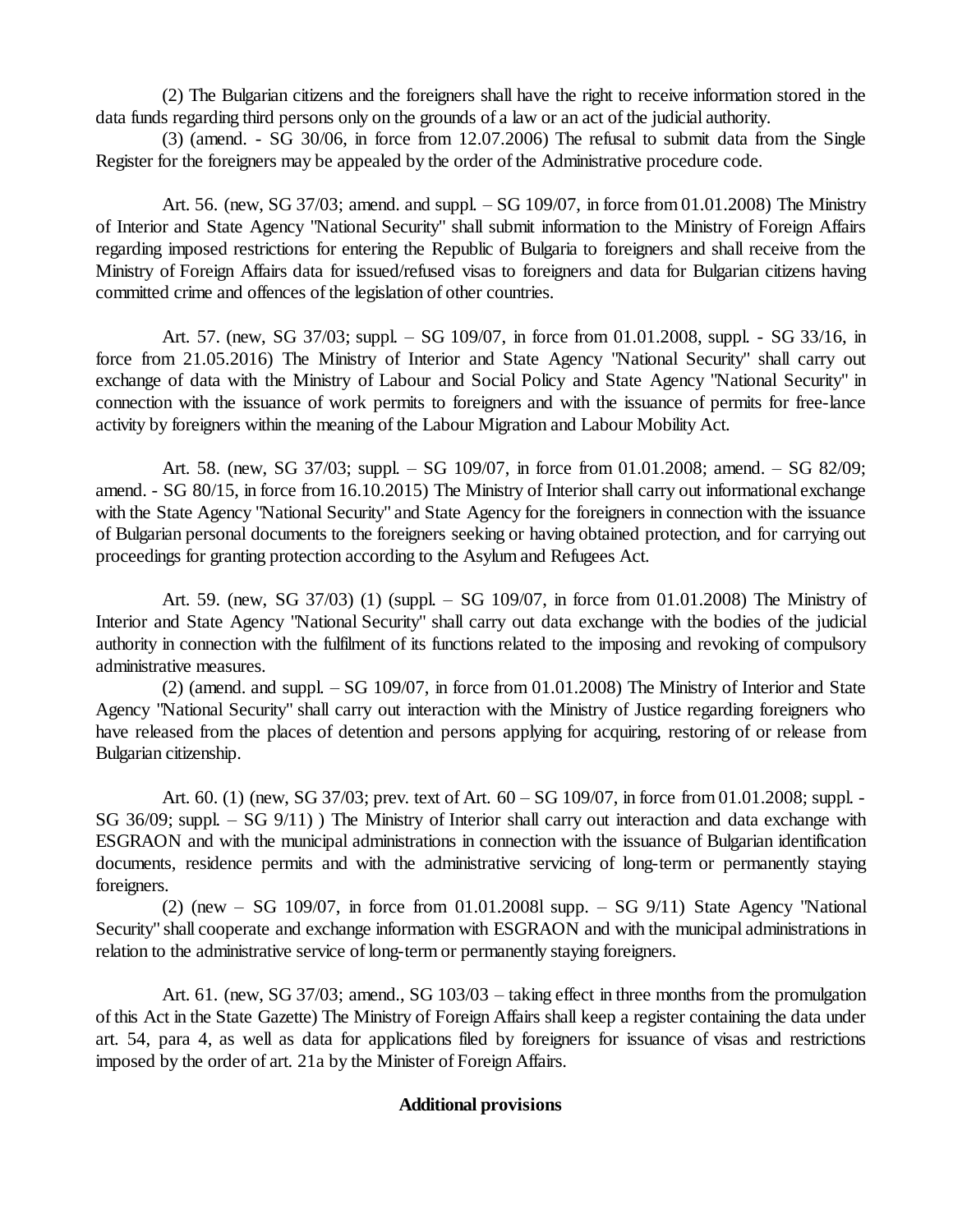§ 1. Within the meaning of this Act:

1. (revoked.  $-SG(9/11)$ )

1a. (new –SG 9/11) "Family reunion" is the entry and residence in a Member States of the family members of a foreigner, who resides legally in that Member State, with the purpose to keep the union of the family, regardless of whether the family relations have originated prior to or after the entry of such persons.

1b. (new –SG 9/11, suppl. - SG 33/16, in force from 21.05.2016) "First Member State" is a Member State, who granted for the first time long-term residence statute, or a Member State who first grants "EU Blue Card" to the foreigner or a permit to a person transferred during intra-corporate transfer.

1c. (new –SG 9/11) "Second Member State" is any of the Member States, different than the First Member State.

1d. (new  $-$  SG 9/11) "EU Blue Card" is a permit, containing the mark "EU Blue Card", which entitles the holder to reside and work on the territory of a Member State of the European Union for the purposes of highly skilled employment.

1e. (New - SG 70/13) "Single residence and work permit" is a document with the indication "Single residence and work permit" which allows foreign nationals from third countries to reside and work within the territory of the Republic of Bulgaria.

1f. (New - SG 70/13) "Single application procedure" is the procedure related to taking a decision upon a single application for a third-country nationalresidence and work permit submitted by an employer.

1g. (New - SG 33/16, in force from 21.05.2016) "Permit to a person transferred during intracorporate transfer" is the permit marked "ICT - intra-corporate transfer", which entitles the holder to reside and work in the Republic of Bulgaria as the First country - member of the European Union, for the purpose of intra-corporate transfer, issued to the worker - a third-country national, subject to the single application procedure.

1h. (New - SG 33/16, in force from 21.05.2016) "Permit for mobility in intra-corporate transfer" is the permit marked "mobile ICT - mobility in ICT" which entitles the holder to reside and work in the Republic of Bulgaria as a Second country - member of the European Union, for the purposes of intra-corporate transfer.

1i. (New - SG 33/16, in force from 21.05.2016) "Seasonal worker permit" is the permit marked "seasonal worker" which entitles its holder to reside and work in the territory of a Member State - member of the European Union, for the purposes of seasonal work.

2. (amend. – SG 9/11) "Systematic breach" is at hand when in one year the foreigner has committed more than two breaches.

3. (Suppl., SG 42/01) "Valid document for travel abroad or other substituting document" is the one issued by the lawfully established order of the corresponding state, on which visa can be affixed and which entitles the foreigner to return to the country from which he comes, to the country of origin or to a third country, the photo in it permits to be established the identity of its holder, does not contain corrections, crossing, deletions, additions etc. in the data, there are no traces of changing of the photo, the seals are clear, the image of the photo coincides with the appearance of the holder and the term of validity has not elapsed.

3a. (new - SG 36/09) "Residence permit" shall mean any authorisation issued by the competent authorities of the Ministry of Interior in compliance with the uniform format, determined in Council Regulation (EC) No 1030/2002 of 13 June 2002 laying down a uniform format for residence permits for third-country nationals.

3b. (new –SG 43/11, in force from 15.06.2011) "Illegally residing foreigner" shall be any foreignera citizen of a third country, who is on the territory of the Republic of Bulgaria but does not meet or does not meet any more the conditions to stay or reside.

4. (amend. –SG 23/13) "Return" shall be an action related to voluntary or involuntary fulfilment of an obligation to return of a foreigner to his or her country of origin or to a transit country in compliance with agreement between the EU with a third country or with bilateral readmission agreements or with other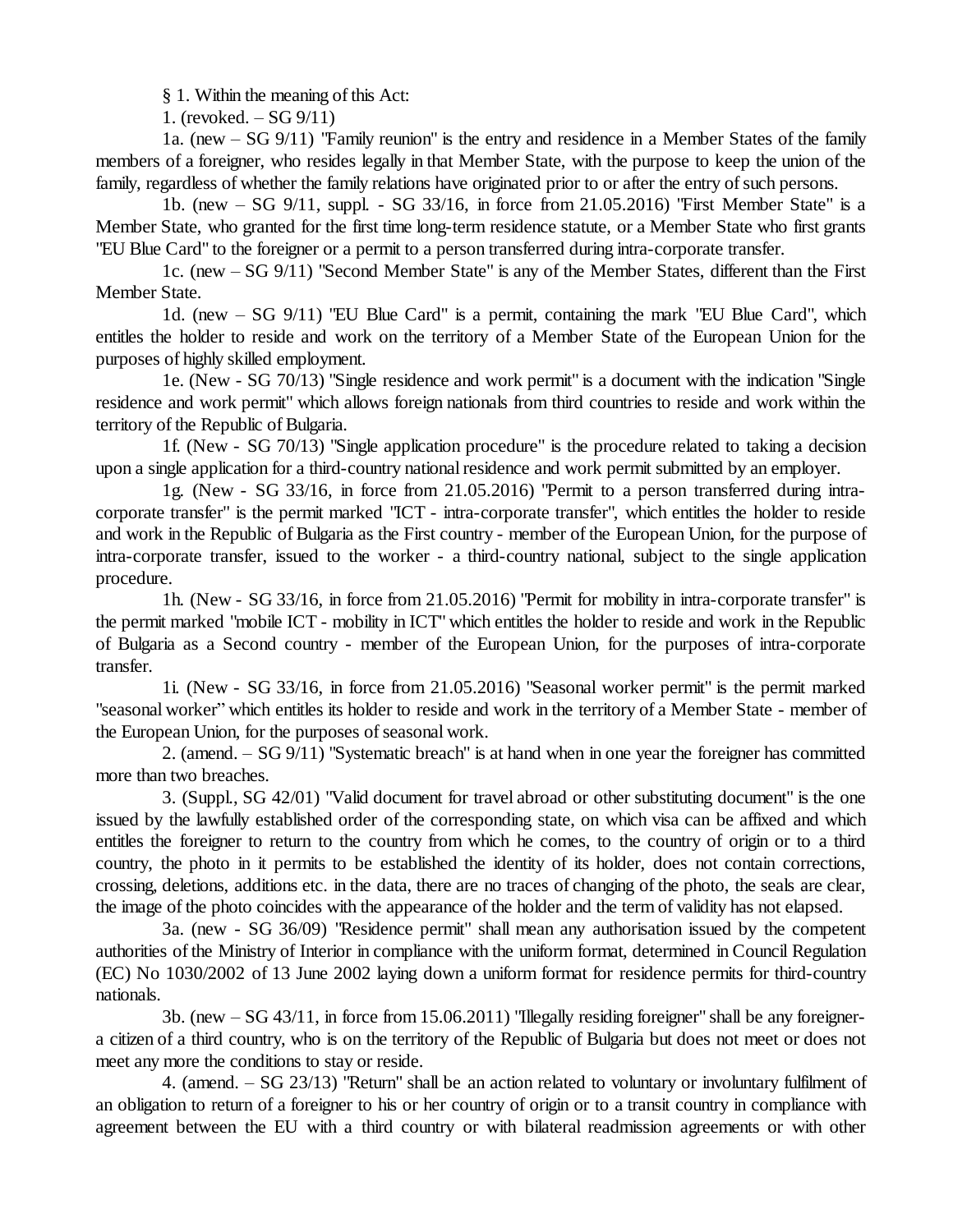agreements, or in a third country where the foreigner voluntarily decides to return and where he or she will be admitted.

4a. (new - SG 36/09) "Voluntary departure" shall mean the performance of the obligation of the foreigner to return within the time limit, specified for that purpose in the order for imposing a compulsory administrative measure.

4b (new –SG 9/11) "Vulnerable persons" are the persons of minor or juvenile age, disabled persons, old persons, pregnant women, single parents with children of minor or juvenile age, and persons who have been subject to torture, rape or other serious forms of psychic, physical or sexual abuse (assault).

4c. (new  $-$  SG 9/11; amend. and suppl.  $-$  SG 23/13) "Danger of abscond regarding a foreigner whom a compulsory administrative measure under Art. 39a, para 1, Items 2 and 3 was imposed to" presents in the cases, where, on the base of factual data, a grounded presumption that the envisaged person will make an attempt to evade execution of the imposed measure. In this regard, the following may be deemed as suchlike factual data: the person cannot be found on the residence address announced, previous public order disturbances on previous convictions of the person, regardless of rehabilitation, the person has not left the country within the prescribed term for voluntary redundancy, the person clearly showed that he or she would not comply with the imposed measure, holds forged documents or no documents, has supplied incorrect information, has already absconded, has not complied with prohibition of entry, etc.

5. "Services for administrative control of foreigners" are normatively determined state bodies which have powers under this Act.

6. (New, SG 42/01) "Person of Bulgarian origin" is a person of whom at least one of the ascending is Bulgarian.

7. (New, SG 42/01; amend. – SG 29/07)) "Extraordinary circumstances" shall be elemental and natural calamities, breakdowns, accidents, robberies and circumstances, which have led to providing emergency medical care, as well as other events having occurred beyond the will of the foreigner which he/she could not have been able to foresee or prevent.

7a. (new –SG 63/05) "Common European Community" shall be an economic community which includes the Member States of the European Union, Iceland, Liechtenstein and Norway.

8. (New, SG 42/01) "School" is a general education establishment in the context of the legislation of the country where the student is staying.

9. (New, SG 42/01; amend., SG 112/01; amend. - SG 9/11;suppl. – SG 43/11, in force from 15.06.2011) "Free-lance activity" is every economic activity, with exception of the activity under Art. 24a, Para 1, item 2 and Art. 25carried out in personal quality without commitment to an employer.

10. (new, SG 37/03) "Actual cohabitation" is present when the persons live in one household and live on matrimonial basis;

11. (new, SG 37/03) "Carrier" is an individual or a corporate body who, according to his national legislation has the right to carry out transportation by land, air or water, by a vehicle designated for carrying out such an activity.

12. (new –SG 9/11) "Trade intermediary" is a private administrative agency, transport company or tourist agency (tour- operator or final vendor).

13. (new –SG 23/13, in force from 01.05.2013; amend. - SG 80/15, in force from 16.10.2015) "International protection" a concept within the meaning of the Asylum and Refugees Act

14. (new –SG 23/13) "Reasonable doubt" within the meaning of Art. 10, para 1, item 24 shall be doubts regarding the risk of illegal migration, as from the interview and documents presented it is established that the candidate uses the trip purposes as a pretext for illegal residence on the territory of the Republic of Bulgaria or where there is a contradiction between the statements made and the intention to leave the country before the expiry of the visa he or she applies for.

§ 2. For issuing visas, permissions for stay and other documents of this Act shall be collected fees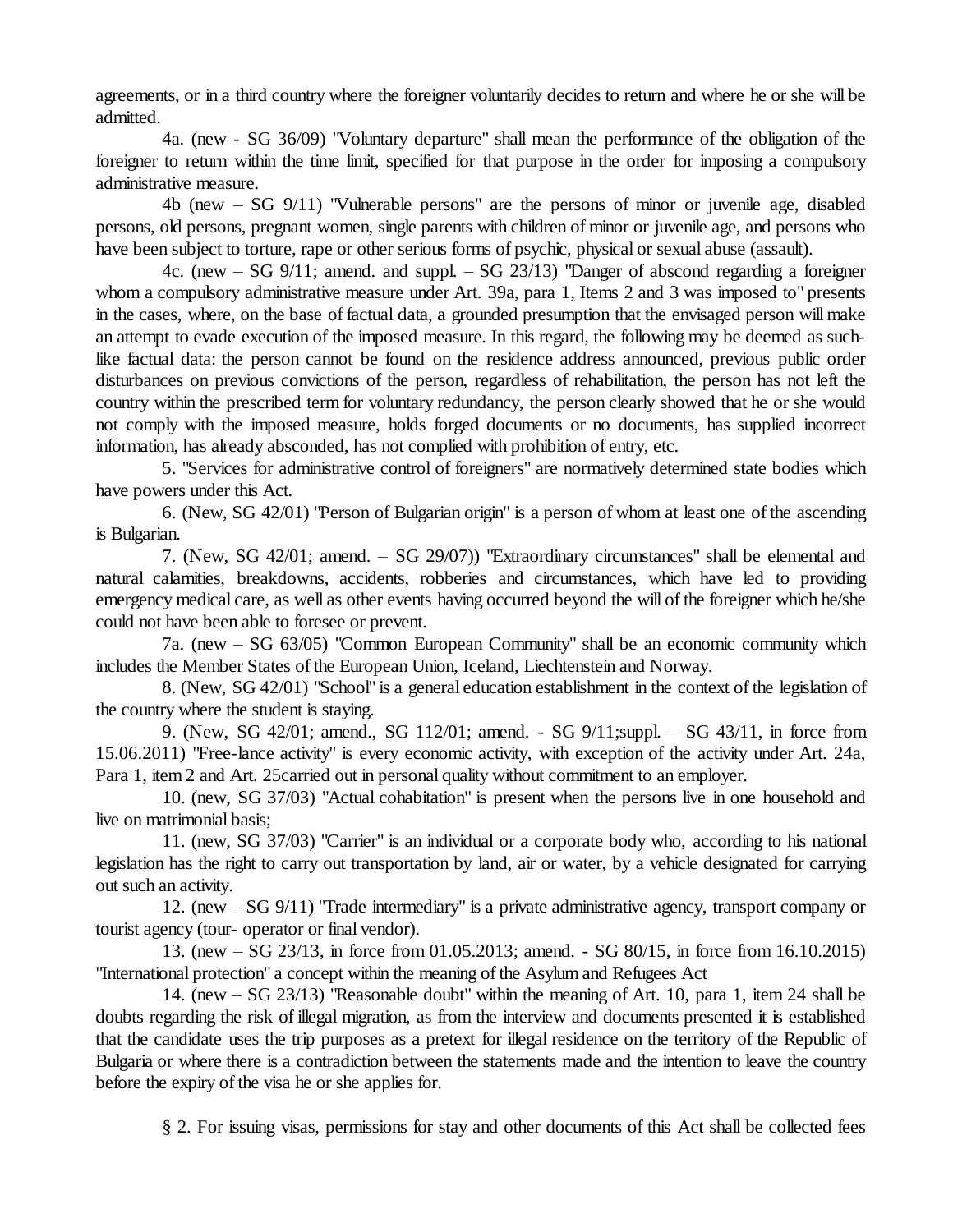determined with an act of the Council of Ministers.

#### **Transitional and concluding provisions**

§ 3. this Act shall repeal the Stay of foreigners in the Republic of Bulgaria Act (prom. SG 93/72; amend. and suppl. SG 36/79, SG 17/87, SG 26/88, SG 53/89, SG 27/94, SG 120/97, SG 11, 93/98).

§ 4. In art. 9, para 2 of the Foreign Investments Act (prom. SG 97/97; corr. SG 99/97; amend. SG 29/98) after the words "The Minister of Interior" shall be added "or officials empowered by him".

§ 5. The Council of Ministers shall issue regulation for the implementation of this Act.

§ 6. The implementation of the Act shall be assigned to the Minister of Foreign Affairs, the Minister of Interior and the Minister of Labour and Social Policy.

-------------------------

The Act is passed by the 38th National Assembly on November 11, 1998 and on December 15, 1998 and is affixed with the official seal of the National Assembly.

## **Transitional and concluding provisions TO THE ADMINISTRATIVE PROCEDURE CODE**

#### (PROM. –SG 30/06, IN FORCE FROM 12.07.2006)

§ 139. In the Foreigners in the Republic of Bulgaria Act (prom. - SG 153/98; amend. - SG 70/99; 42 and 112/01; 45 and 54/02; 37 and 103/03; 37 and 70/04; 11, 63 and 88/05) the words "Law of the administrative procedure" shall be replaced by "Administrative procedure code".

. . . . . . . . . . . . . . . . . . . . . . . . . . . . . . . . . . .

§ 142. The code shall enter into force three months after its promulgation in State Gazette, with the exception of:

1. division three, § 2, item 1 and § 2, item  $2 -$  with regards to the repeal of chapter third, section II "Appeal by court order", § 9, item 1 and 2, § 15 and § 44, item 1 and 2, § 51, item 1, § 53, item 1, § 61, item 1, § 66, item 3, § 76, items 1 –3, § 78, § 79, § 83, item 1, § 84, item 1 and 2, § 89, items 1 - 4§ 101, item 1, § 102, item 1, § 107, § 117, items 1 and 2, § 125, § 128, items 1 and 2, § 132, item 2 and § 136, item 1, as well as § 34, § 35, item 2, § 43, item 2, § 62, item 1, § 66, items 2 and 4, § 97, item 2 and § 125, item 1 –with regard to the replacement of the word "the regional" with the "administrative" and the replacement of the word "the Sofia City Court" with "the Administrative court - Sofia", which shall enter into force from the 1st of May 2007;

2. paragraph 120, which shall enter into force from the 1st of January 2007;

3. paragraph 3, which shall enter into force from the day of the promulgation of the code in State Gazette.

## **Transitional and concluding provisions TO THE ACT AMENDING AND SUPPLEMENTING THE SOCIAL INSURANCE**

 $(PROM. - SG 82/06)$ 

§ 14. In the Foreigners in the Republic of Bulgaria Act (Prom. SG 153/ 1998; amend. SG 70/1999,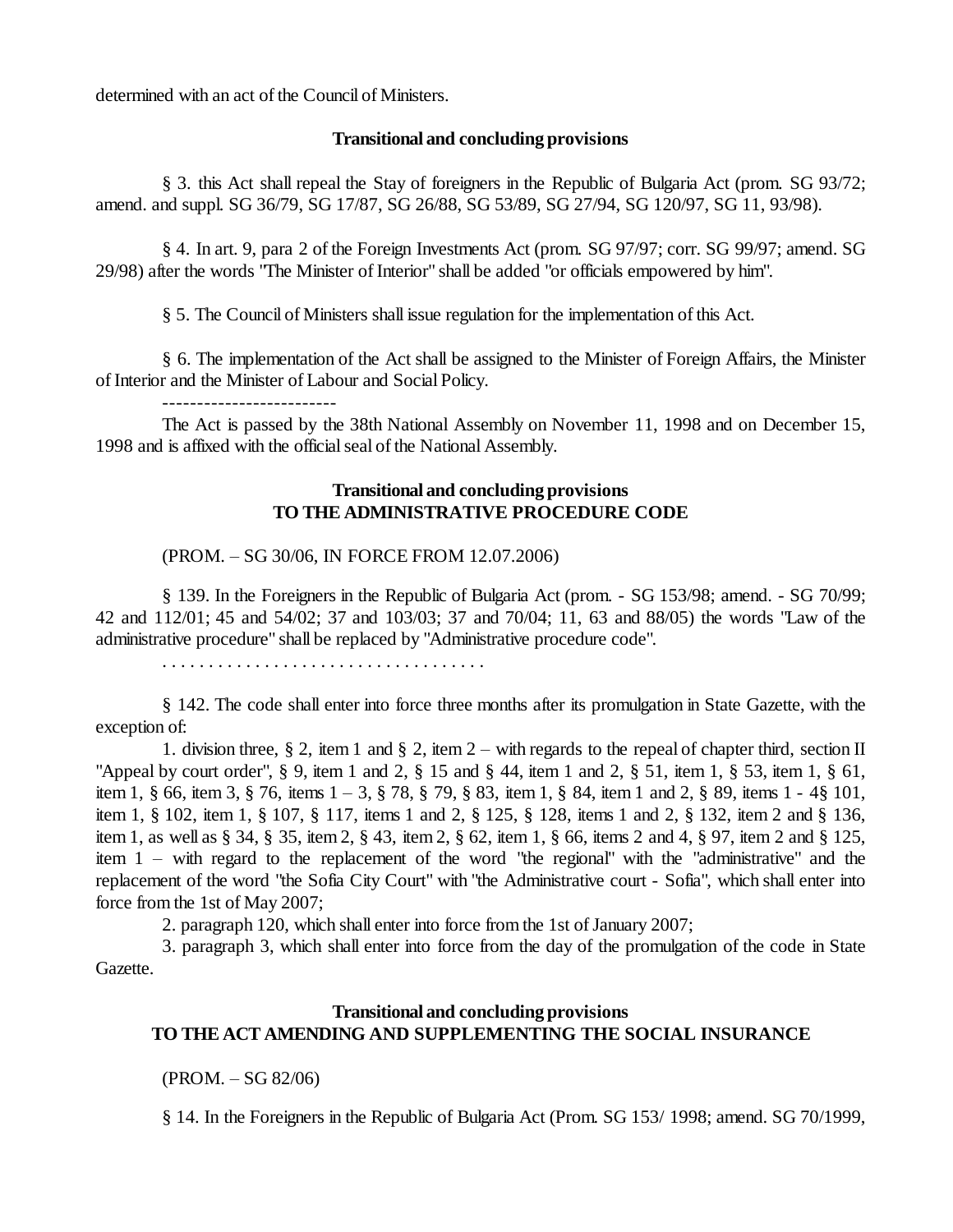SG 42 and 112/ 2001, SG 45 and 54/2002, SG 37 and 103/2003, SG 37 and 70/2004, SG 11, 63 and 88/2005, 30/ 2006) the following amendments shall be made:

1. The words "border passport control" shall be replaced everywhere by "border passport-visa control "

## **Concluding provisions TO THE ACT AMENDING AND SUPPLEMENTING THE FOREIGNERS IN THE REPUBLIC OF BULGARIA ACT**

 $(PROM. - SG 63/05)$ 

§ 6. Paragraph 1, § 2, item 1 and § 4 shall enter in force from 1 January 2006.

### **Additional provisions TO THE ACT AMENDING AND SUPPLEMENTING THE FOREIGNERS IN THE REPUBLIC OF BULGARIA ACT**

 $(PROM. - SG 29/07)$ 

§ 40. This Act shall introduce the requirements of Council Directive 2003/110/EC of 25 November 2003 on assistance in cases of transit for the purposes of removal by air, Council Directive 2003/109/EC of 25 November 2003 concerning the status of third-country nationals who are long-term residents, Council Directive 2003/86/EC of 22 September 2003 on the right to family reunification, Council Directive 2001/51/EC of 28 June 2001 supplementing the provisions of Article 26 of the Convention implementing the Schengen Agreement of 14 June 1985, Council Directive 2001/40/EC of 28 May 2001 on the mutual recognition of decisions on the expulsion of third-country nationals.

#### **Additional provisions TO THE FOREIGNERS IN THE REPUBLIC OF BULGARIA ACT**

(PROM. - SG 63/07)

§ 4. The Act shall implement the provisions of Council Directive 2004/82/EC on the obligation of carriers to communicate passenger data and Council Directive 2005/71/EC on a specific procedure for admitting third-country nationals for the purposes of scientific research.

### **Transitional and concluding provisions TO THE STATE AGENCY FOR NATIONAL SECURITY ACT**

§ 44. The Act shall enter into force from 1 January 2008.

### **Transitional and concluding provisions TO THE RECOGNITION OF PROFESSIONAL QUALIFICATIONS ACT**

(PROM. - SG 13/08, IN FORCE FROM 08.02.2008)

§ 16. The Act shall enter into force from the day of its promulgation in the State Gazette.

#### **Transitional and concluding provisions**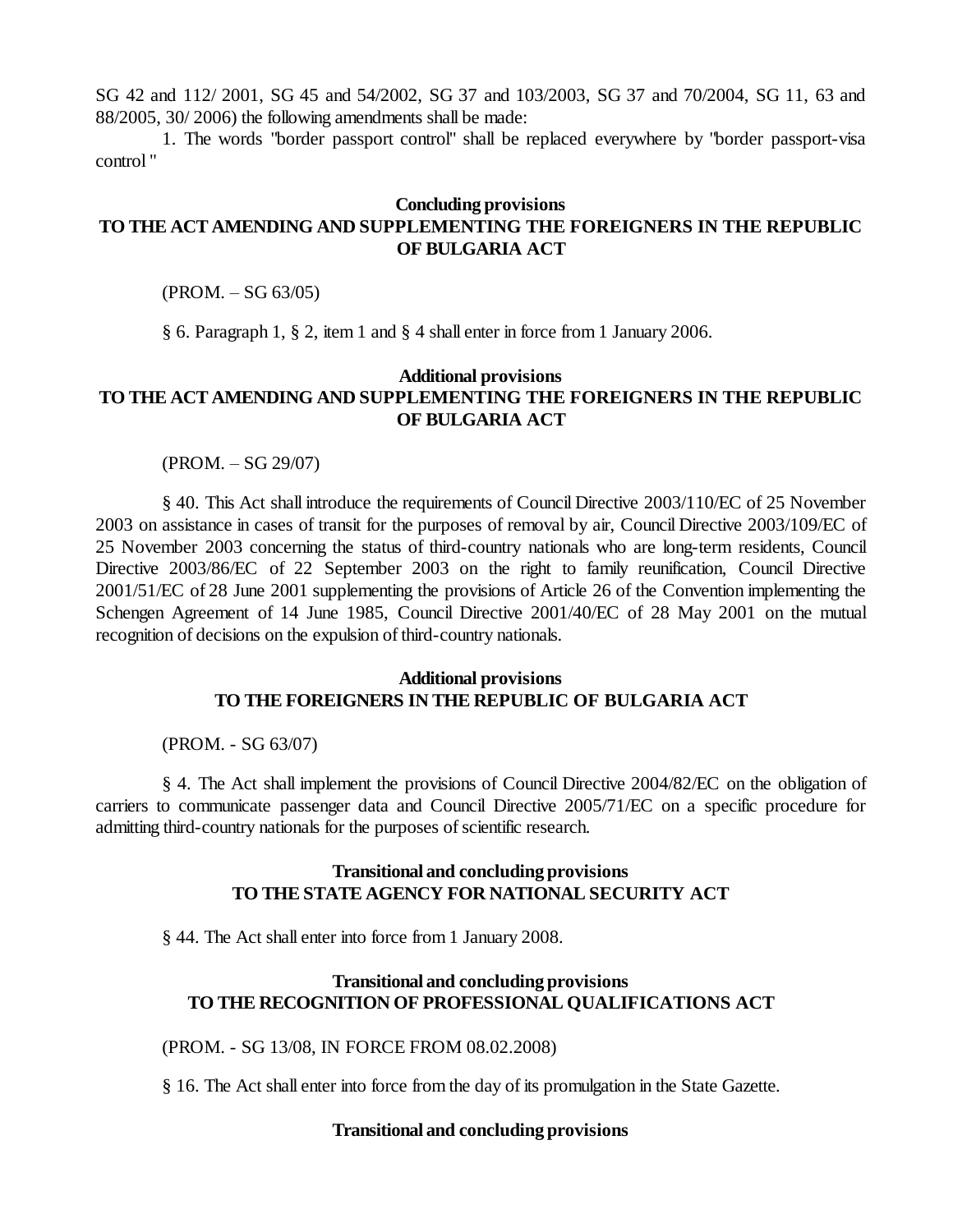## **TO THE ACT AMENDING AND SUPPLEMENTING THE TAX-INSURANCE PROCEDURE CODE**

#### (PROM. –SG 12/09, IN FORCE FROM 01.05.2009; SUPPL. - SG 32/09)

§ 68. (suppl. - SG 32/09) this Act shall enter into force from 1 May 2009 except § 65, 66 and 67, which shall enter into force from the date of promulgation of the State Gazette Act and § 2 - 10, § 12, Items 1 and 2 - regarding Para 10 and 11, Item 8, Letter "a", Items 9 and 12 and § 53 - 64, which shall enter into force from 1 January 2010.

## **Additional provisions TO THE ACT AMENDING AND SUPPLEMENTING THE FOREIGNERS IN THE REPUBLIC OF BULGARIA ACT**

(PROM. - SG 36/09)

§ 16. This Act shall implement the requirements of Directive 2008/115/EC of the European Parliament and of the Council of 16 December 2008 on common standards and procedures in Member States for returning illegally staying third-country nationals (OJ L 348 from 24 December 2008).

## **Transitional and concluding provisions TO THE ACT AMENDING AND SUPPLEMENTING THE FOREIGNERS IN THE REPUBLIC OF BULGARIA ACT**

(PROM. - SG 36/09)

§ 17. The pending administrative procedures for issuing a permit for permanent stay on the grounds of Art. 25, Para 1, Items 6, 7 and 8 and of the members of their families in the sense of § 1, Item 1 from the Additional Provisions shall be finalized under the hitherto effective order.

## **Concluding provisions TO THE ACT AMENDING AND SUPPLEMENTING THE VOCATIONAL EDUCATION AND TRAINING ACT**

(PROM. –SG 74/09, IN FORCE FROM 01.10.2009)

§ 48. The Act shall enter into force from the date of its promulgation in the State Gazette, except for § 1, which shall enter into force from the 15th of September 2009 and § 47, which shall enter into force from the 1st of October 2009.

## **Transitional and concluding provisions TO THE ACT AMENDING AND SUPPLEMENTING THE MINISTRY OF INTERIOR ACT**

(PROM. –SG 93/09, IN FORCE FROM 25.12.2009)

§ 100. The Act shall enter into force one month after its promulgation in the State Gazette, except for § 1, 2, 21, 36, 39, 41, 44, 45, 49, 50, 51, 53, 55, 56, 57, 59, 62, 63, 64, 65, 70 and 91, which shall enter into force from the day of its promulgation.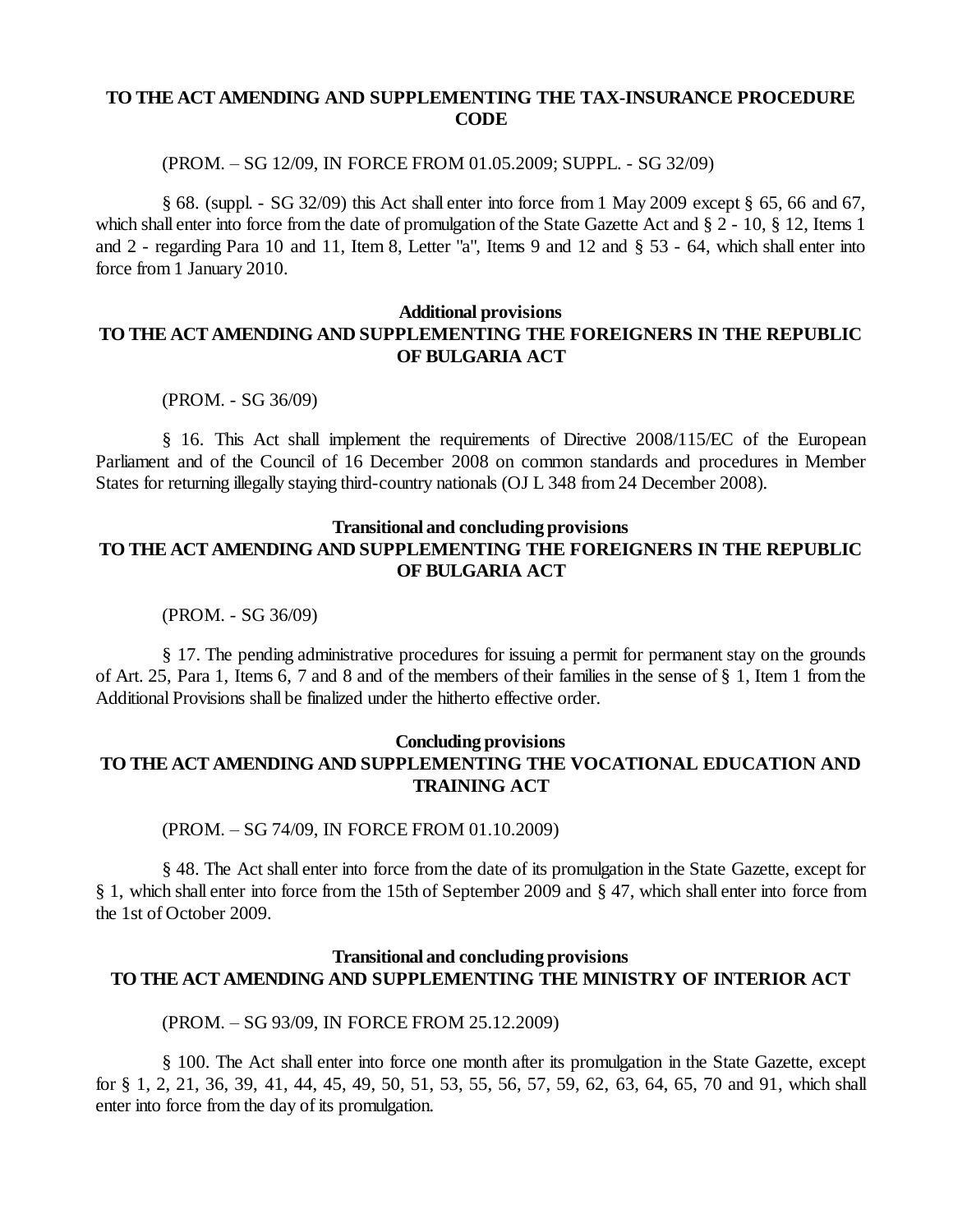### **Transitional and concluding provisions TO THE ACT AMENDING AND SUPPLEMENTING THE FOREIGNERS IN THE REPUBLIC OF BULGARIA ACT**

 $(PROM. - SG 9/2011)$ 

§ 49. (1) Pending procedures on the issuance of residence permits shall be finalized following the procedure existing so far.

(2) Within three months from the entering into force of this Act, effect of the imposed with orders under the repealed Para 2 of Art. 43 shall be terminated.

(3) Pending procedures under Art. 46a shall be finalized under the procedure existing so far.

…………………………

§ 65. Paragraph 8, Item 8, letter "e" (regarding Art. 10, Para 1, item 19) and item 3; § 21, item 3 (regarding Art. 26, Para 6); § 38, item 2; § 43 and § 51, Items 4 and 5 shall be applicable after the entering into force a decision of the Council of the European Union for the complete application of the provisions of the Schengen legislation achievements.

§ 66. Paragraph 18 regarding Art. 24f, Para 3, sentence 2; § 35; § 38, item1, letter "f" (regarding Art. 40, Para1, items 11 and 12) and § 50, item 1 (regarding item 1a, sentence 2) and item 2 (regarding items 7 and 8) shall enter into force on 1st ofJune 2011.

#### **Transitional and concluding provisions**

# **TO THE ACT AMENDING AND SUPPLEMENTING THE EMPLOYMENT PROMOTION ACT**

(PROM. –SG 43/2011, IN FORCE FROM 15.06.2011)

§ 21. This Act shall enter into force from 15th of June 2011, except for § 5, which shall enter into force from 1st of July 2011 and § 16 which shall enter into force from 1st of January 2011.

## **Transitional and concluding provisions TO THE ACT AMENDING AND SUPPLEMENTING THE MINISTRY OF INTERIOR ACT**

(PROM. –SG 44/12, IN FORCE FROM 01.07.2012)

§ 54. (1) The set up by this Act General Directorate "National Police" shall be a legal successor of the assets, liabilities, rights and obligations of General Directorate "Criminal police" and of General Directorate "Security police".

(2) Procedural representation in pending disputes of General Directorate "Criminal Police" and General Directorate "Security police" shall be carried out by the Director of General Directorate "National police".

§ 55. Upon entering of this Act into force the existing official and employment legal relations of state servants and of persons working under employment agreements in General Directorate "Criminal police" and in General Directorate "Security police" shall be transformed respectively into official and employment legal relations of state servants and of persons working under employment agreements in General Directorate "National police".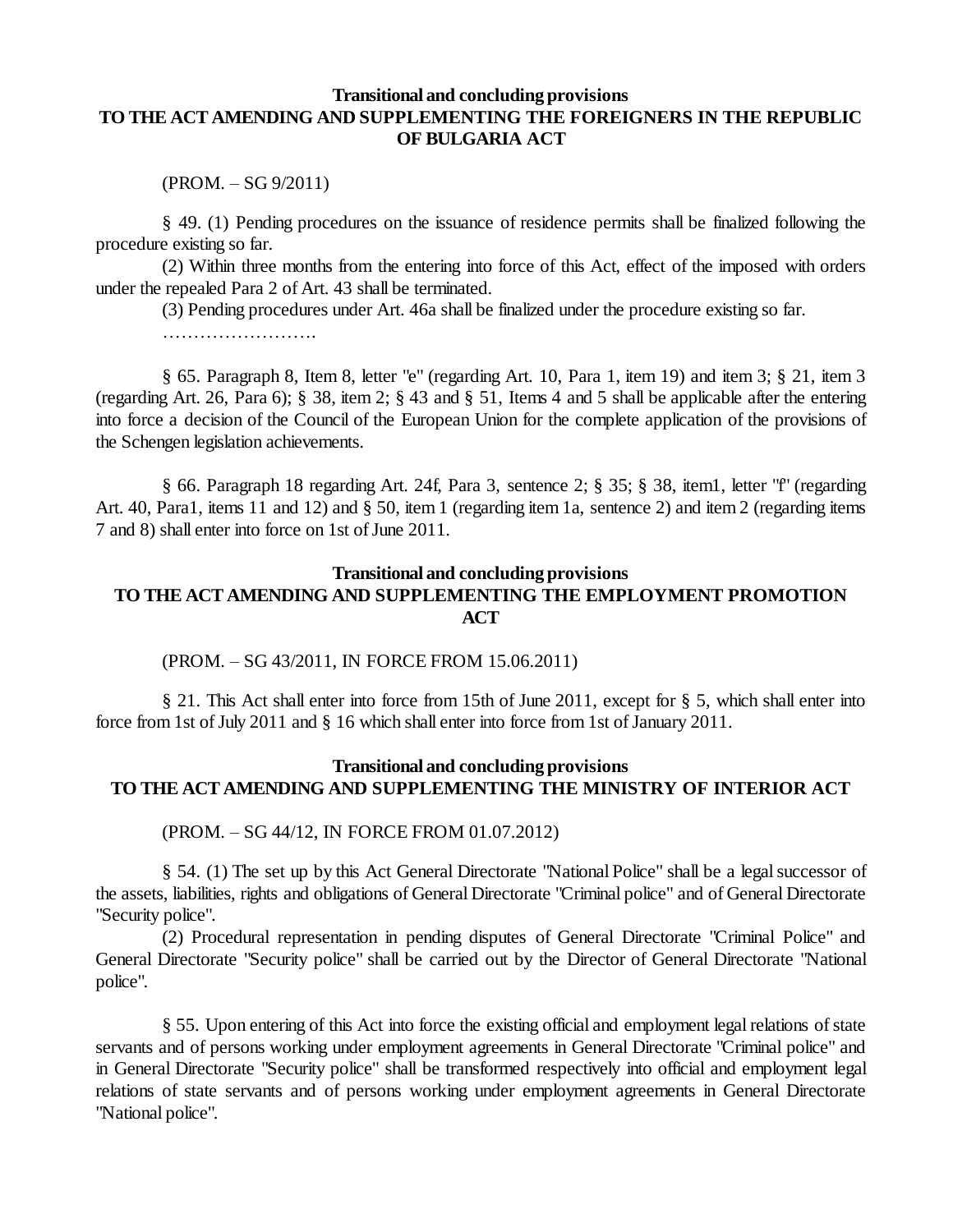§ 56. The issued secondary regulatory acts prior to enforcement of this Act shall be applied until the issuance of respective new acts, as long as they do not conflict therewith.

§ 57. The years of service, accumulated according to the Law for the civil servant and the Labor Code by the employees under § 64 of the Transitional and Concluding provisions of the Law amending and supplementing the Ministry of Interior Act (SG 93/09) shall be acknowledged as years of service for the same employer, respectively appointing body.

………………………..

§ 70. This Act shall enter into force from July 1, 2012.

## **Transitional and concluding provisions TO THE ACT AMENDING AND SUPPLEMENTING THE INVESTMENT PROMOTION ACT**

(PROM. - SG 16/13)

§ 31. Pending administrative proceedings for issuance of permanent residence permits on the ground of the repealed item 7 of Art. 25, para 1 of the Foreigners in the Republic of Bulgaria Act shall be completed pursuant to the previous procedures.

#### **Additional provisions**

# **TO THE ACT AMENDING AND SUPPLEMENTING THE FOREIGNERS IN THE REPUBLIC OF BULGARIA ACT**

 $(PROM. – SG 23/13)$ 

§ 33. This Act introduces the requirements of Directive 2011/51/EU of the European Parliament and of the Council of 11 May 2011 amending Council Directive 2003/109/EC to extend its scope to beneficiaries of international protection (OB, L 132/1 of May 19, 2011).

## **Transitional and concluding provisions TO THE ACT AMENDING AND SUPPLEMENTING THE FOREIGNERS IN THE REPUBLIC OF BULGARIA ACT**

 $(PROM. - SG 23/13)$ 

§ 35. Paragraph 4, items 2, 3 and 4, § 20, item 1, § 23, item 2, § 24, § 26, item 1 and § 28 shall apply after the entry into force of the decision of the Council of the European Union for the implementation of the Schengen acquis in the Republic of Bulgaria.

§ 36. Paragraph 12, item 2, § 14, item 2 and 3, § 15, 18, 19, § 27, item 2 regarding Art. 44а, para 4, § 32, item 3 regarding § 1, item 13 of the Additional provisions and § 34 shall enter into force as of May 1, 2013.

#### **Transitional and concluding provisions TO THE ACT AMENDING AND SUPPLEMENTING THE NATIONAL SECURITY AGENCY ACT**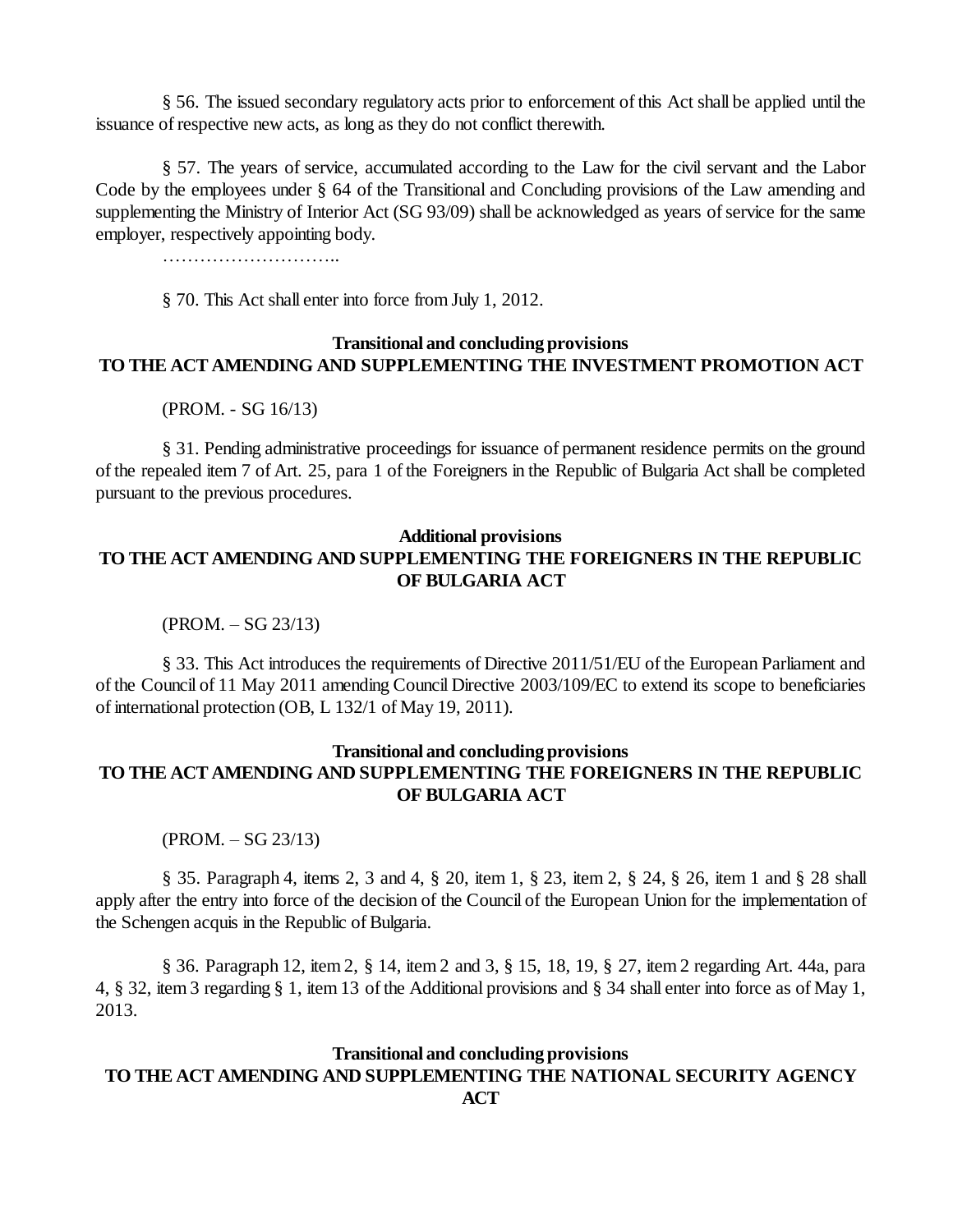#### (PROM. –SG 52/13, IN FORCE FROM 14.06.2013)

§ 27. The act shall enter into force from the day of its promulgation in State Gazette.

## **Concluding provisions TO THE ACT AMENDING AND SUPPLEMENTING THE YOUTH ACT**

#### (PROM. –SG 68/13, IN FORCE FROM 02.08.2013)

§ 55. The Act shall enter into force from the date of its promulgation in the State Gazette.

### **Concluding provisions TO THE ACT AMENDING AND SUPPLEMENTING THE EMPLOYMENT PROMOTION ACT**

 $(PROM. – SG 70/13)$ 

§ 22. (In force from 24.12.2013) The Foreigners in the Republic of Bulgaria Act introduces the requirements set out in Directive 2011/98/EU of the European Parliament and of the Council of 13 December 2011 on a single application procedure for a single permit for third-country nationals to reside and work in the territory of a Member State and on a common set of rights for third-country workers legally residing in a Member State(OJ L 343/1 of 23 December 2011) and Council Directive 2009/50/EC of 25 May 2009 on the conditions of entry and residence of third-country nationals for the purposes of highly qualified employment (OJ L 155/17 of 18 June 2009).

§ 25. (1) Paragraph 14, § 20, item 2 and 3, § 21, item 1, 3, 4 and 7, § 22 and 23 shall enter into force from December 24, 2013.

(2) Paragraph 21, item 6, 8, item 9, sub-letter "b", item 10, sub-letter "a" and sub-letter 11 shall enter into force from the date of entry into force of the decision of the European Council for full implementation of the Schengen acquis by the Republic of Bulgaria.

#### **Concluding provisions**

## **TO THE ACT AMENDING AND SUPPLEMENTING THE FOREIGNERS IN THE REPUBLIC OF BULGARIA ACT**

(PROM. - SG 108/13)

§ 4. This Act shall also apply to applications for Bulgarian citizenship by naturalization, submitted prior to entry into force thereof. Този закон се прилага и за молбите за придобиване на българско гражданство по натурализация, подадени до влизането му в сила.

## **Transitional and concluding provisions TO THE ACT AMENDING AND SUPPLEMENTING THE ACT ON PROHIBITION OF CHEMICAL WEAPONS AND ON CONTROL OF TOXIC CHEMICAL AGENTS AND THEIR PRECURSORS**

§ 29. Everywhere in the Foreigners in the Republic of Bulgaria Act the words "the Ministry of Economy, Energy and Tourism" shall be replaced by "the Ministry of Economy".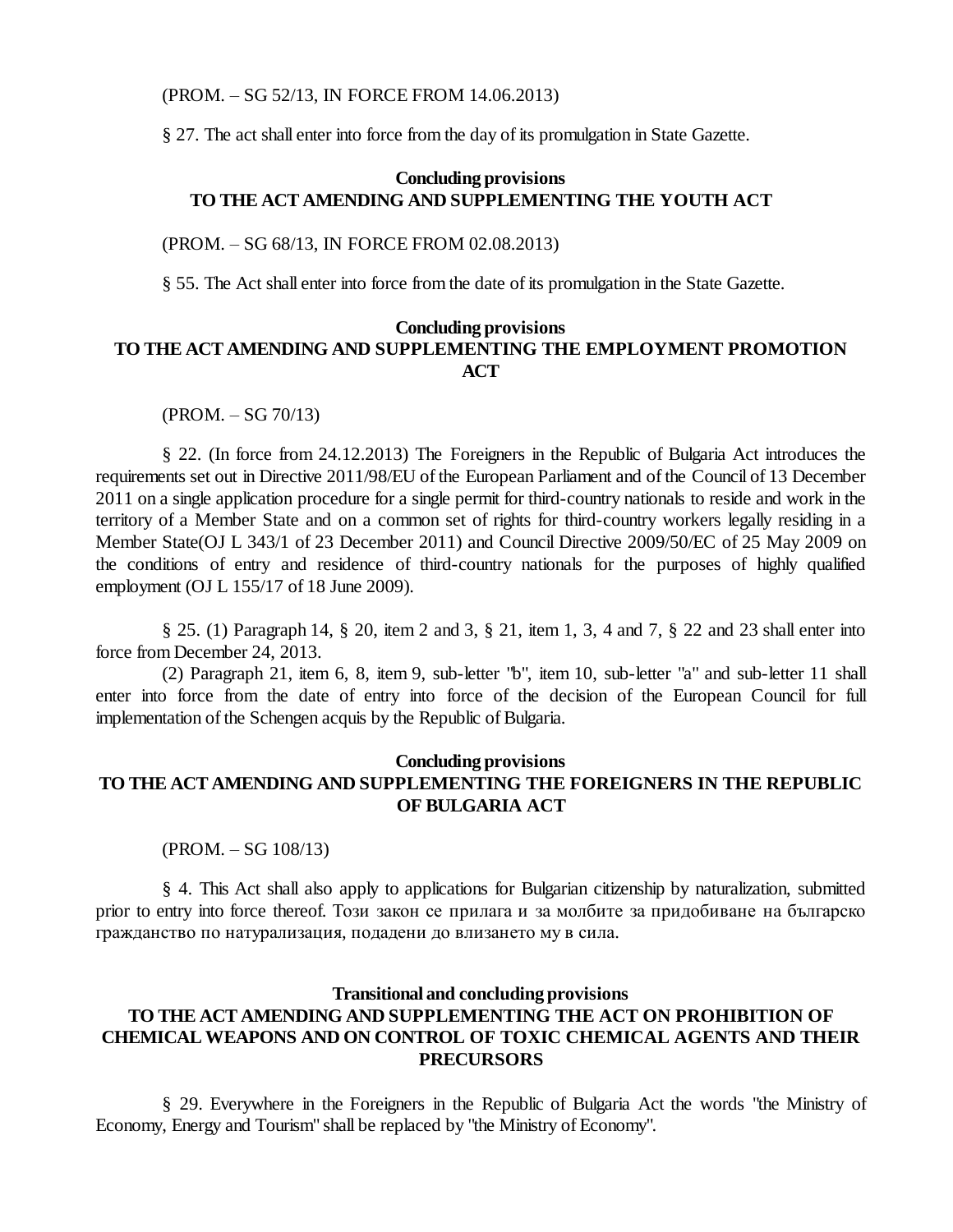#### **Transitional and concluding provisions TO THE PRE-SCHOOL AND SCHOOL EDUCATION ACT**

(PROM. - SG 79/15, IN FORCE FROM 01.08.2016)

§ 60. This Act shall enter into force from 1st August 2016, with the exception of:

1. Art. 22, para. 2 it. 3, 4 and 13 and para. 3, Chapter Six, Sections I, II and III and § 58, which shall enter into force one month after the promulgation of the Act in the "State Gazette"

2. Chapter Seven, which shall enter into force two months after the promulgation of the Act in the "State Gazette"

3. Chapter Sixteen, which shall enter into force on January 1, 2017;

4. § 46 it. 1, letter "a", which shall enter into force on August 1, 2022.

## **Transitional and concluding provisions TO THE ACT AMENDING AND SUPPLEMENTING THE ASYLUM AND REFUGEES ACT**

(PROM. - SG 80/15, in force from 16.10.2015)

§ 78. In the Foreigners in the Republic of Bulgaria Act shall be made the following amendments and supplements:

6. Everywhere in the Act the word "special" shall be deleted.

§ 83. The Act shall enter into force from the date of its promulgation in the State Gazette, except for § 40, which shall enter into force from January 1, 2016.

### **Transitional and concluding provisions TO THE LABOUR MIGRATION AND LABOUR MOBILITY ACT**

### (PROM. - SG 33/16, IN FORCE FROM 21.05.2016)

§ 8. This Act shall enter into force on 21 May 2016 except for Section VIII of Chapter Two, which shall enter into force on 1 January 2017.

#### **Relevant European Union Legislation**

Directive 1999/42/EC of the European Parliament and of the Council of 7 June 1999 establishing a mechanism for the recognition of qualifications in respect of the professional activities covered by the Directives on liberalisation and transitional measures and supplementing the general systems for the recognition of qualifications

Directive 95/46/EC of the European Parliament and of the Council of 24 October 1995 on the protection of individuals with regard to the processing of personal data and on the free movement of such data

Council Directive of the Council of 29 October 1993 on the right of residence for students.

Council Directive 90/365/EEC of 28 June 1990 on the right of residence for employees and selfemployed persons who have ceased their occupational activity

Council Directive 90/364/EEC of 28 June 1990 on the right of residence

Council Directive 73/148/EEC of 21 May 1973 on the abolition of restrictions on movement and residence within the Community for nationals of Member States with regard to establishment and the provision of services